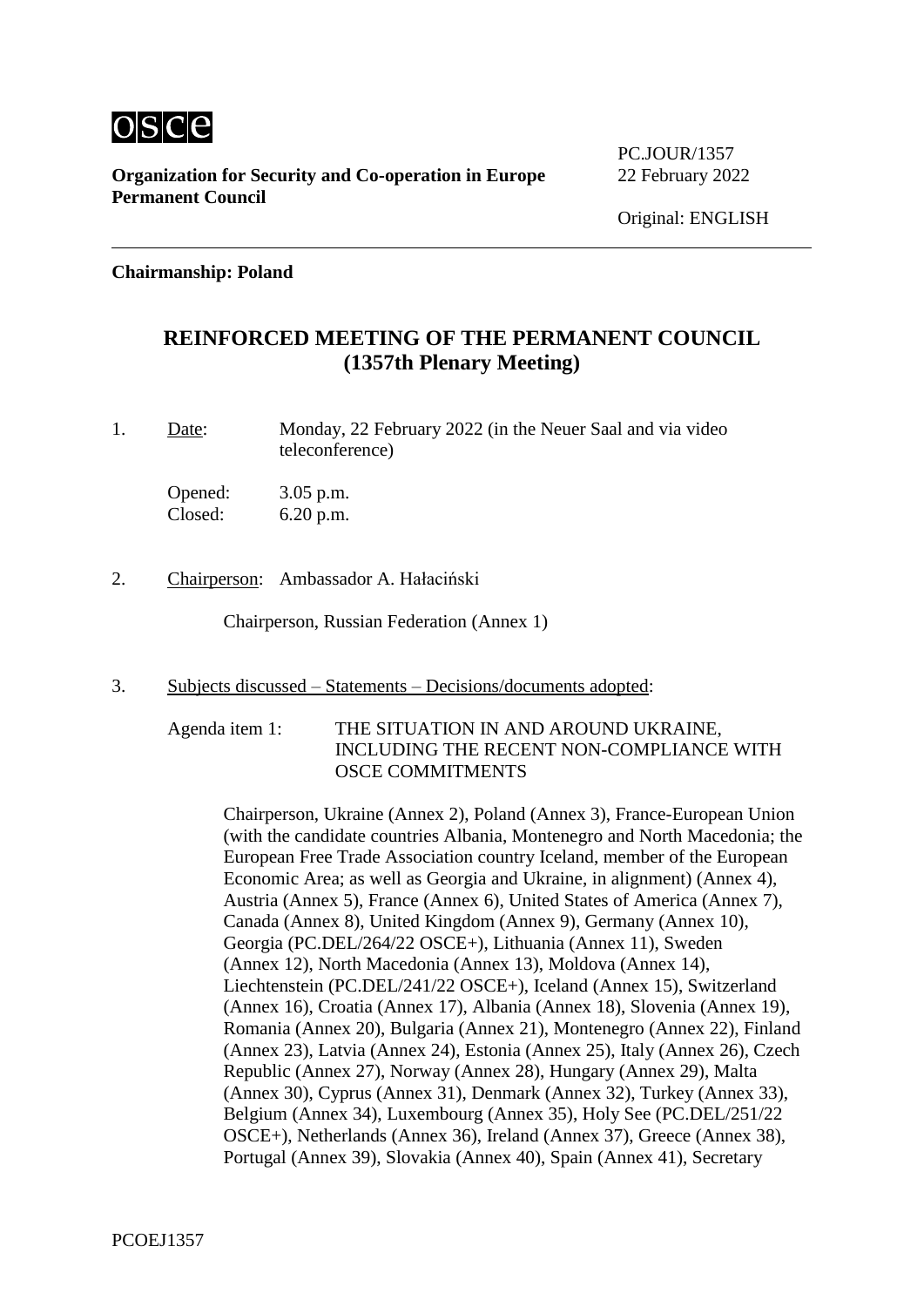General (SEC.GAL/33/22 OSCE+), OSCE Parliamentary Assembly (PA.GAL/7/22 OSCE+)

Agenda item 2: REVIEW OF CURRENT ISSUES

*Total failure by Ukraine to implement the Minsk agreements and consequent developments*: Russian Federation (Annex 42), Germany (also on behalf of France) (Annex 43), Belarus (Annex 44), Ukraine, Canada

Agenda item 3: ANY OTHER BUSINESS

None

4. Next meeting:

Thursday, 3 March 2022, at 10 a.m., in the Neuer Saal and via video teleconference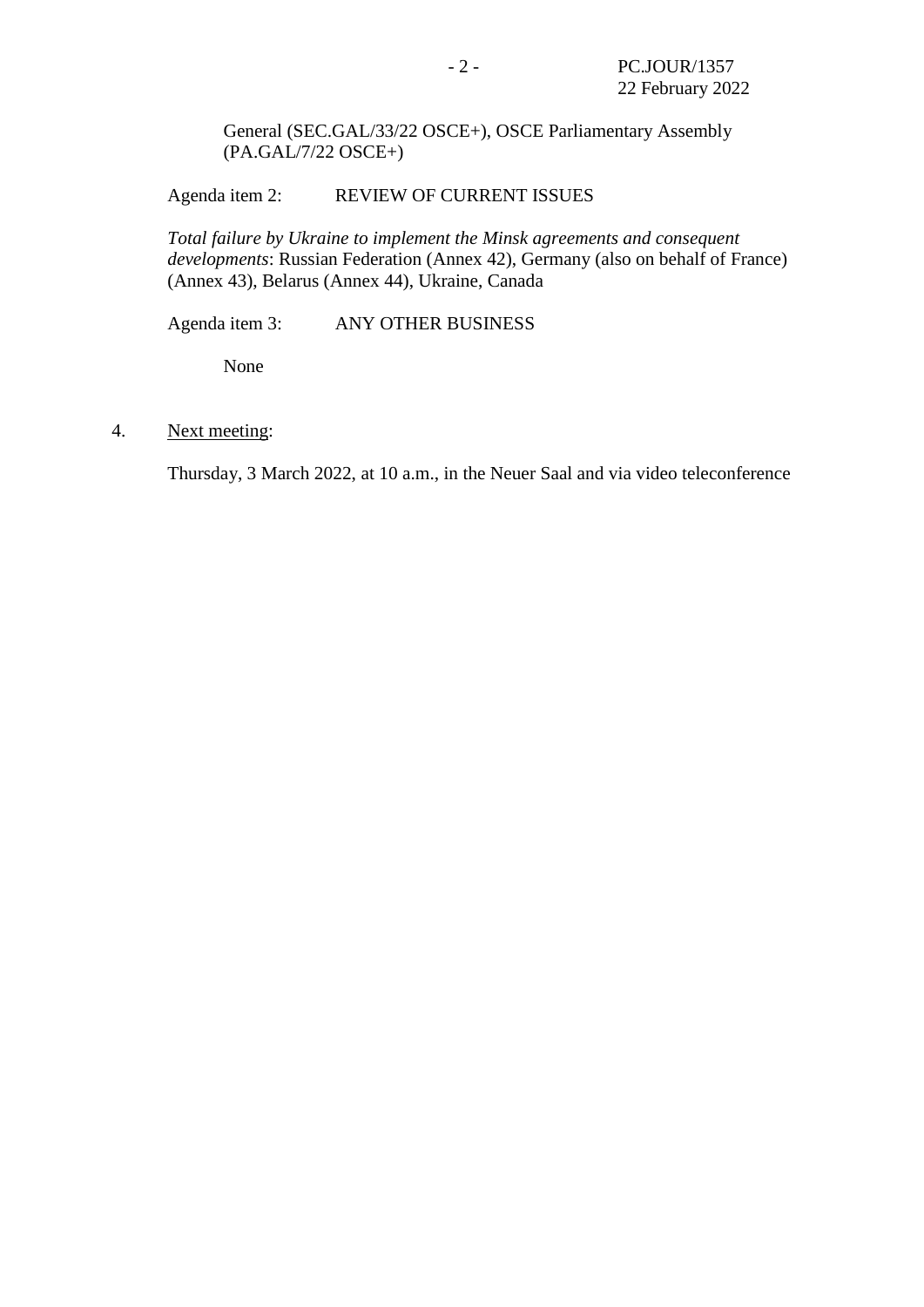

PC.JOUR/1357

ENGLISH Original: RUSSIAN

**1357th Plenary Meeting** PC Journal No. 1357, Point 2

#### **STATEMENT BY THE DELEGATION OF THE RUSSIAN FEDERATION**

Mr. Chairperson,

Yesterday, at the special meeting of the Permanent Council, we already highlighted our considerations concerning the preparation of the agenda of the Permanent Council by the Chairmanship.

I will repeat again: Under paragraph IV.1(C)3 of the Rules of Procedure of the OSCE, draft agendas of the meetings of the Permanent Council shall be prepared and issued in advance by the Chairmanship, taking into account views expressed by participating States.

This is why the Russian side once again cannot support the wording of the first item on today's agenda. It clearly does not reflect the whole spectrum of opinions in the OSCE. For this reason, the Russian Federation does not consider it possible to take the floor on this item and has submitted its own separate current issue.

I should like once again to urge the Polish Chairmanship to adhere strictly to the 2002 Porto Ministerial Council decision (Role of the OSCE Chairmanship-in-Office) and OSCE Permanent Council Decision No. 485 (OSCE Statements and Public Information) on the role of the OSCE Chairmanship.

I request that this statement be attached to the journal of today's reinforced meeting of the Permanent Council.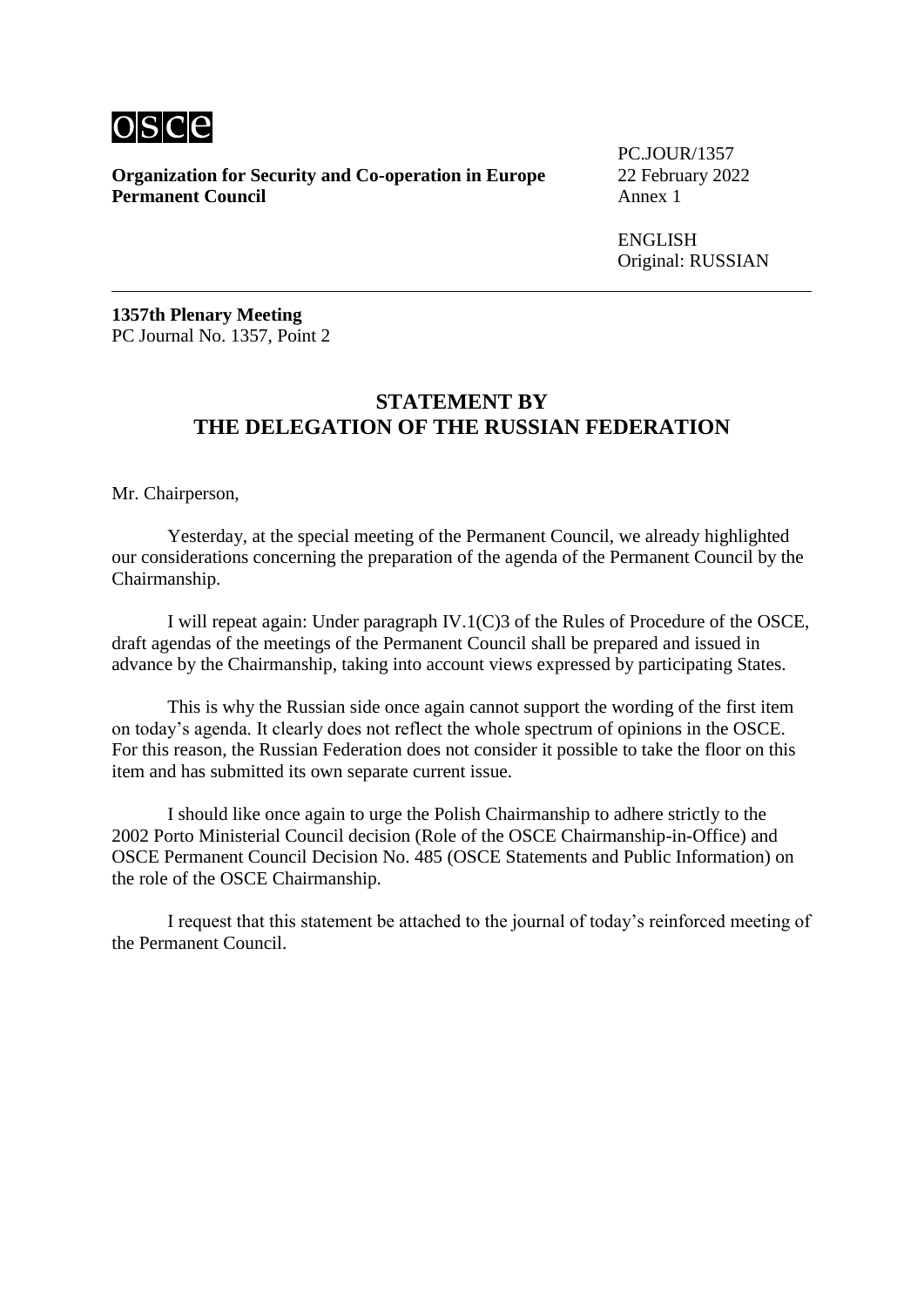

PC.JOUR/1357

Original: ENGLISH

**1357th Plenary Meeting** PC Journal No. 1357, Agenda item 1

### **STATEMENT BY THE DELEGATION OF UKRAINE**

Mr. Chairperson,

We are grateful for your efforts in convening this meeting.

The situation is extremely fragile and demands our closest attention.

The war is not at the front door of Europe.

The war is already here.

It has been here since 2008 when Russia attacked Georgia.

It has shown its ugly face in 2014.

Now it has revealed itself with an even more vengeance.

With the recognition of the so-called "LPR/DPR", which essentially represent Russia's occupation administrations in the occupied parts of Donbas, the Russian side has again blatantly defied the fundamental norms and principles of international law, the Charter of the United Nations and the Helsinki Final Act, further violated the sovereignty and territorial integrity of Ukraine within its internationally recognized borders.

Obviously, the Kremlin's decision is null and void, with no legal implications from the point of view of international law. The non-government controlled areas of the Donetsk and Luhansk regions, occupied by the Russian Federation since 2014, are and will remain an inalienable part of the sovereign territory of Ukraine.

The decision taken by the authorities in Moscow represents a culmination of a scenario developing throughout the past days, clearly indicating preparations for a military escalation.

Against the backdrop of these malign Kremlin actions, Ukraine is currently employing the entire arsenal of instruments to avert expansion of the armed conflict.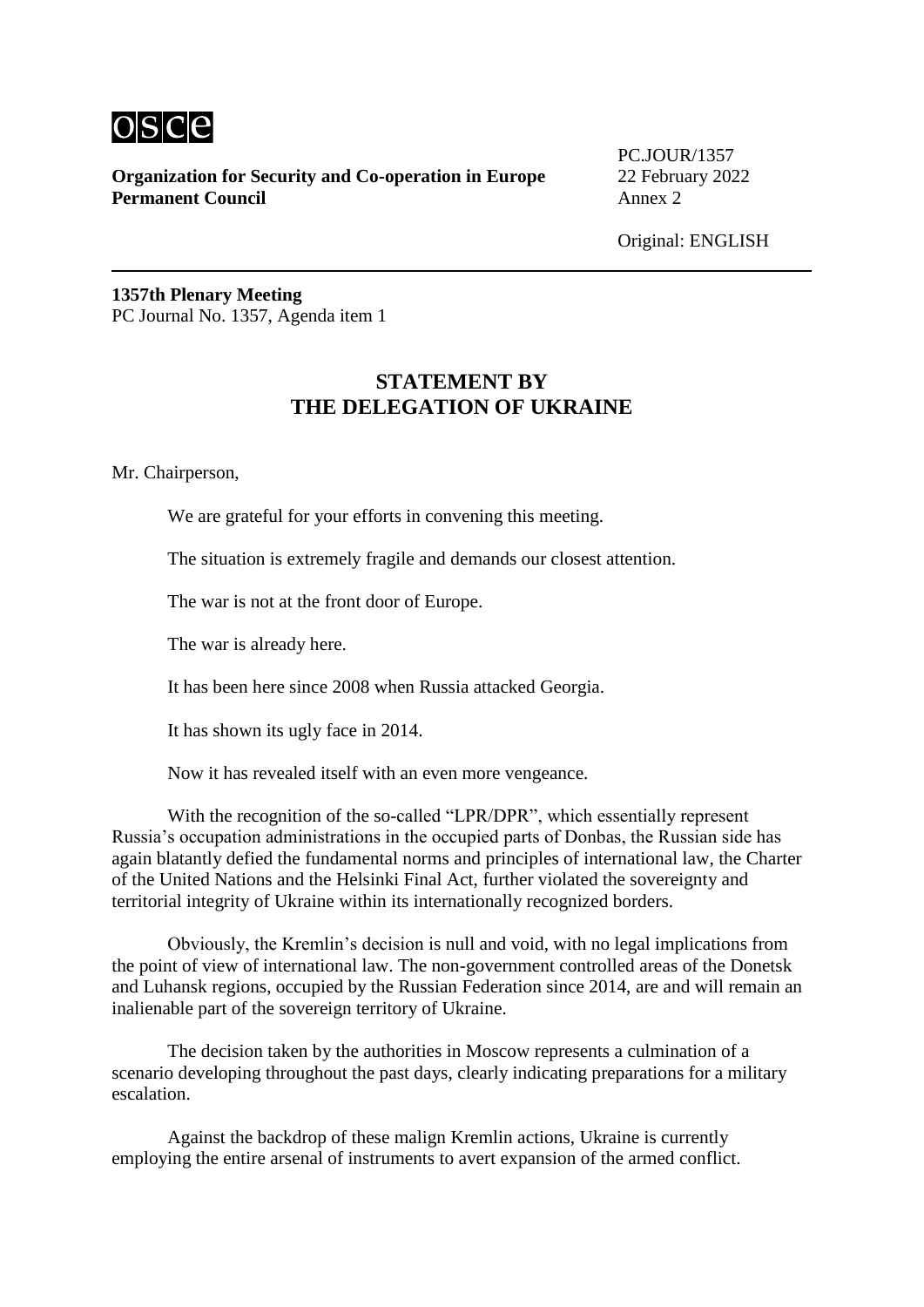Just a few hours ago, the United Nations Security Council concluded its urgent meeting held upon Ukraine's request.

Ukraine's leadership continues contacting counterparts all over the world. Support of Ukraine by friends, allies and partners is unprecedented. We are grateful for that.

We are on the same page with the majority of the world in assessing the decision by the Russian President.

Our common principles, norms and values are at stake. The attack on Ukraine is attack on common security.

So, is it not Russia that committed within the OSCE to respect participating States' sovereign equality? To respect the right of every State to territorial integrity, freedom of choice and political independence?

And how many times did Russia give reassurances for the whole world to hear that it has no plans to invade Ukraine? A little bit than a week ago, we heard these assurances.

The so-called "recognition" may in effect constitute Russia's unilateral withdrawal from the Minsk agreements and disregard for the decisions taken within the Normandy format.

Such a move undermines the efforts aimed at the politico-diplomatic settlement that Ukraine and its partners have been actively pursuing for many years.

The attempt to legalize Russia's occupation forces on Ukrainian soil, which in fact have been present there since 2014, sharply escalates the situation on the ground.

We all understand what the official deployment of Russian troops to the occupied areas in order to, as they say, "guarantee peace" means, it means war. It is nothing else but a new stage of the armed aggression against Ukraine.

Regular targeted fire continues along the contact line. Only yesterday, two Ukrainian soldiers were killed and 12 sustained injuries.

And what we observe now is the movement of the Russian regular forces to the line of contact.

As the President of Ukraine said yesterday, "a country that has supported the war for eight years cannot support peace, as it claims".

But whatever Russia's goals, it will not succeed in masking its own involvement as a party to the armed conflict in Donbas.

Distinguished colleagues,

Ukraine remains committed to politico-diplomatic settlement of the Russian-Ukrainian armed conflict.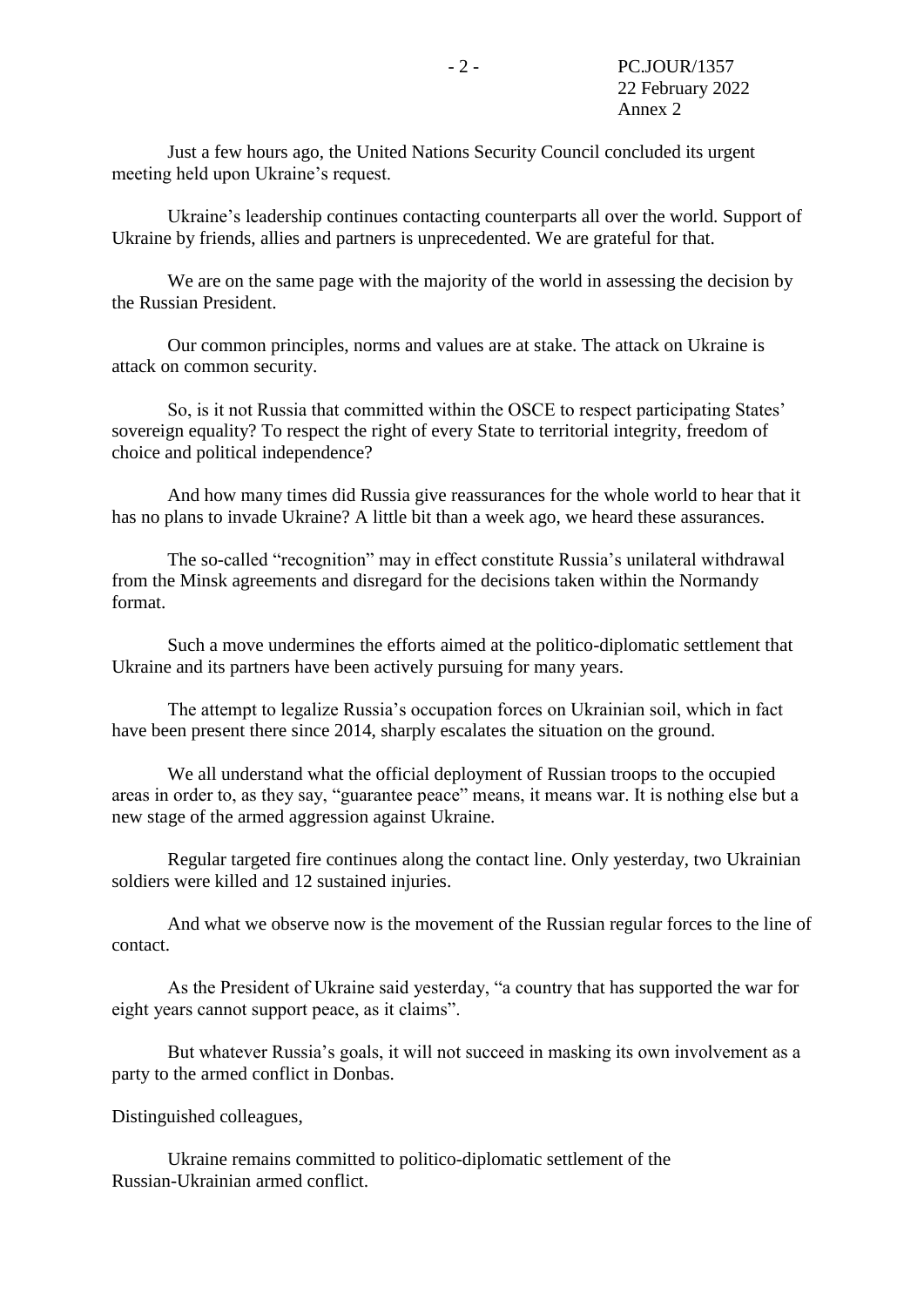We met the recent Russian decision with coldblooded posture.

We are ready to engage into a diplomatic process should Russia decide to revoke its decisions.

All possible options for the dialogue are already on the table. It is up to Russia to choose the path.

An emergency summit of the Normandy format has been requested.

We also requested the guarantors of security of Ukraine for immediate consultations on the basis of the Budapest Memorandum. And Russia is a party to this document too.

And the full-fledged work of the Special Monitoring Mission to Ukraine (SMM) on the ground would be another instrument for the de-escalation. In that context I request the participating States to do their best that the SMM has sufficient resources.

No doubt, diplomacy and dialogue remain the most responsible way out this crisis, and the OSCE is the most relevant platform for that.

However, it is also time for a frank and open discussion.

Europe has entered a new, tragic reality. And yesterday's decision was a game-changer.

It was not our choice – it is the choice made by Russia. This reality has been shaped for years starting with an attack against Georgia back in 2008 and continued with an armed aggression against Ukraine since 2014. I am afraid it will not be the end of this story.

Let's be frank, the Kremlin's intentions and plans were underestimated by the international community. And now masks are off. Now it is clear what kind of plans they have.

Yesterday, in his hour-long speech President Putin was straightforward about new territorial claims and the denial of Ukraine's right to exist.

In real life it means more hybrid and armed attacks, more destabilization actions and threats of use force, more shelling and provocations along the contact line. With respective implications to our common security.

And yes, impunity feeds appetite.

Yesterday's speech, a blend of distorted history, manipulative arguments and propaganda, has clearly revealed that interests of the Russian President go far beyond than merely the status quo as of 1997. These intentions should be acknowledged by all of us.

The lack of political will in the Kremlin to respect the right of people to freely choose their future remains a key obstacle for the restoration of peace and stability in Europe.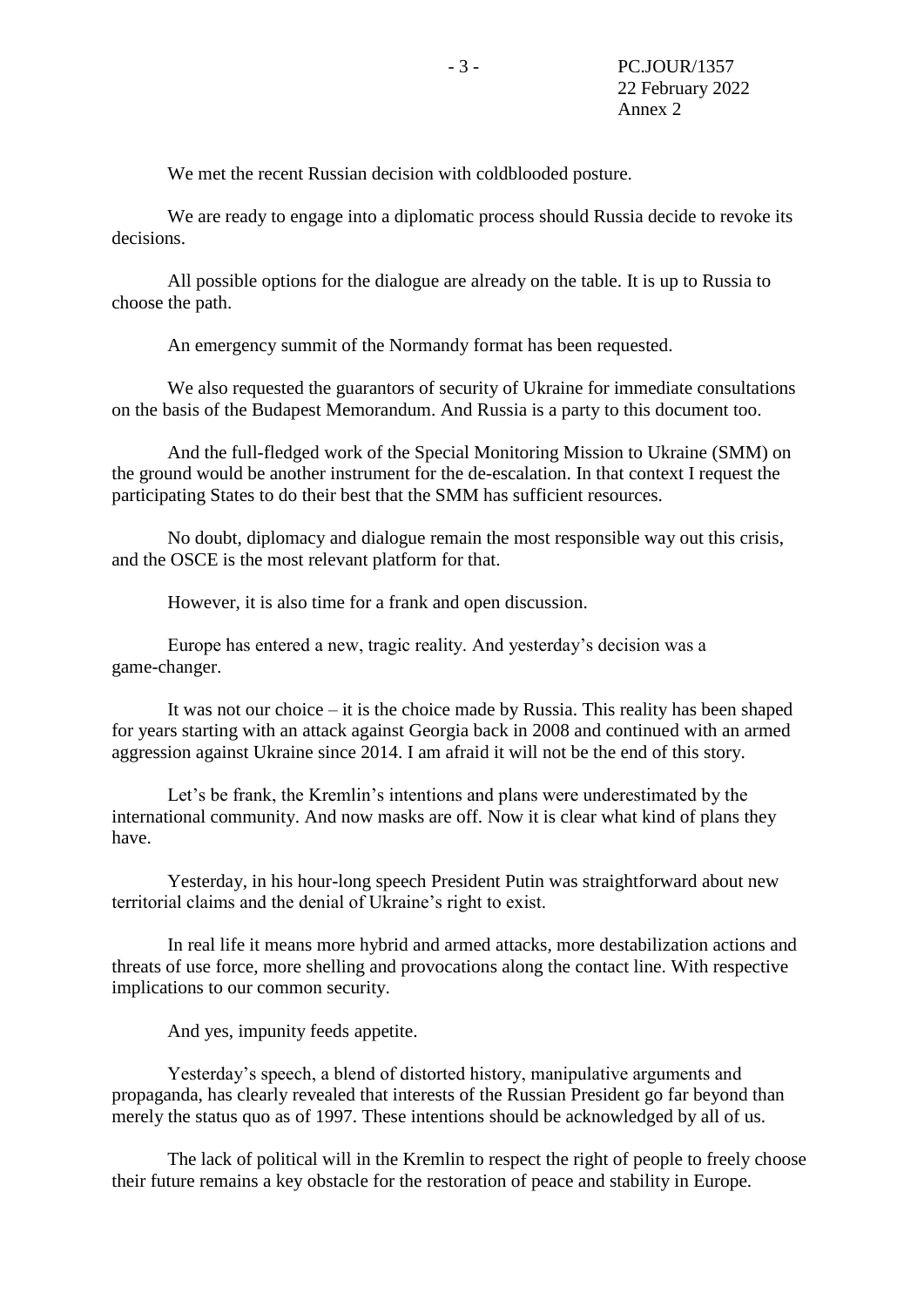But it depends on our unity and determination to act how long this security crisis will last and what implications it will have for Europe and for the world at large. Russia's further actions totally depend on how the world reacts and on the integrity of measures we are going to apply.

To conclude, we call upon the Russian Federation to revoke its decisions, to withdraw its troops in a verified and transparent manner from Ukraine's territory and its border, as well as to engage constructively as a party to the conflict into a diplomatic dialogue and faithfully implement its obligations in order to restore peace, respect for international law and Ukraine's territorial integrity within internationally recognized border.

Mr. Chairperson, I kindly request that our statement be attached to the journal of the day.

Thank you, Mr. Chairperson.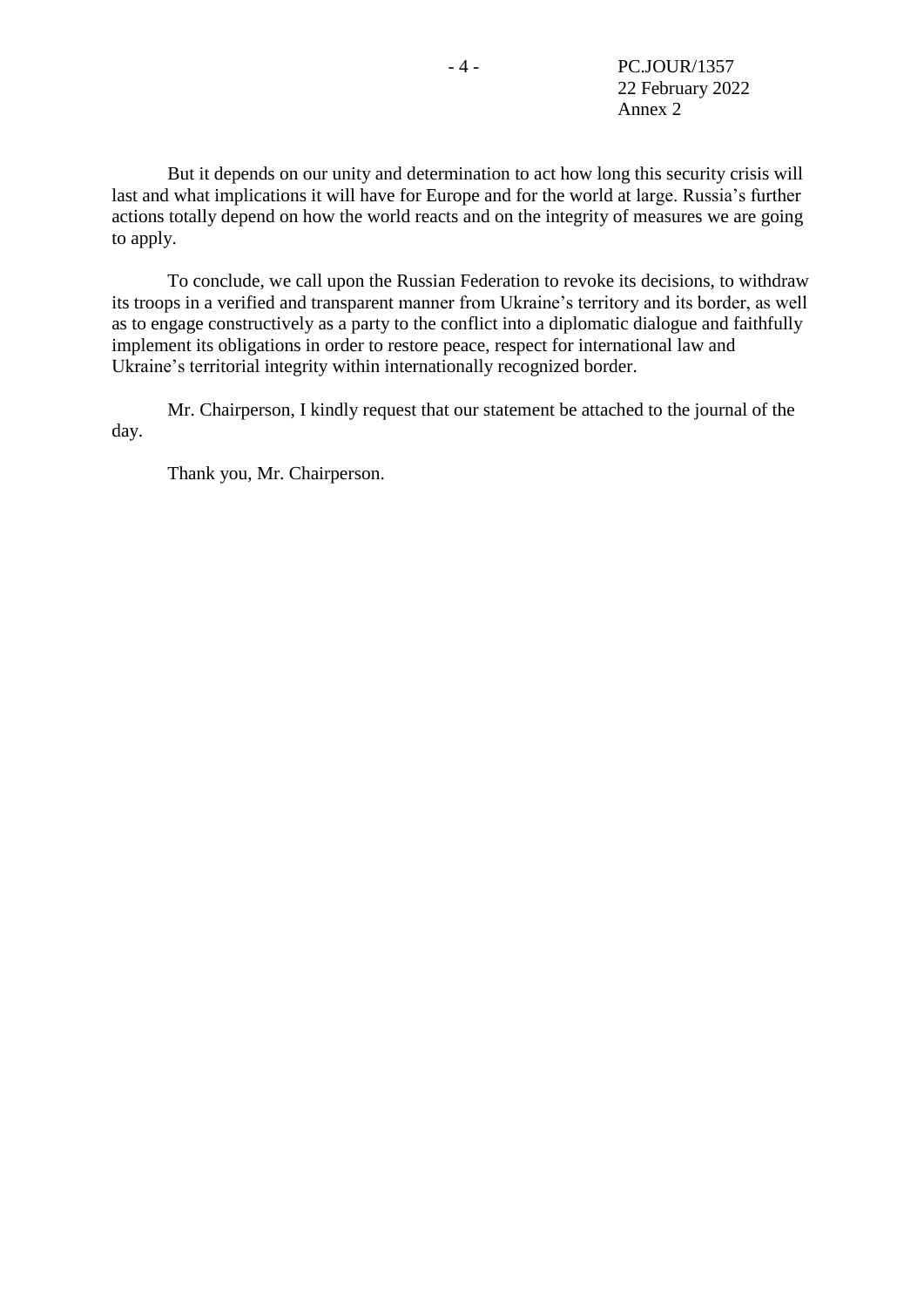

PC.JOUR/1357

Original: ENGLISH

**1357th Plenary Meeting** PC Journal No. 1357, Agenda item 1

#### **STATEMENT BY THE DELEGATION OF POLAND**

Excellencies, Distinguished colleagues,

I would like to start by thanking Ambassador Hałaciński for convening this important and timely meeting. Amid intensive diplomatic efforts of recent months and weeks to ensure peaceful resolution of tensions and conflicts, decisions announced yesterday bring us further on the brink of war that may lead to unforeseeable consequences.

The Polish OSCE Chairmanship strongly condemns the decision of the Russian Federation to recognize certain areas of Ukraine's Donetsk and Luhansk oblasts as independent entities.

This decision, including its foreseen deployment of Russian military forces on the Ukrainian territory, represents a flagrant breach of the fundamental principles of international law, as well as the OSCE commitments that Russia has agreed to and is bound to respect.

It constitutes a blatant violation of the sovereignty and territorial integrity of Ukraine. Russia's unlawful action is being taken amid already escalating and volatile security situation.

Taking this opportunity, I want to underline that we express solidarity and full support to Ukraine, its territorial integrity and sovereignty, within its internationally recognized borders.

Excellencies, Ladies and gentlemen,

The decision of President Putin constitutes a rejection of Russian commitments under the Minsk agreements. It undermines all the OSCE efforts to settle the conflict in and around Ukraine, particularly within existing negotiation formats, with the leading role of the Trilateral Contact Group.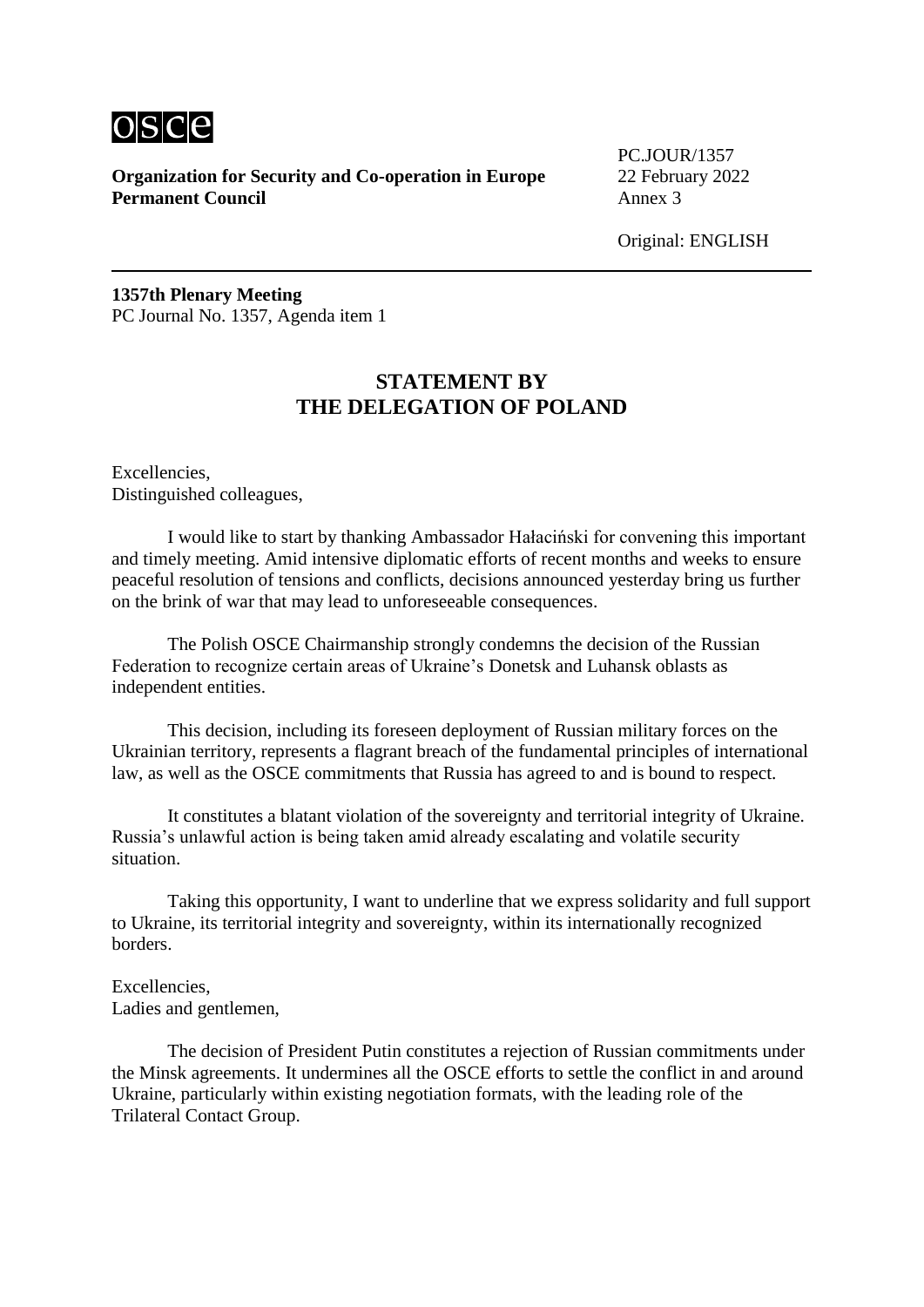Russia's recent move runs counter to the Polish Chairmanship's initiative to engage in dialogue on security issues, which was strongly supported by the robust majority of the OSCE participating States.

In face of Russia's decision and progressing escalation of tensions in and around Ukraine we are seriously concerned about the safety and security of the Special Monitoring Mission to Ukraine's (SMM) staff.

At the same time we are convinced that the SMM's presence on the ground is even more important today, as an impartial, credible source of information which provides unbiased reporting, can contribute to de-escalation and assists conflict-affected population, whose well-being is at the heart of our priorities.

As the Polish Chairmanship I want to underline that there is no alternative for diplomacy. We should focus our diplomatic efforts to settle disputes peacefully, to restore the territorial integrity of Ukraine, and to prevent further bloodshed.

We urge Russia to de-escalate, withdraw its armed forces deployed along and within Ukrainian borders, and to refrain from taking any further military actions.

Thank you.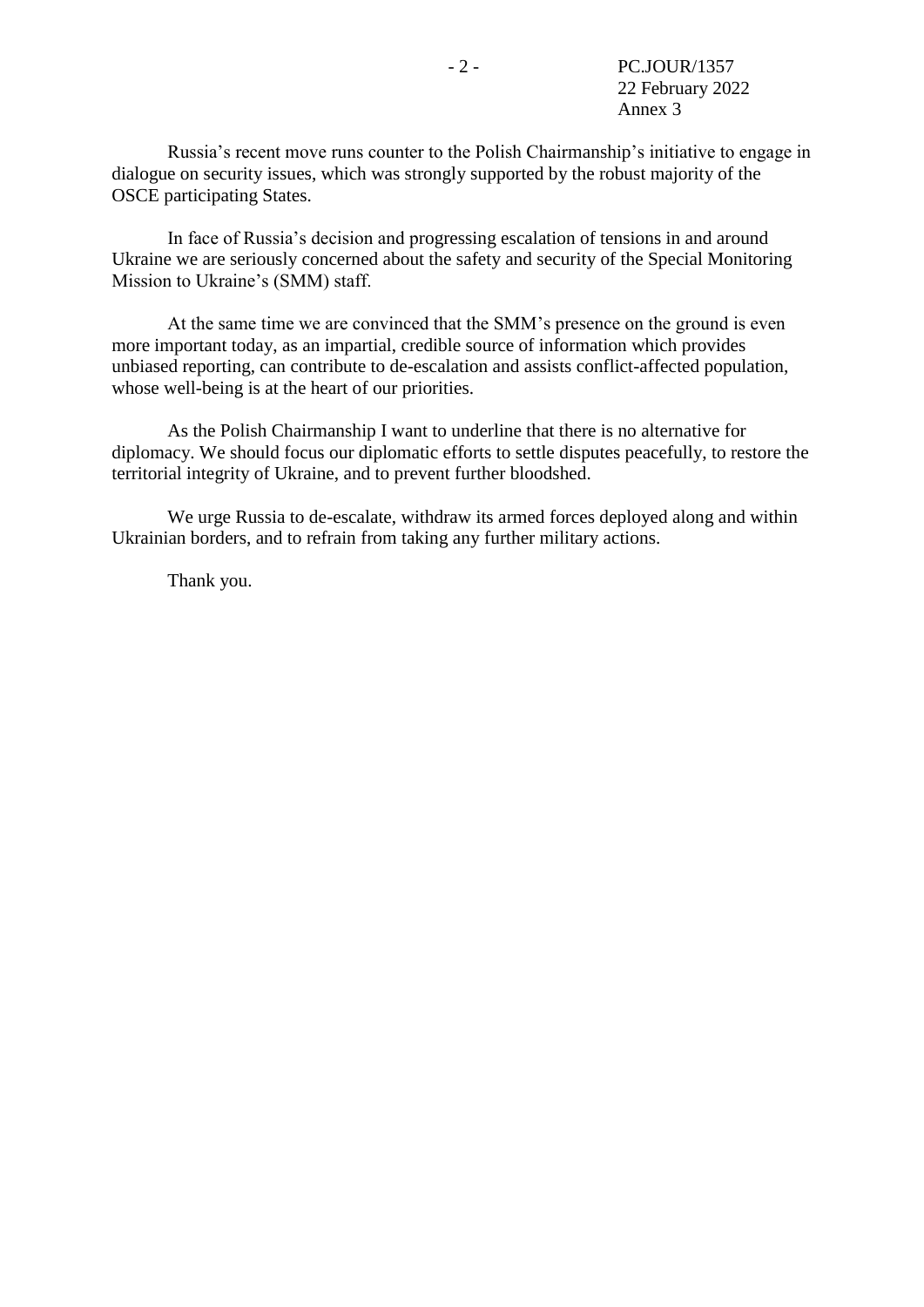

PC.JOUR/1357

Original: ENGLISH

**1357th Plenary Meeting** PC Journal No. 1357, Agenda item 1

#### **STATEMENT BY THE REPRESENTATIVE OF THE EUROPEAN UNION**

The delegation of France, in its capacity as EU Presidency, passed the floor to the representative of the European Union, who delivered the following statement:

Mr. Chairperson, we would like to thank you for swiftly convening this urgently needed meeting at this critical moment for European peace and security.

The European Union strongly condemns the decision by President Putin to recognize the non-government controlled areas of Donetsk and Luhansk oblasts of Ukraine as independent entities and the ensuing decision to send Russian troops into these areas. This illegal act further undermines Ukraine's sovereignty and independence and is a severe breach of international law and international agreements, including the United Nations Charter, Helsinki Final Act, Paris Charter and Budapest Memorandum.

As a signatory of the Minsk agreements, Russia has a clear and direct responsibility to work to find a peaceful settlement of the conflict in line with these principles. With the decision to recognize the non-government controlled region of eastern Ukraine as "independent States", Russia is clearly violating the Minsk agreements, which stipulate the full return of these areas to the control of the Ukrainian Government.

Russia is therefore breaking its commitment to work within the Normandy format and the Trilateral Contact Group in finding a peaceful settlement to this conflict, a commitment it has repeated on numerous occasions, including very recently. It is also violating United Nations Security Council resolution 2202, which requires full implementation of the Minsk agreements.

We urge Russia, as a party to the conflict, to reverse the recognition, uphold its commitments, abide by international law and return to the discussions within the Normandy format and the Trilateral Contact Group. We call on other States not to follow Russia's illegal decision to recognize this proclaimed independence.

The European Union will respond to these latest violations as a matter of urgency with additional restrictive measures, including on all economic relations with the non-governmental controlled areas, as well as designations against individuals and entities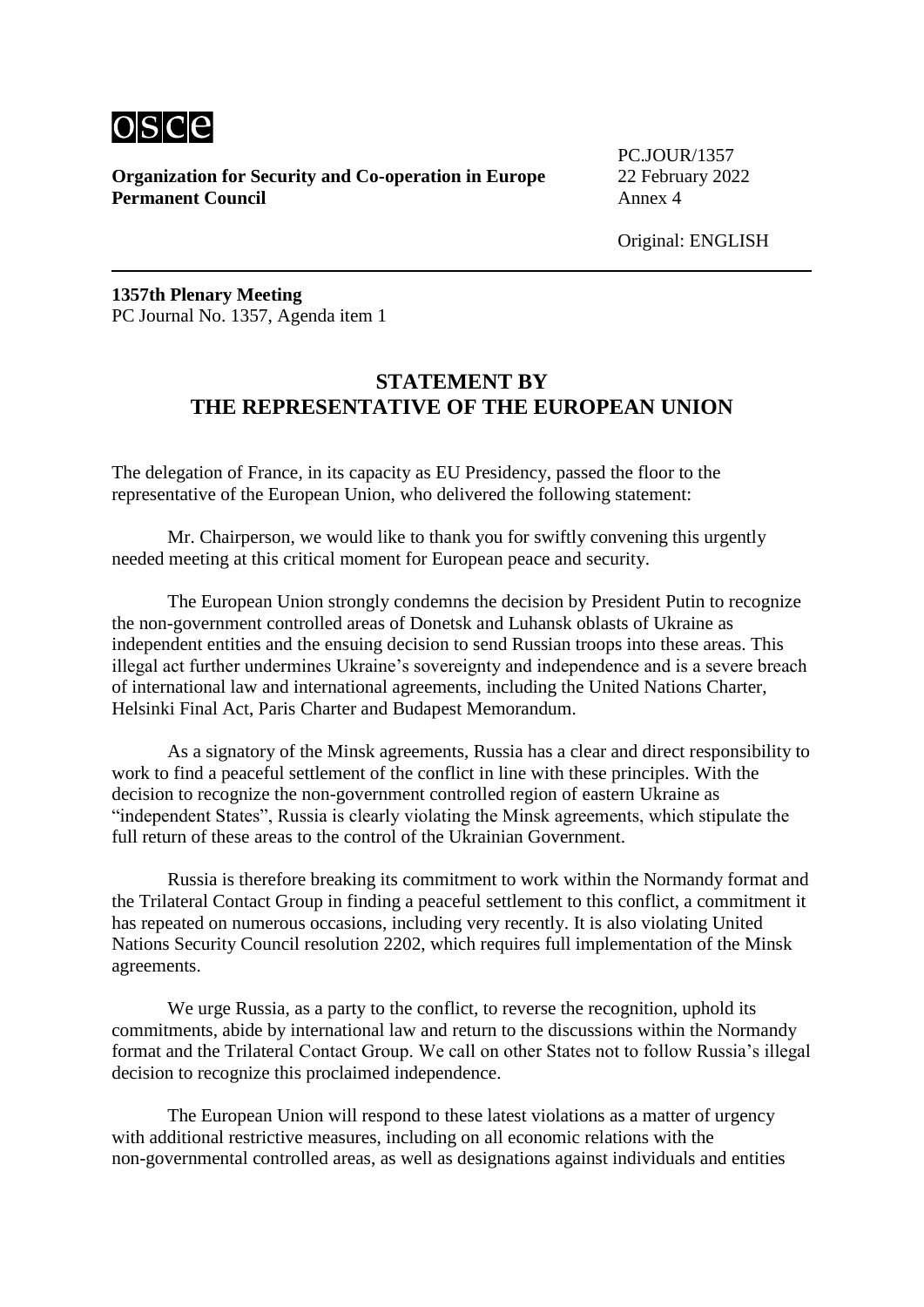responsible for undermining the territorial integrity of Ukraine, in co-ordination with our partners.

We warn Russia against using the newly signed pacts with the self-proclaimed "republics" as a pretext for taking further military steps against Ukraine. The European Union stands ready to swiftly adopt more wide-ranging political and economic sanctions.

The European Union reiterates its unwavering support and commitment to Ukraine's independence, sovereignty and territorial integrity within its internationally recognized borders. The European Union reaffirms its commitment to strengthening its political and economic relations with Ukraine.

<span id="page-10-0"></span>The candidate countries the Republic of North Macedonia<sup>[1](#page-10-0)</sup>, Montenegro<sup>1</sup>, and Albania<sup>[1](#page-10-0)</sup>, the EFTA country Iceland, member of the European Economic Area, as well as Ukraine and Georgia align themselves with this statement.

1

<sup>1</sup> The Republic of North Macedonia, Montenegro and Albania continue to be part of the Stabilisation and Association Process.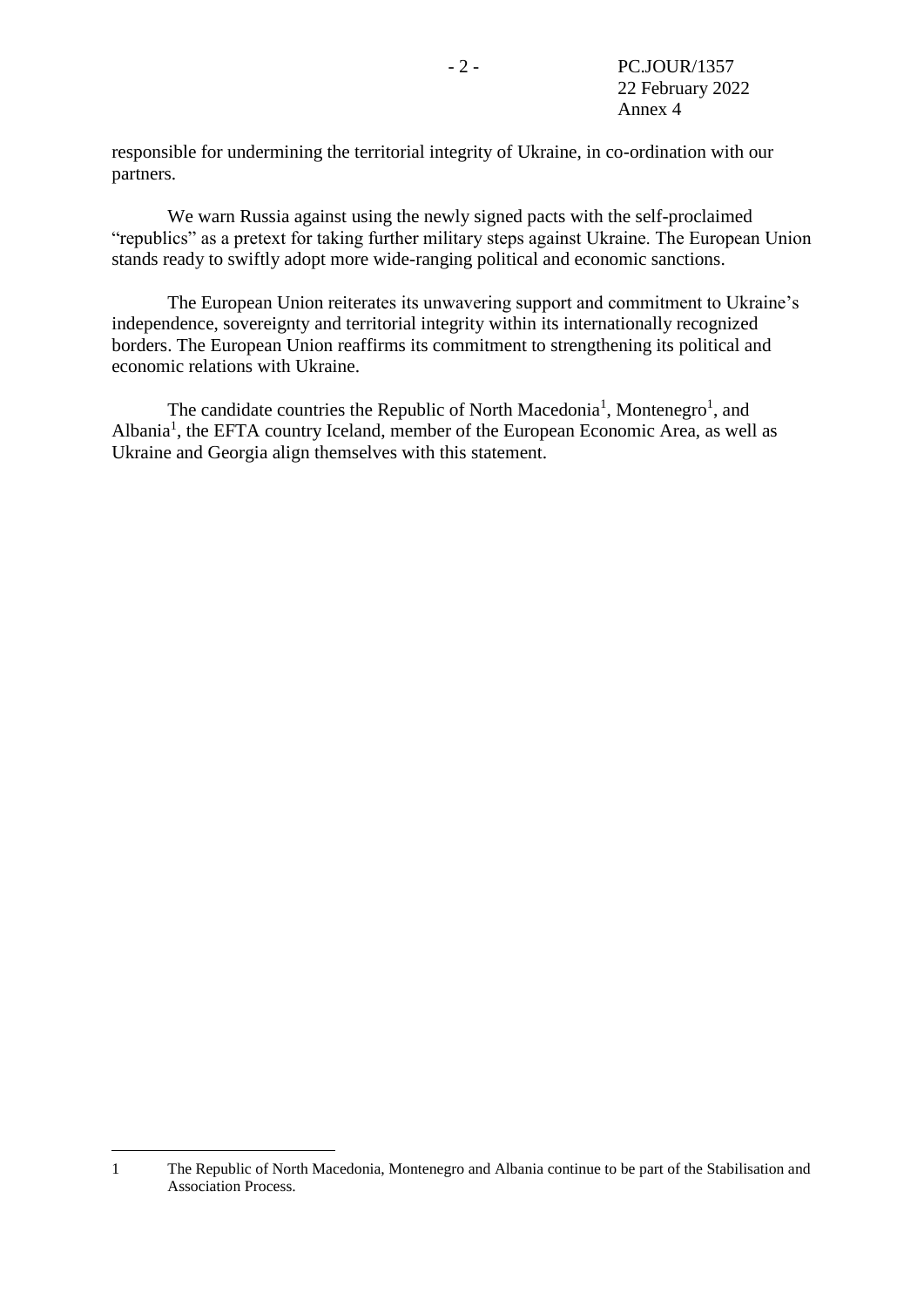

**Organization for Security and Co-operation in Europe** 22 February 2022<br>**Permanent Council** Annex 5 **Permanent Council** 

PC.JOUR/1357

**ENGLISH** Original: GERMAN

**1357th Plenary Meeting** PC Journal No. 1357 Agenda item 1

#### **STATEMENT BY THE DELEGATION OF AUSTRIA**

Mr. Chairperson, Madam Secretary General, Ladies and gentlemen,

Austria fully aligns itself with the statement by the European Union.

Allow me to add some remarks in my national capacity as the Austrian Foreign Minister.

Yesterday, we clarified at this very same venue that we are standing at a crossroads of European history.

Despite numerous warnings, the Russian Federation has quite deliberately opted for the wrong path.

The recognition of the independence of the self-proclaimed People's Republics of Donetsk and Luhansk is a blatant and unacceptable violation of the sovereignty and territorial integrity of Ukraine.

We reject it categorically.

With this unilateral step in breach of international law. Russia has put paid to the implementation of the Minsk agreements for a peaceful settlement of the conflict in eastern Ukraine.

Today more than ever, we stand in solidarity with Ukraine.

Moreover, I offer my deeply felt respect to the Ukrainian Government for its circumspect and thoughtful attitude in this dramatic situation.

When red lines are crossed, the international community cannot and will not remain silent or look on passively.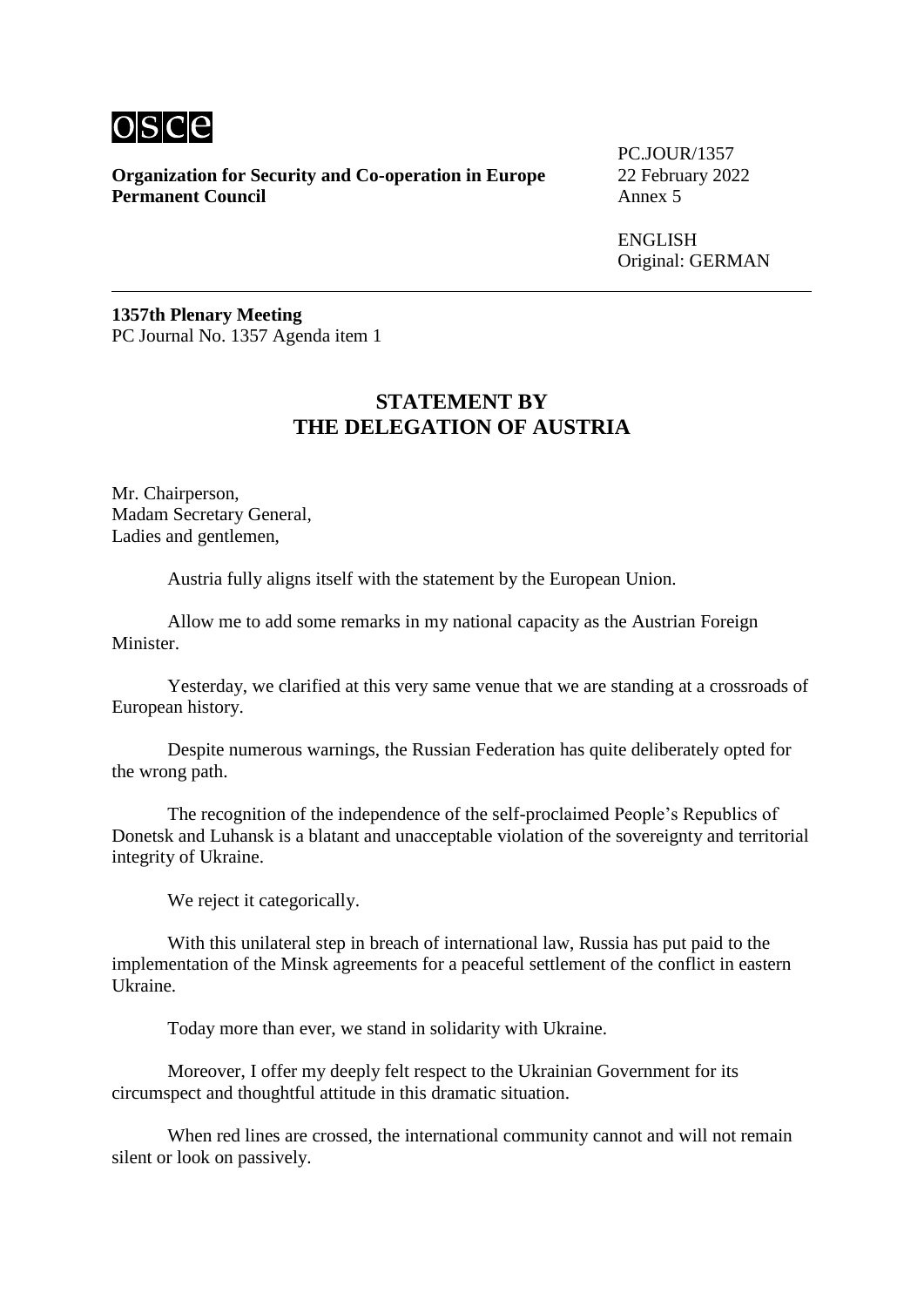As the European Union we will respond to this in a unanimous and united manner.

For Austria, too, as a neutral State – I would even say, especially as a neutral State – it is the case that there can be no political neutrality here. In this matter we must and will nail our colours to the mast.

For it is clear to us that the rule of law must take precedence over the rule of force.

It will not do for the rules of the game on our continent to be changed unilaterally.

Ladies and gentlemen,

In view of the rapidly unfolding events in eastern Ukraine and the massive disinformation campaign which we are faced with, it is more important than ever to have eyes and ears on the ground.

The monitors of the OSCE Special Monitoring Mission to Ukraine are these very "antennae" of the international community.

I hope that we shall receive unequivocal assurances that our monitors will be neither threatened nor restricted further in their freedom of movement.

Austria's commitment to the Mission is unbroken. Not only will we keep our personnel on the ground there: we also stand ready of course to make further monitors available to the OSCE, if necessary.

Mr. Chairperson,

In these difficult times, we will leave no stone unturned to defuse the situation in eastern Ukraine.

For one thing is clear: there would only be losers at the end of the current downward spiral.

This applies first and foremost to the people in Ukraine, but ultimately to us all as well.

I therefore urge Russia to stop and go back to the crossroads.

The point of no return has not been reached yet.

I am deeply convinced that diplomacy has not yet said its last word.

We have a common toolbox under the OSCE framework. So let us use it.

We must give diplomacy the space that it requires to resolve the conflict peacefully and sustainably.

My fundamental assessment has not changed one iota.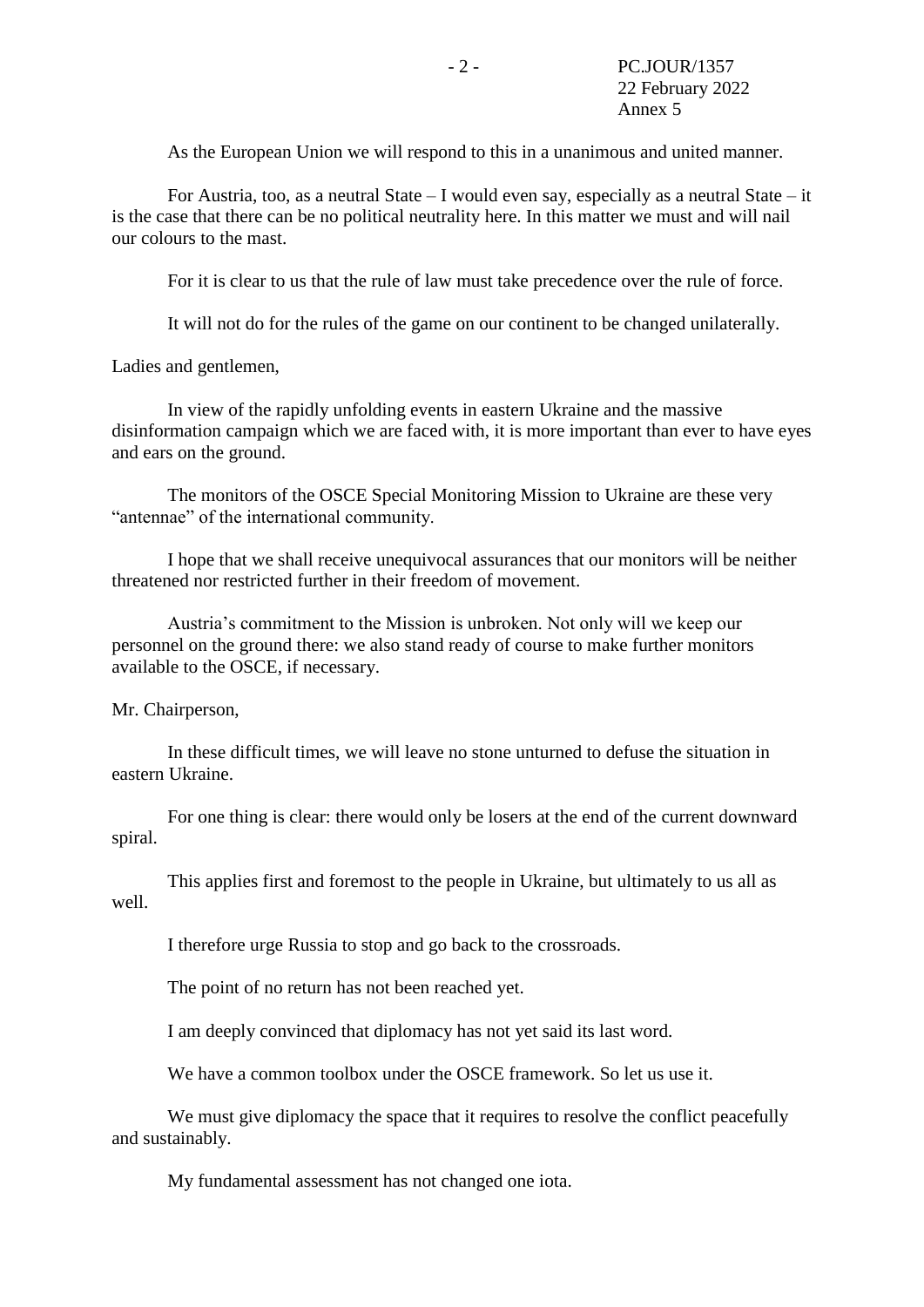In Europe there can be no enduring stability and security in opposition to Russia, only together with Russia.

Conversely, for Russia, too, there can be no enduring stability and security in opposition to Europe, only together with Europe.

I therefore emphatically support the initiatives by my counterpart the Polish Foreign Minister and Chairperson-in-Office, Zbigniew Rau, by the Troika, and by our Secretary General, Helga Schmid, aimed at putting the OSCE front and centre in our diplomatic efforts.

Mr. Chairperson,

I kindly ask you to attach this statement to the journal of the day.

Thank you.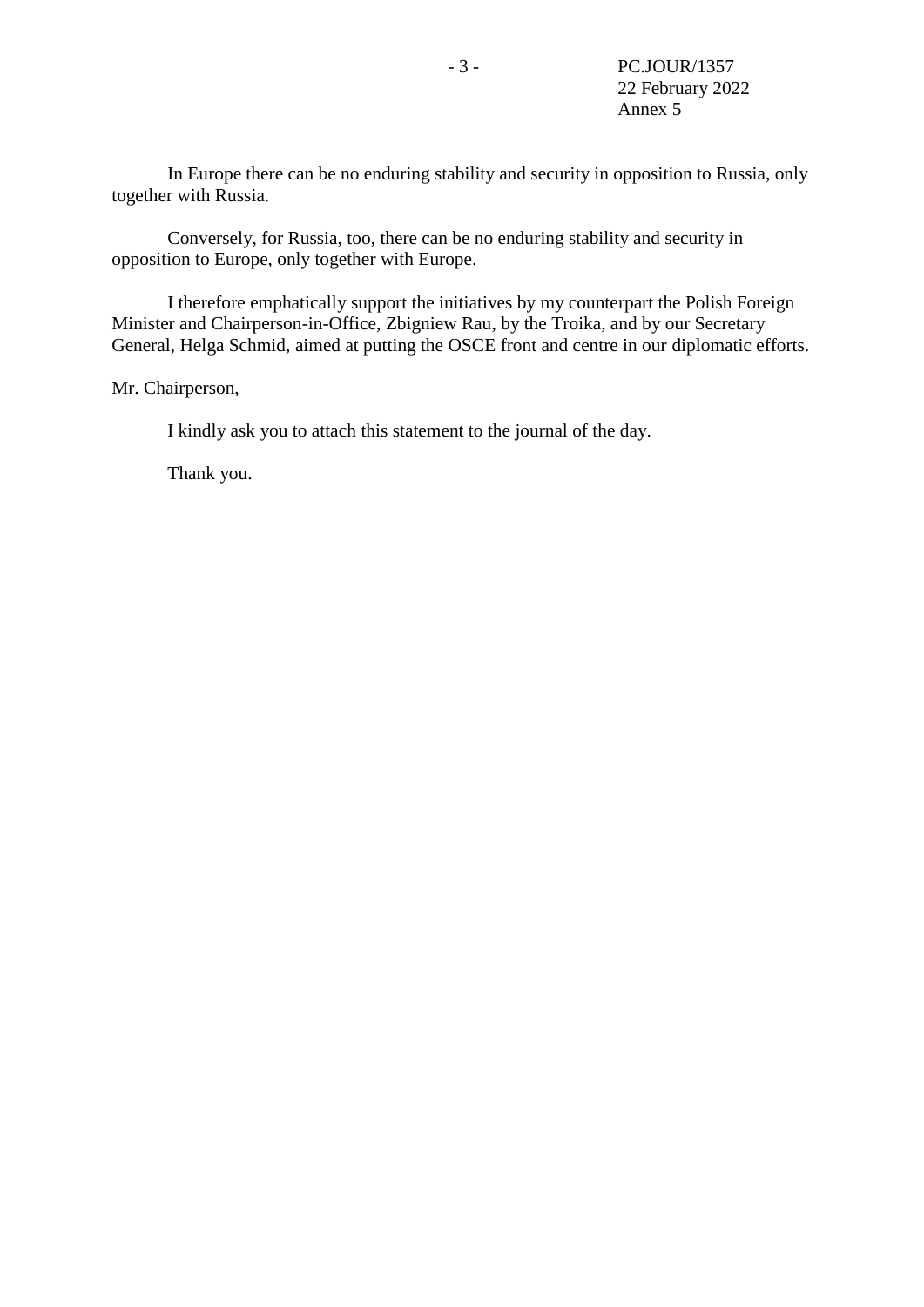

PC.JOUR/1357

**ENGLISH** Original: FRENCH

**1357th Plenary Meeting** PC Journal No. 1357, Agenda item 1

#### **STATEMENT BY THE DELEGATION OF FRANCE**

France aligns itself with the statement made by the European Union on behalf of the Member States and would like to make the following statement in a national capacity.

Mr. Chairperson, Madam Secretary General, Dear colleagues,

France thanks the Polish Chairmanship for convening this special meeting of the Permanent Council without delay in view of the extreme gravity of the situation and welcomes Minister Kuleba, to whom it wishes to reaffirm its complete solidarity. We also thank the OSCE Secretary General, who is working tirelessly to find a solution to the current crisis. It is now a matter of maintaining and strengthening the OSCE's capacity to act.

France strongly condemns the announcement by Russia of its unilateral recognition of the separatist regions in eastern Ukraine. This unacceptable decision contravenes the Minsk agreements, to which Russia is after all a signatory. It constitutes a flagrant violation of United Nations Security Council resolution 2202, the importance of which for resolving the conflict in eastern Ukraine was after all emphasized by Russia just yesterday in this very forum. Only four days ago, we also reached a consensus on this subject in the United Nations Security Council.

Furthermore, this decision constitutes a clear violation of the fundamental OSCE principles enshrined in the Helsinki Final Act and the Charter of Paris and on which stability in Europe is based. Lastly, it contradicts the commitments undertaken by Russia in favour of a diplomatic resolution of the crisis, as confirmed at the highest level over the past few days.

Any peaceful and lasting solution to the conflict in eastern Ukraine must be based on full respect for the principles of independence, sovereignty and territorial integrity recognized by international law, the Helsinki Final Act and the Charter of Paris. Russia is choosing a different path, that of calling into question these principles and that of confrontation, despite the ceaseless efforts for de-escalation in recent weeks and days, notably on the part of the President of the French Republic, Emmanuel Macron, in tandem with the German Chancellor Olaf Scholz.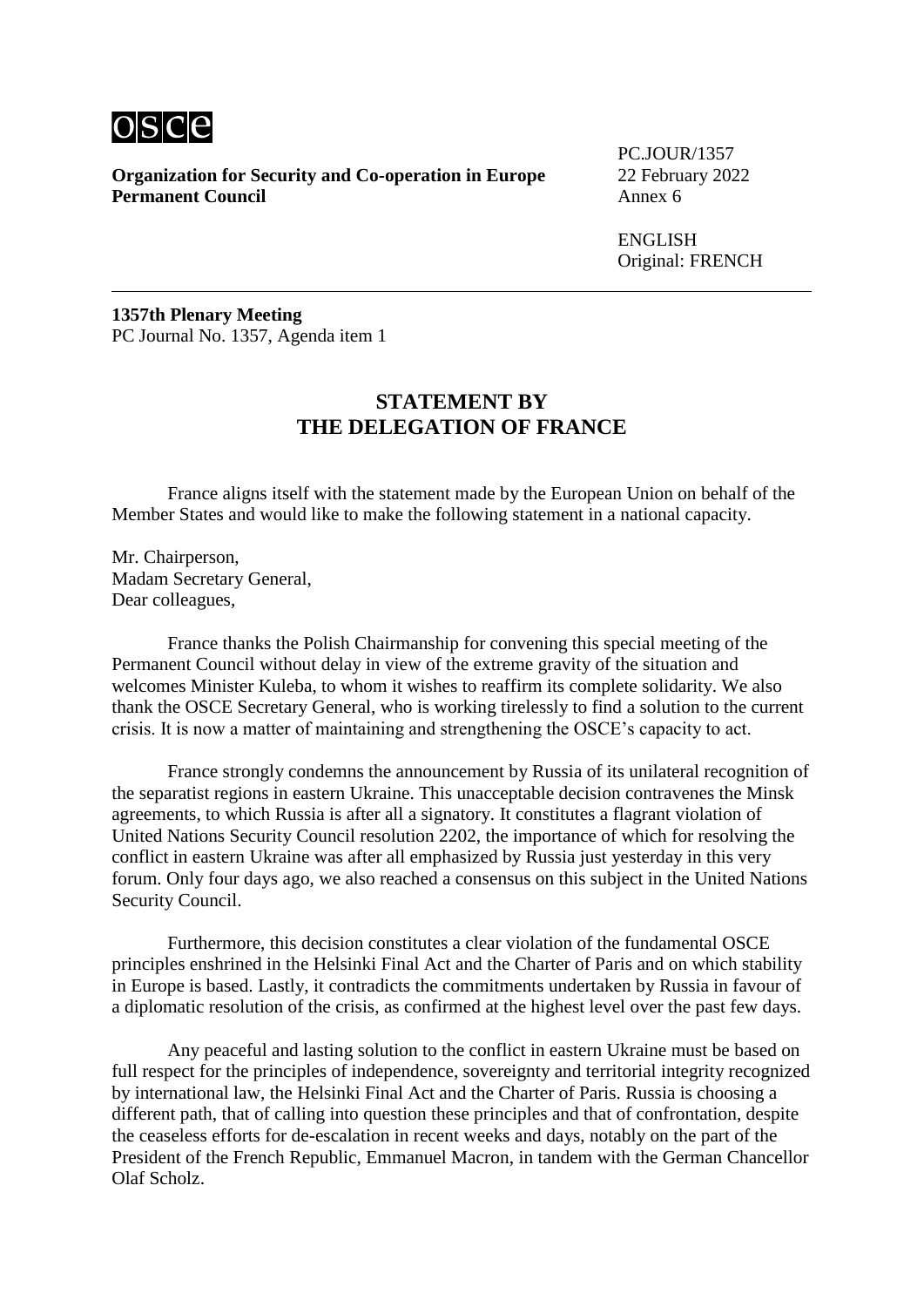We will continue these efforts and call on Russia to bring its actions into line with its words, when it claims to be in favour of dialogue, and to reconsider the decision to recognize the separatist entities of Donetsk and Luhansk.

In view of the high tensions on Ukraine's borders caused by increased Russian military activity, we are concerned about this new stage of destabilization on the part of Russia and the threat that it poses to Ukrainian and European security. At a time when the increase in ceasefire violations along the line of contact in recent days is of great concern, we condemn the use of heavy weapons and the indiscriminate shelling of civilian areas, which are again clear violations of the Minsk agreements.

We call on Russia to contribute to de-escalation as a matter of urgency through a substantial withdrawal of the military forces stationed near Ukraine's borders and a complete and immediate withdrawal of the forces deployed since yesterday in the separatist territories, which can in no way be described as peacekeeping forces. This deployment constitutes another flagrant violation of the territorial integrity of Ukraine and one that France strongly condemns. I call on all OSCE participating States to join us in condemning Russia's actions.

We call on Russia to refrain from any further destabilizing actions, including those that may endanger the safety of the civilian population, and to:

- Immediately revoke the decisions of yesterday evening and revert to adherence to the Minsk agreements, as most recently agreed by the political advisers of the "Normandy format" States;
- Withdraw its troops from the Russian and Belarusian regions bordering Ukraine and ensure that its armed forces do not cross Ukraine's internationally recognized borders;
- Recommit to the rules-based security architecture in Europe built over decades by the 57 OSCE participating States, including Russia; and
- Participate in the initiative of the Polish Chairmanship to start an open in-depth dialogue on our common security architecture in Europe.

At the same time, we expect Russia to return to the table for discussions both in the Normandy format and in the Trilateral Contact Group.

We also call on Russia to ensure the safety and free access of the OSCE Special Monitoring Mission to Ukraine in the non-government controlled areas. Russia now has direct responsibility for this. The Mission is the only independent international presence on the ground and all sides need its reports more than ever.

The European Union is preparing to adopt, with the full support of France, sanctions against those who were involved in the illegal decision to recognize the separatist entities, along with economic measures. We are ready to intensify these measures over the coming days if necessary.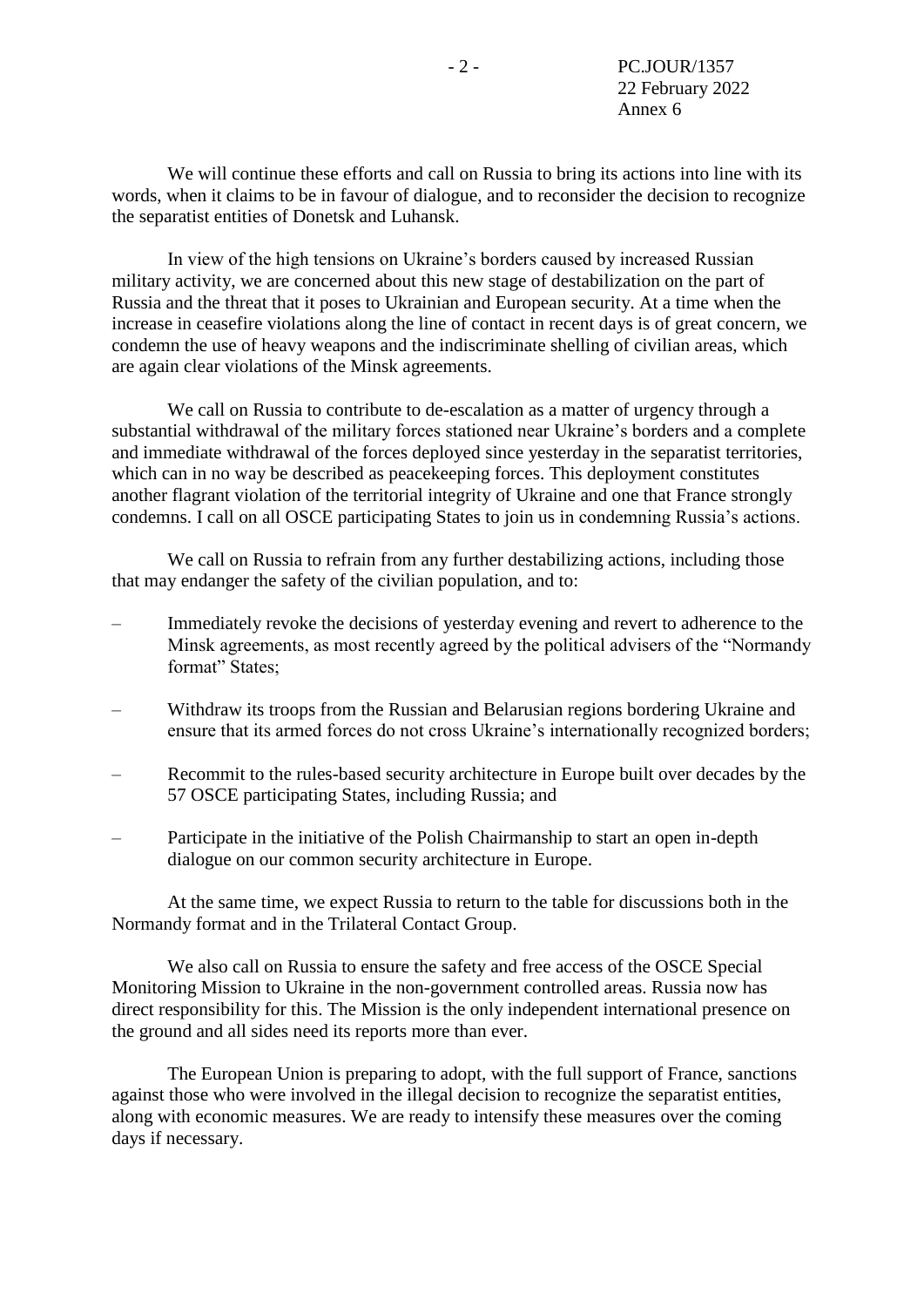Lastly, France welcomes the restraint that Ukraine has shown for many months and continues to demonstrate in these difficult circumstances. It expresses its full solidarity with the people and Government of Ukraine.

Rest assured, Mr. Chairperson, Minister Kuleba and dear colleagues, that France will continue to tirelessly take action in support of the sovereignty and territorial integrity of Ukraine within its internationally recognized borders.

I kindly ask you, Mr. Chairperson, to attach this statement to the journal of today's meeting.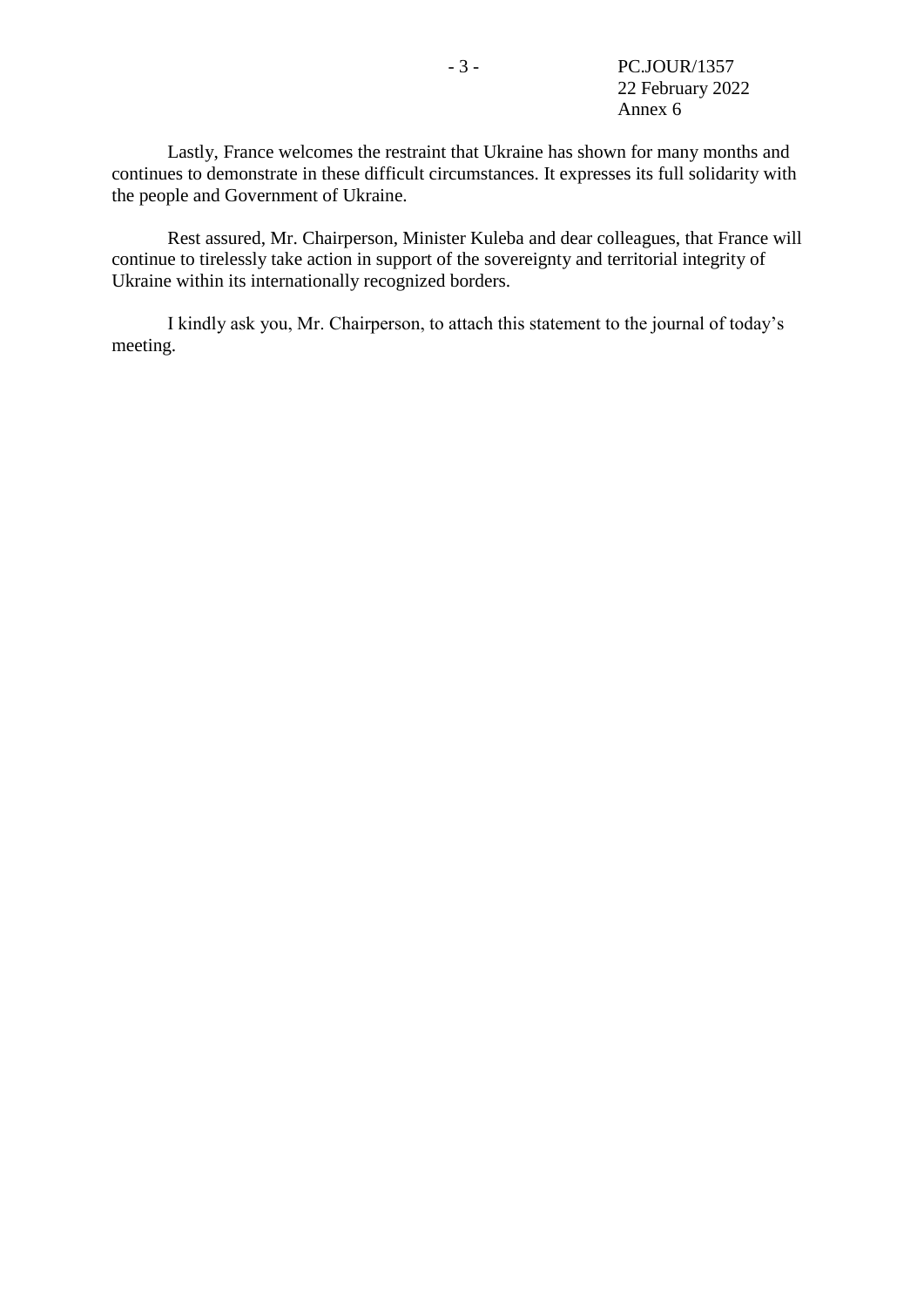

PC.JOUR/1357

Original: ENGLISH

**1357th Plenary Meeting** PC Journal No. 1357, Agenda item 1

#### **STATEMENT BY THE DELEGATION OF THE UNITED STATES OF AMERICA**

Thank you, Mr. Chairperson.

The United States condemns in the strongest possible terms President Putin's announcement yesterday that Russia recognizes the so-called "Donetsk and Luhansk People's Republics" as quote, "independent," unquote.

This decision amounts to a complete repudiation of Russia's commitments under the Minsk agreements, directly contradicts Russia's claims that it is committed to diplomacy, and is a clear attack on Ukraine's sovereignty and territorial integrity – as well as the Charter of the United Nations.

Russia has since announced that Russian troops will now enter these regions of Ukraine. Moscow calls these troops "peacekeepers," but we all know this is a lie.

Make no mistake: Yesterday's actions are the beginning of the latest Russian invasion of Ukraine. They are utterly unprovoked and unjustified. And as we have promised, Russia will face severe, co-ordinated costs from the United States and our allies and partners as a result.

Yesterday in this Council, Russian Ambassador Lukashevich blasted Ukraine for all the steps that it has allegedly failed to take under the Minsk agreements.

I remind this Council and the Ambassador that Russia never fulfilled a single, solitary one of its obligations under the Minsk agreements. Russia has not supported a ceasefire. Russia has not removed its heavy weapons from proscribed zones. Russia has not granted unfettered access for the monitors of the Special Monitoring Mission to Ukraine.

The ink was barely dry on the Minsk agreements before Moscow began to pretend that its guns, its artillery systems, and its anti-aircraft missiles had never been inside Ukraine at all. They attempted to gaslight the world into believing it was all a mirage, and that Russia had never been a party to this conflict.

Now Russia has showed the world its true intentions by once again violating Ukraine's sovereignty, territorial integrity, and its internationally recognized borders.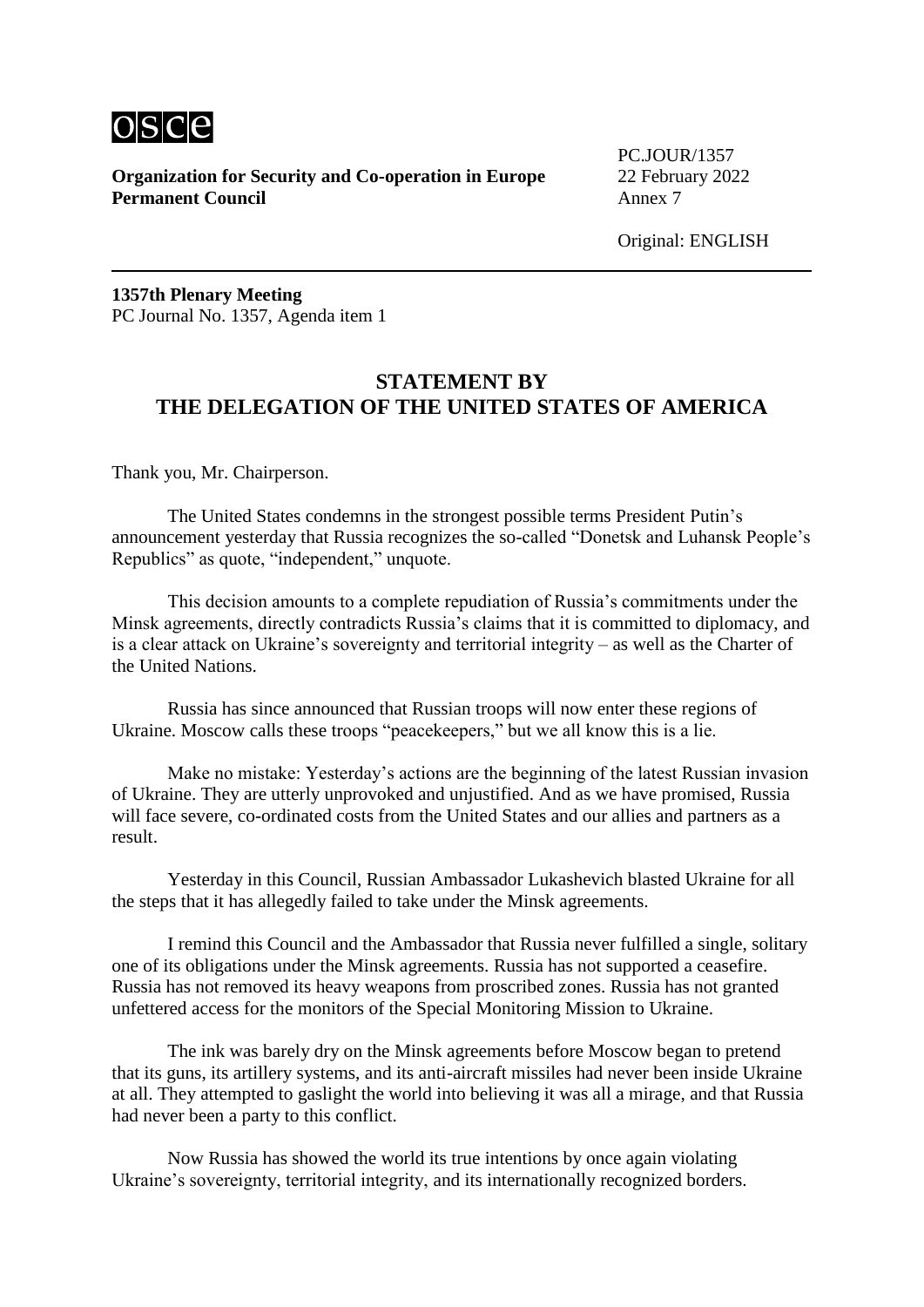We are on the precipice of a dark and dangerous era. Over the last three decades, Russia has repeatedly and consistently pledged to uphold Ukraine's sovereignty and territorial integrity. The Charter of the United Nations, the Helsinki Final Act, and the Budapest Memorandum in fact require nothing less. Russia's decision yesterday is a flagrant violation of international law and norms, and of international agreements to which Russia has long been a party.

History tells us that we must stand firm and united against such an audacious attempt to upend the basic principles of the rules-based international order.

President Putin argued yesterday that Russia has a rightful claim to all the territories of the former Russian Empire as it existed over 100 years ago. We cannot dismiss this as nationalistic hyperbole. He is talking about many of the participating States seated around this table.

The Russian Federation apparently wants to take the world back to the age of empires, when guns and steel determined the rules of the international order – not citizens freely exercising their democratic rights to choose their own leaders, their own alliances, and their own futures.

That is a threat not only to European security, but to the security of people everywhere in the world.

As we have said from the beginning of this crisis, the United States will respond swiftly and decisively to these actions, and to further Russian aggression against Ukraine. That response is already underway.

Yesterday, President Biden signed an executive order that will prohibit all new investment, trade, and financing by US persons to, from, or in the so-called "Donetsk and Luhansk People's Republics" regions of Ukraine.

In the coming hours, the United States will announce significant additional sanctions and other measures that will impose severe costs and consequences on the Russian Federation. We expect our Allies and partners will take additional, co-ordinated steps as well to respond to Russia's unprovoked and unacceptable aggression against Ukraine.

Colleagues, President Putin is testing our international system, he is testing our resolve. He wants to demonstrate that through force, he can make a farce of the international order.

In this moment, no one, not one of us, can stand on the sidelines. We must remain united in support of Ukraine's sovereignty and territorial integrity – and, indeed, of the right of all sovereign nations to choose their own paths, free from the threat of coercion, subversion, or invasion.

The United States continues to believe that the diplomatic path is the only way for responsible nations – for great powers – to resolve their legitimate differences. That path is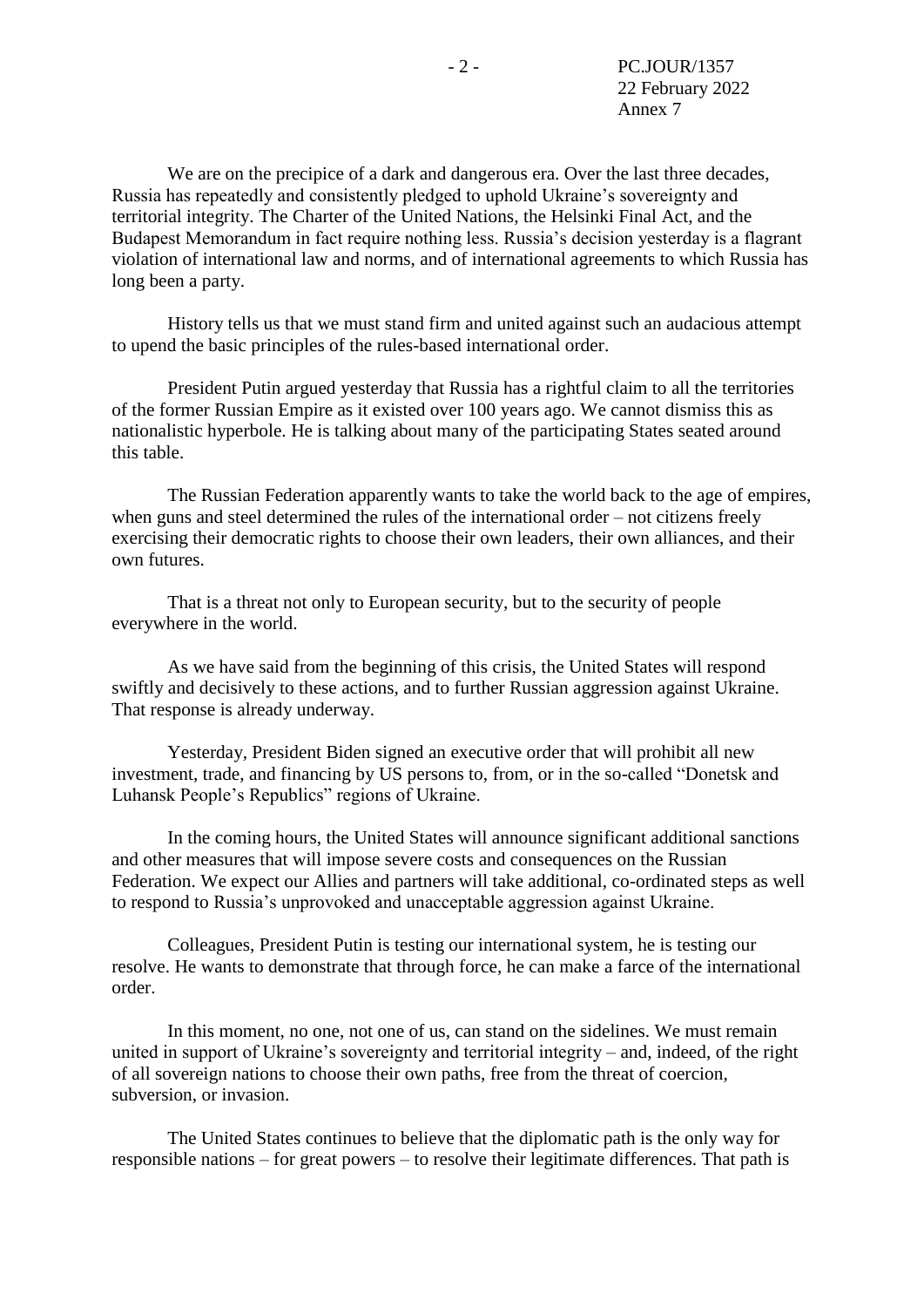still available to Russia. It is still available to us all. But we can only make progress in the context of de-escalation, not invasion. Of peace, not war.

Thank you, Mr. Chairperson.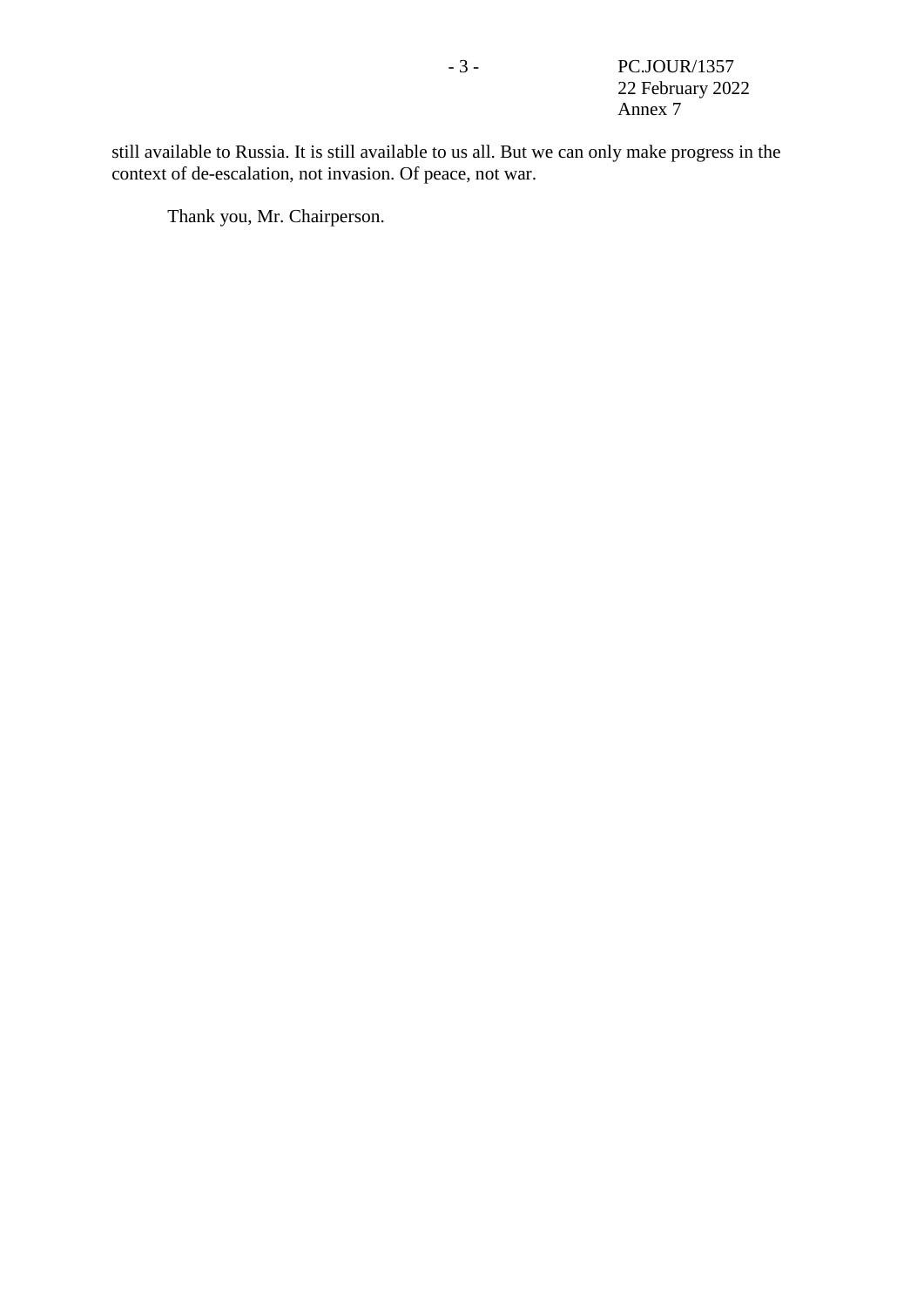

PC.JOUR/1357

Original: ENGLISH

**1357th Plenary Meeting** PC Journal No. 1357, Agenda item 1

#### **STATEMENT BY THE DELEGATION OF CANADA**

Mr. Chairperson,

As stated last night by Prime Minister Justin Trudeau, Canada strongly condemns Russia's recognition of the so-called Donetsk and Luhansk people's republics as independent States. This is another blatant violation of Ukraine's sovereignty and international law.

Prime Minister Trudeau also clearly stated that Canada rejects and condemns the Russian decision to order military forces into Ukraine.

These decisions constitute a clear violation of the Minsk agreements and the Charter of the United Nations, and endanger the security and stability of the region.

Along with our partners, Canada is prepared to react firmly and impose economic sanctions for these actions.

Mr. Chairperson,

Since the beginning of Russia's military build-up, Canada has voiced repeatedly its concern that Russia's true intention was to further invade Ukraine. We called on Russia to de-escalate and to pursue diplomacy. We put forward proposals.

Russia dismissed our concerns but unfortunately, today Russia chose military action over diplomacy, and aggression over peace. Despite their claim, Russia is not a peacekeeper.

Canada, along with many others, has denounced the barrage of Russian disinformation as part of a broader effort to advance a false narrative that gives Russia the pretext for war. And we warned Russia of the severe consequences and costs it would face in response to its further violations of Ukraine's sovereignty and territorial integrity.

Instead, Russia chose to recognize the independence of these separatist Ukrainian regions.

This illegitimate recognition by President Putin demonstrates once again that Russia has never believed in the implementation of the Minsk agreements, despite repeated claims to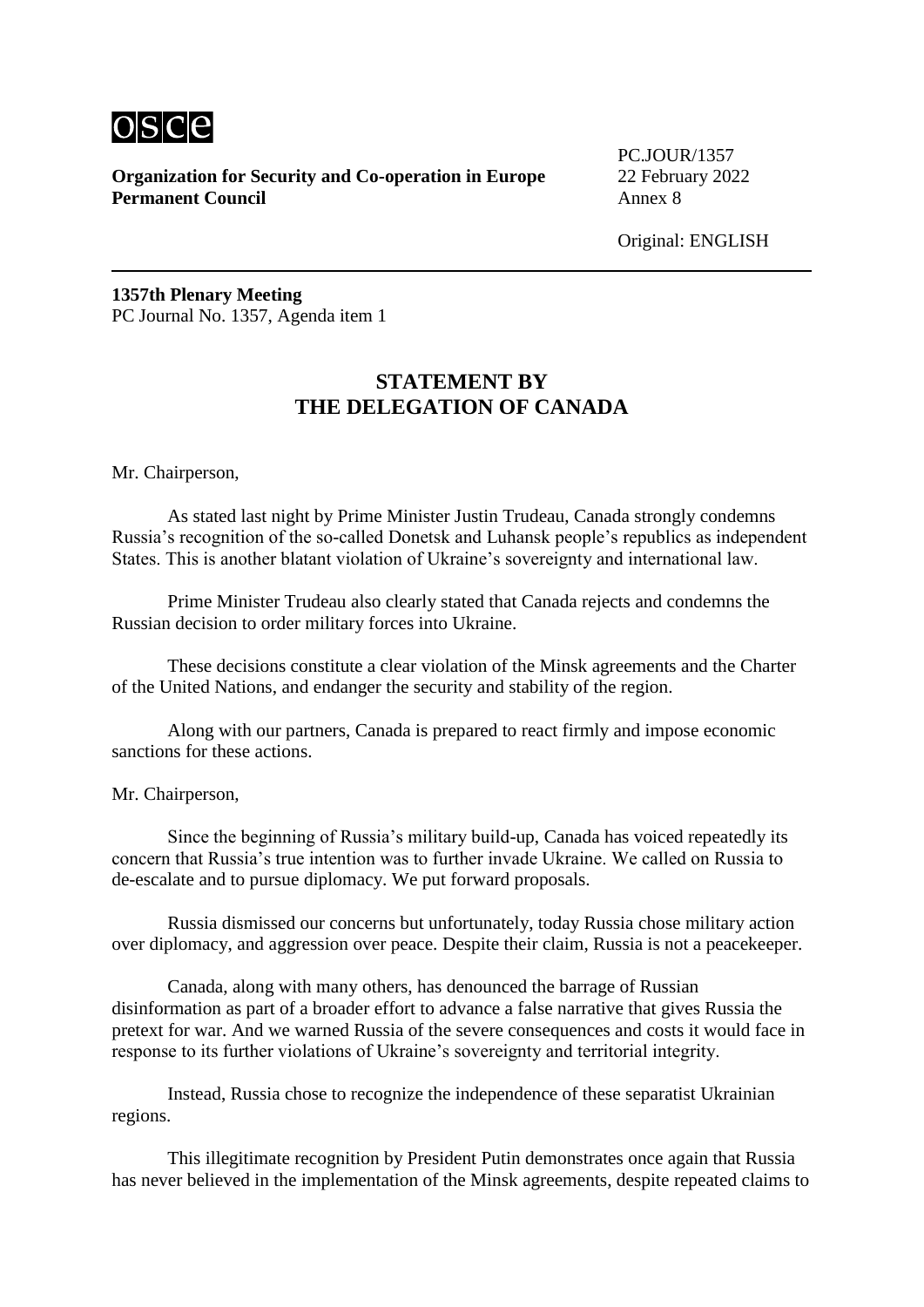the contrary. Russia will be held accountable for all suffering and devastation that these decisions cause.

There is still time for Russia to choose de-escalation and diplomacy, but the window to do so is closing fast. Canada will continue to work with our Allies and partners, including at the OSCE, the G7, the European Union, NATO and the United Nations, to respond to Russia's renegade actions.

Canada also recognizes the profound impact Russia's actions will have on the OSCE. We remain strongly supportive of the Special Monitoring Mission to Ukraine and thank the monitors for their timely and critical reporting.

Foreign Minister Kuleba, Canada will remain steadfast in its support for Ukraine's sovereignty, territorial integrity, and self-determination. Ukraine has the right to be whole, free, and secure. And every Ukrainian deserves the right to dignity and peace. Canada stands by Ukraine.

I would ask that this statement be attached to the journal of the day.

Thank you.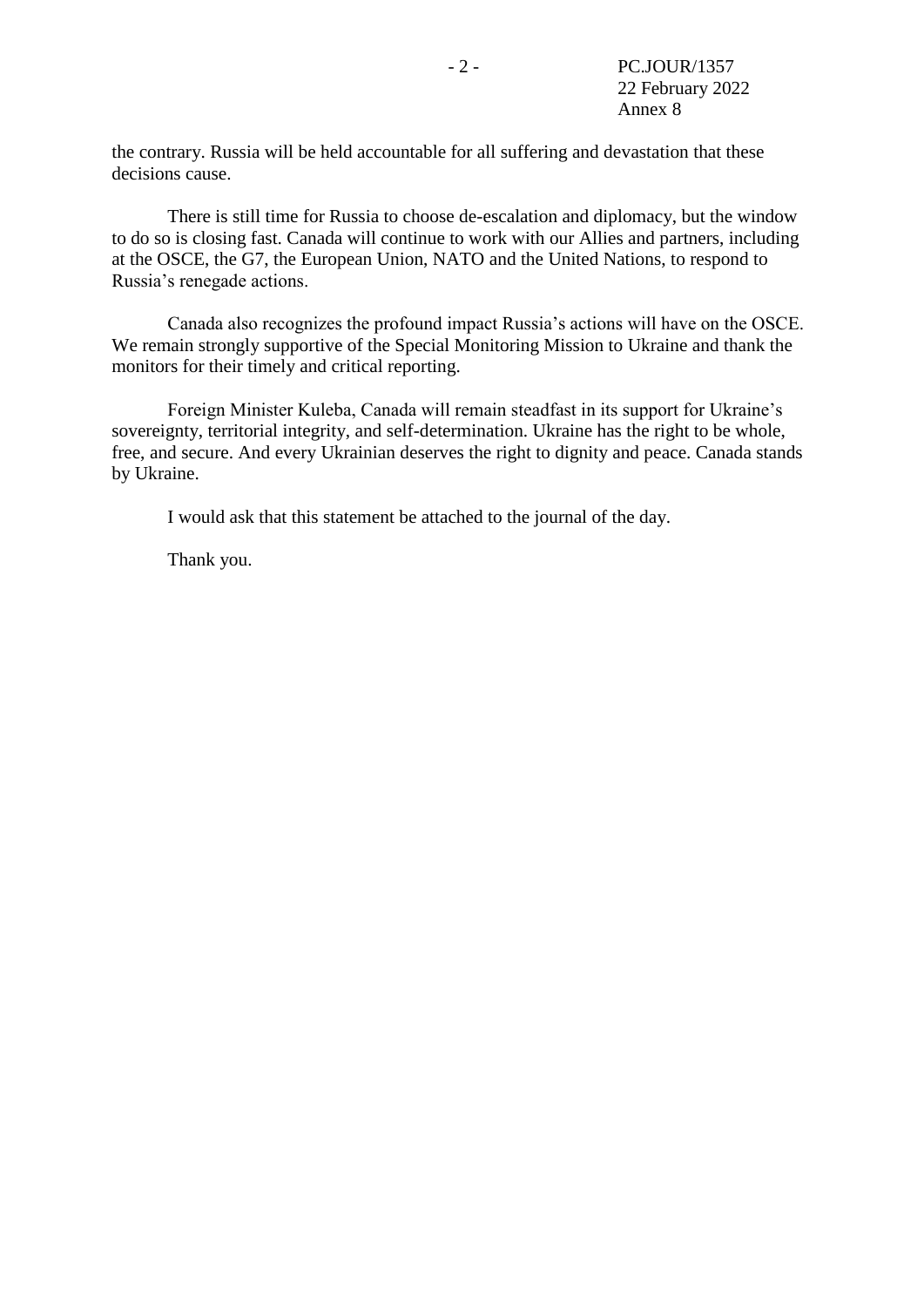

PC.JOUR/1357

Original: ENGLISH

**1357th Plenary Meeting** PC Journal No. 1357, Agenda item 1

#### **STATEMENT BY THE DELEGATION OF THE UNITED KINGDOM**

Thank you, Mr. Chairperson, for convening us at such a critical time.

Yesterday, Vladimir Putin recognized the so-called "Donetsk People's Republic" and "Luhansk People's Republic" as independent States. Overnight, he declared he would – again – send Russian troops into those areas – areas which are the sovereign territory of Ukraine.

This would be a violation of Russia's commitments under the Minsk agreements. It violates the United Nations Charter. And repudiates core principles on which the OSCE was founded, of sovereign equality; of the inviolability of frontiers; respect for territorial integrity; and the peaceful settlement of disputes.

Mr. Chairperson, we condemn Russia's actions. Russia must withdraw all forces from Ukraine immediately. They have no grounds to be there.

The Special Monitoring Mission to Ukraine (SMM) reported no unusual military activity by Ukraine. Russia's claims of a Ukrainian threat to the Donbas region is a fabrication, an obvious pretext for their own aggressive action.

At every step, Ukraine has sought to reduce tension, whilst Russia's response to requests for transparency has been to boycott meetings, to accuse others of hysteria, and to spread disinformation. Every step of the way, Russia has lied, obfuscated and delayed.

Ukraine has pursued diplomacy through the Normandy format and the Trilateral Contact Group. It has enabled the SMM to carry out its work, unlike Russia's proxies who systematically attempt to restrict the Mission's movement. Ukraine has welcomed the Renewed European Security Dialogue. And Ukraine has used the Vienna Document for the purpose for which it was designed – to seek transparency and reduce tensions.

Russia, by contrast, has rejected the diplomatic efforts of Ukraine, of France, and of Germany in the Normandy format over the last eight years, as well as the OSCE's Chairperson-in-Office and the SMM. Last time we met at this level in the OSCE, Russia said they would not engage in the proposed Renewed European Security Dialogue. They have boycotted every meeting that Ukraine has called under Chapter III of the Vienna Document.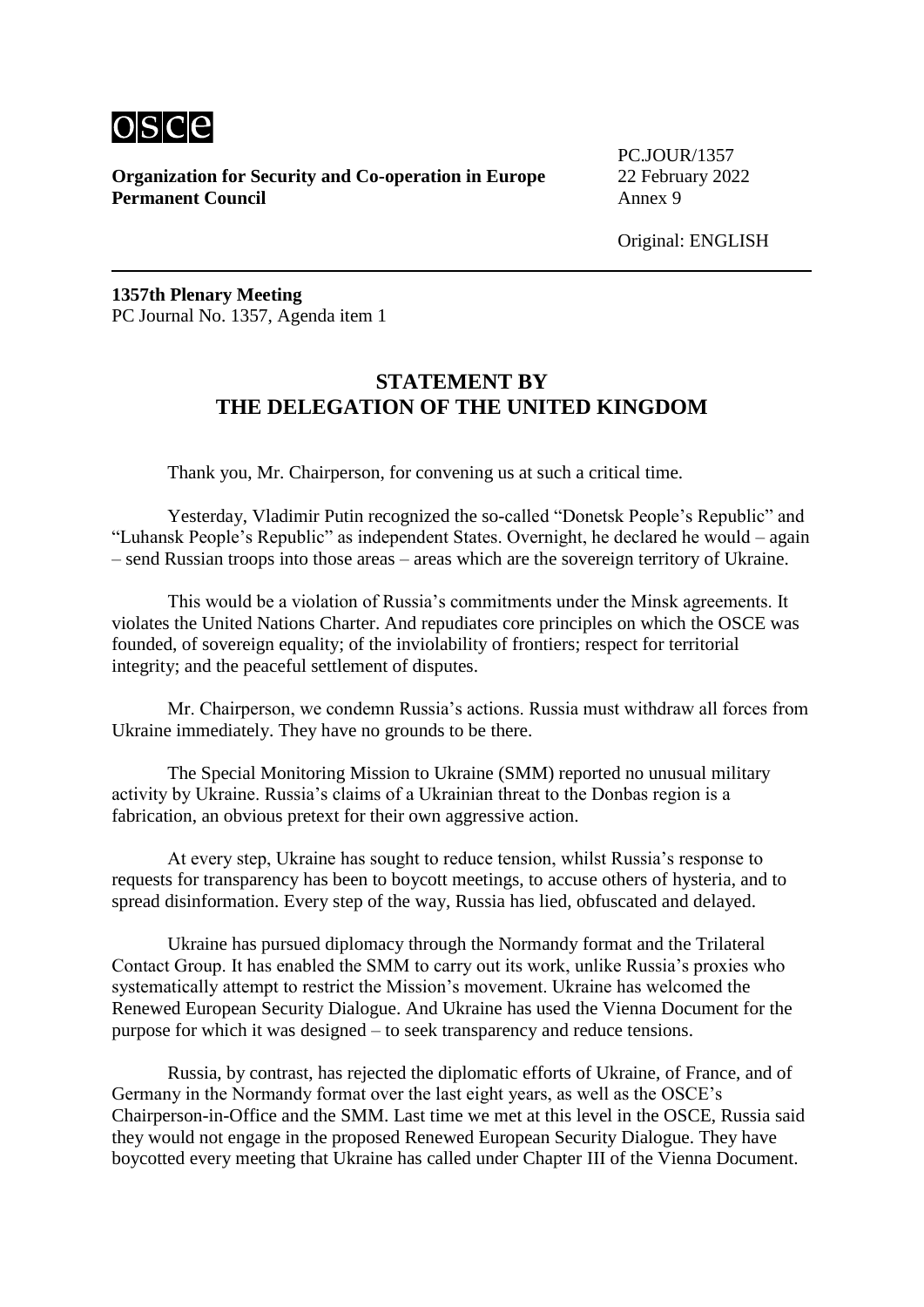How absurd that Russia should mount the biggest military manoeuvres since the end of the Cold War, and then claim that the Vienna Document does not apply.

We call again for Russia to abide by its commitments in this Organization, to engage seriously with the Renewed European Security Dialogue, and to respond to the offers of talks in the NATO-Russia Council and the United States-Russia strategic stability talks.

This is not the first time Russia has invaded Donbas. Let no one be fooled: it follows a military intervention in 2014, and eight years of barely disguised Russian control over these territories. It follows their invasion of Georgia in 2008, their illegal annexation of Crimea and agitation in the Donbas in 2014, their longstanding presence in Moldova, and their destabilizing activities right across Europe. We must be absolutely resolute in our response.

Only by following up our words with real action can we ensure no other sovereign nation faces the situation that Ukraine faces today. That responsibility now sits on all of our shoulders.

That is why the United Kingdom, in close co-ordination with the European Union and the United States of America, believes that Russia must pay a heavy price. The United Kingdom will be announcing later today tough new sanctions. These will be a first step, with more to follow if Russia does not pull back. I urge our partners around the table to take similar steps.

And we must remain vigilant. Russia continues to station troops around Ukraine – the largest force assembled in Europe since the Cold War, from 150,000 to 200,000 troops, and we have seen it fabricate a series of events, which do not stand up to any level of scrutiny, to justify the use of force against a fellow participating State. We again call on Russia to reverse this build-up.

Mr. Chairperson, I want to finish by assuring Foreign Minister Kuleba that our support for Ukraine will not waver. We commend the restraint of the Ukrainians on the line of control in the face of Russia's provocations and aggression. We will continue to provide economic, defence and political support. And we will stand by the people of Ukraine. I call on other participating States to do likewise. And Mr. Chairperson, I request that this statement be attached to the journal of the day. Thank you.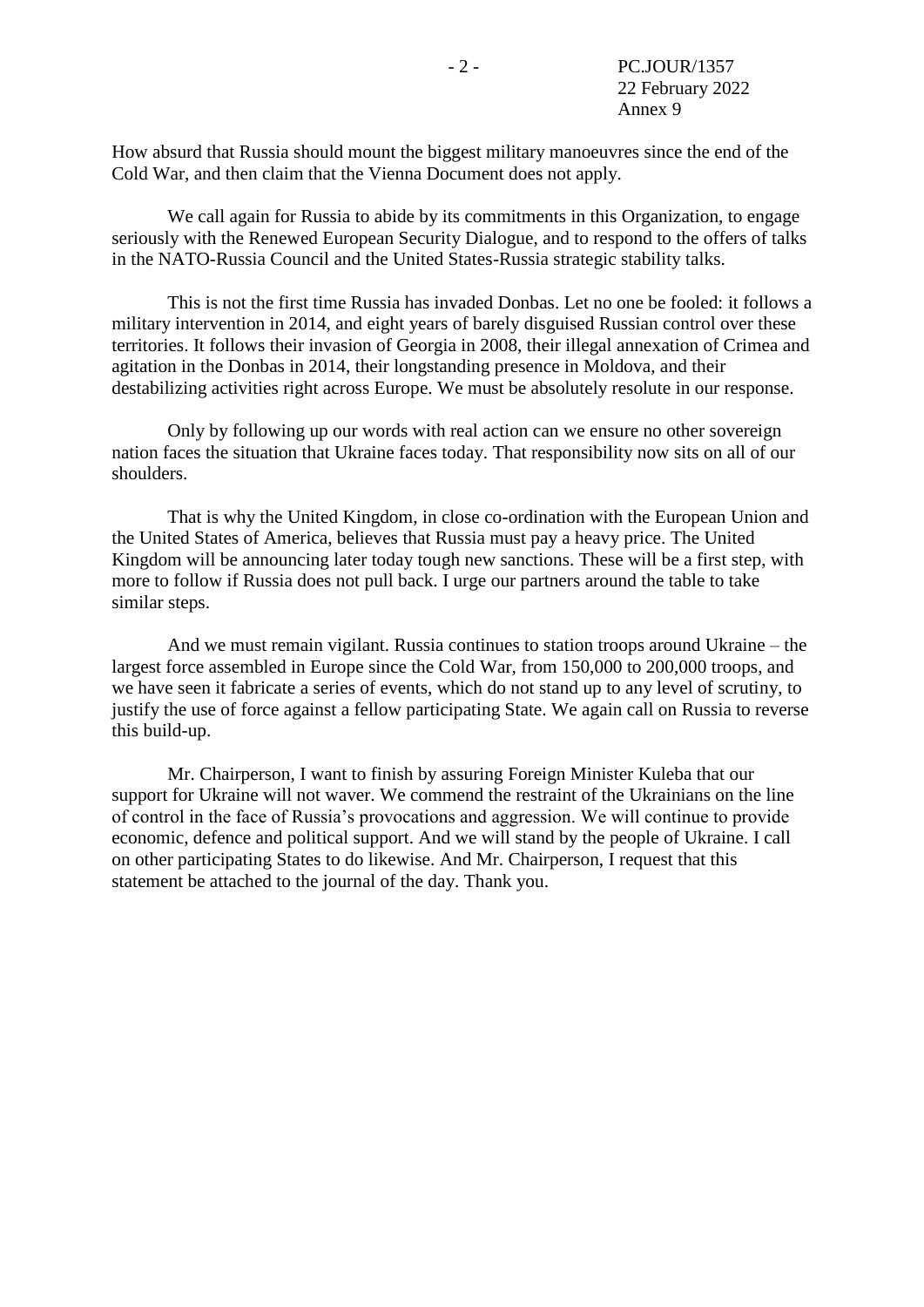

**Organization for Security and Co-operation in Europe** 22 February 2022<br>**Permanent Council** Annex 10 **Permanent Council** 

PC.JOUR/1357

ENGLISH Original: GERMAN

**1357th Plenary Meeting** PC Journal No. 1357, Agenda item 1

#### **STATEMENT BY THE DELEGATION OF GERMANY**

Mr. Chairperson, Madam Secretary General, Dear colleagues.

First of all, our thanks go to the Polish Chairmanship for convening this emergency meeting at such short notice. We also thank the OSCE Secretary General, who is working just as tirelessly to find a solution to the current crisis. It is now a matter of maintaining and strengthening the OSCE's capacity to act.

#### Dear colleagues,

Just one day after our last meeting, the Permanent Council is convening again to discuss the situation in and around Ukraine. We have discussed this crisis at hundreds of meetings over the past eight years. Until yesterday, we agreed that the Minsk agreements, which the United Nations Security Council unanimously endorsed with its resolution 2202 (2015), are the basis for resolving this conflict. The Russian Federation has also emphasized time and again, and most recently yesterday, that the Minsk agreements must be implemented. Only four days ago, we also had a consensus on this in the United Nations Security Council.

Since yesterday evening, we have been confronted with the opposite position by Russia: President Putin's decision to recognize the separatist, self-proclaimed "people's republics" in eastern Ukraine is not only a blatant violation of United Nations Security Council resolution 2202 and the Minsk agreements, but also of our fundamental principles enshrined in the Charter of the United Nations and the basic OSCE documents such as the Helsinki Final Act and the Charter of Paris.

Now, in addition, President Putin has decided to send Russian soldiers to the so-called people's republics. After the illegal annexation of Crimea and the stoking of the armed conflict in eastern Ukraine since 2014, these are two further blatant and deliberate violations of the territorial integrity of Ukraine. Russia has repeatedly stressed that it is not involved in the conflict. With yesterday's decisions, Russia is making it abundantly clear that it has always been a party to the conflict.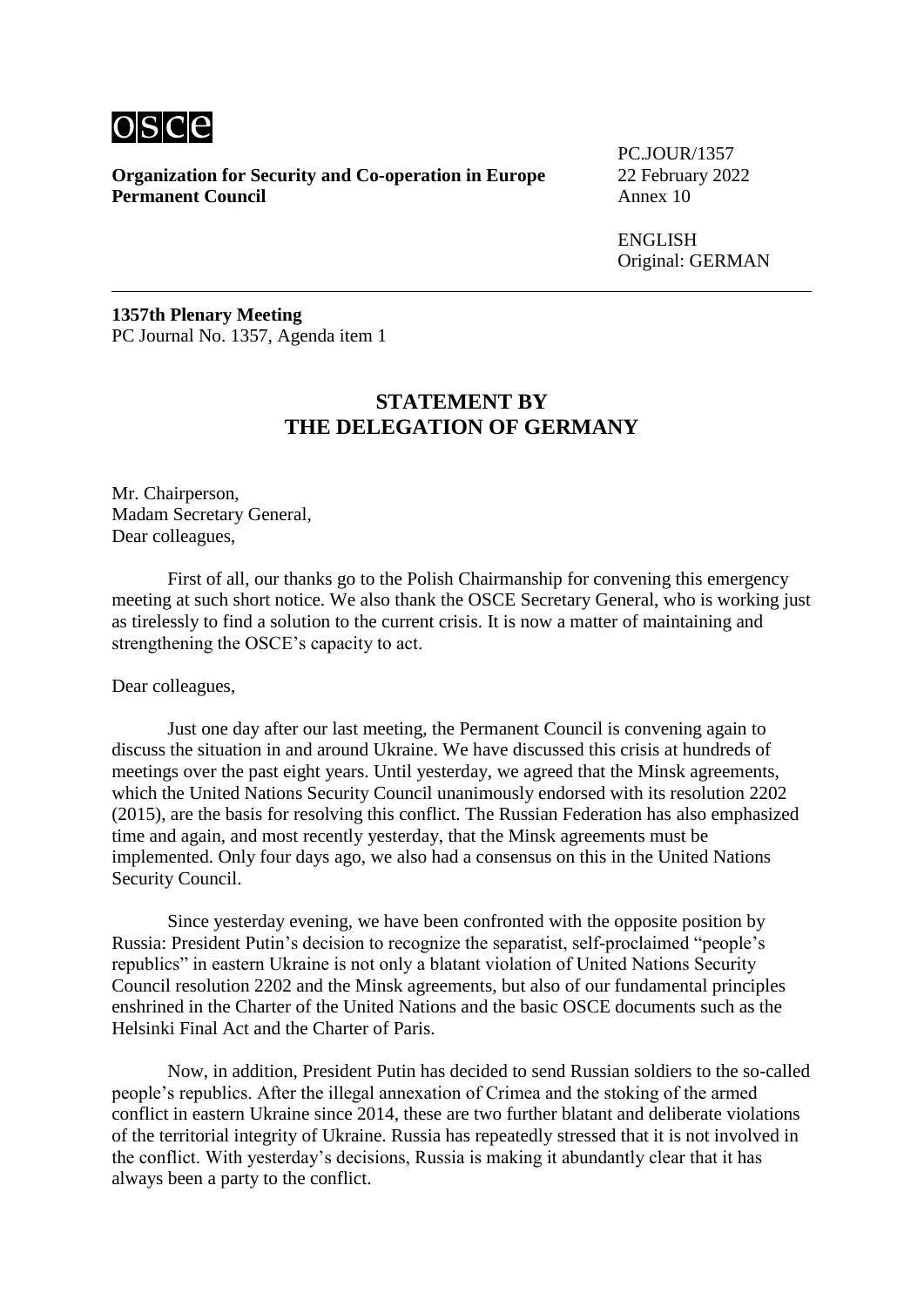Germany condemns in the strongest terms Russia's violation of the territorial integrity and sovereignty of Ukraine. Together with our allies and partners, we will respond with decisive and appropriate measures to Russia's violation of international law. This aggression will have serious economic, political and geostrategic consequences for Russia. I call on all OSCE participating States to join us in condemning Russia's actions.

Yesterday's decision by Russia follows an unprecedented build-up of the Russian armed forces on the borders of Ukraine in recent weeks and months. Over the past few days, there has also been a flare-up of violence along the line of contact, together with actions that could create a pretext for a Russian attack. Russia's readiness to now deploy its troops in eastern Ukraine as well further increases the risk of a military confrontation.

Once again: the violation of the territorial integrity and political independence of States is unacceptable and prohibited by the Charter of the United Nations. The current Russian troop deployment in and around Ukraine can only be understood as a further threat to the territorial integrity of Ukraine as a whole.

We call on Russia to fulfil its commitments as an OSCE participating State and member of the United Nations Security Council and:

- Immediately revoke those decisions and revert to adherence to the Minsk agreements, as most recently agreed by the political advisers of the "Normandy format" States;
- Ensure that its armed forces do not cross Ukraine's internationally recognized borders;
- Immediately withdraw its troops from the regions in Russia and Belarus bordering Ukraine;
- Recommit to the rules-based security architecture in Europe built over decades by the 57 OSCE participating States, including Russia; and
- Take up the initiative of the Polish Chairmanship to start an open in-depth dialogue on our common security architecture in Europe.

We call on Russia to return to the path of diplomacy instead of provoking further bloodshed. We remain ready to talk with Russia in the established international forums.

We also call on Russia to ensure the safety and free access of the OSCE Special Monitoring Mission to Ukraine in the non-government controlled areas. Russia now has direct responsibility for this. The Mission is the only independent international presence on the ground and all sides need its reports more than ever.

Together with France, Germany will spare no diplomatic effort and will stand firmly with Ukraine, its territorial integrity and sovereignty, and the Ukrainian people.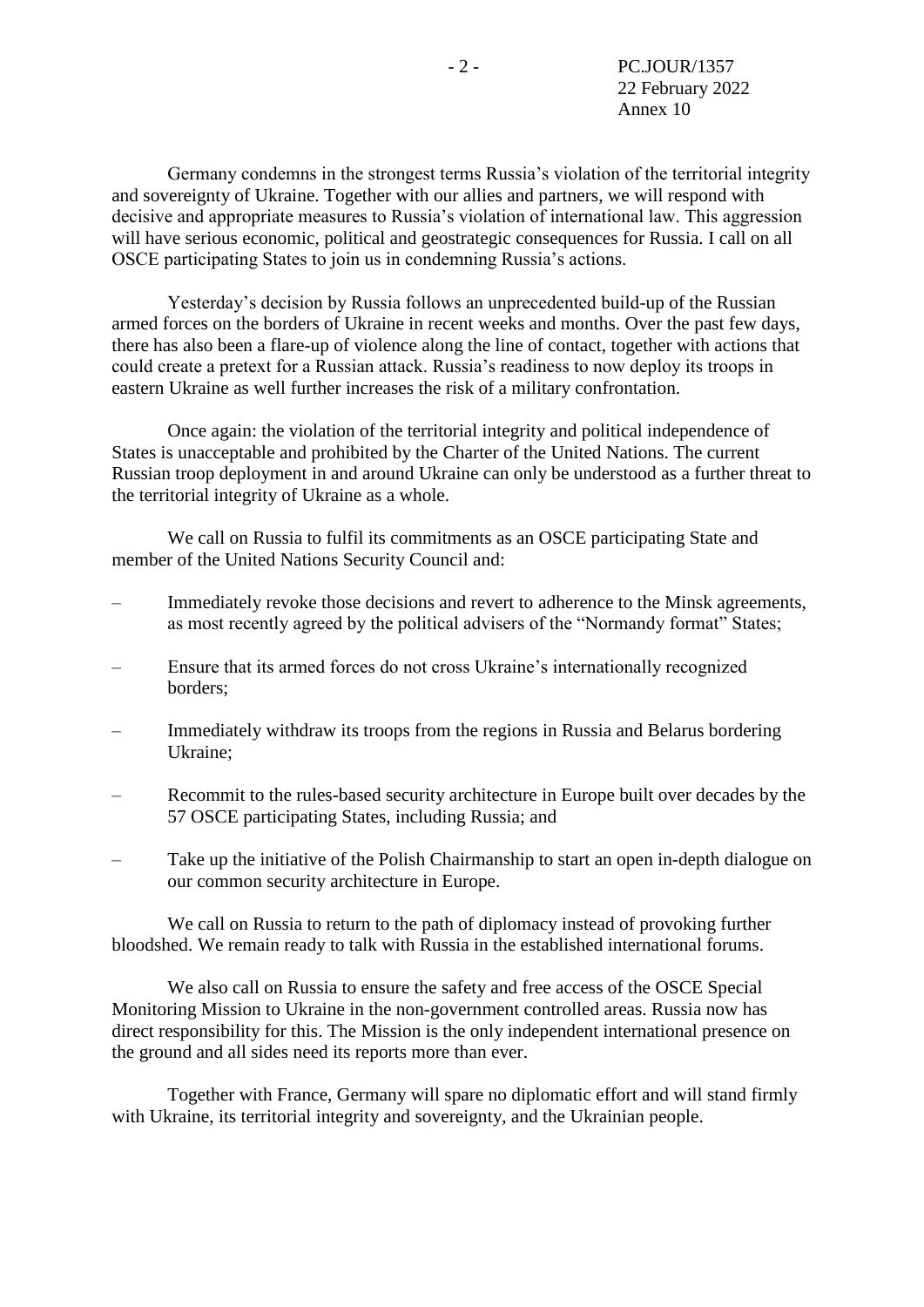# Thank you.

Mr. Chairperson, I request that this statement be attached to the journal of the day.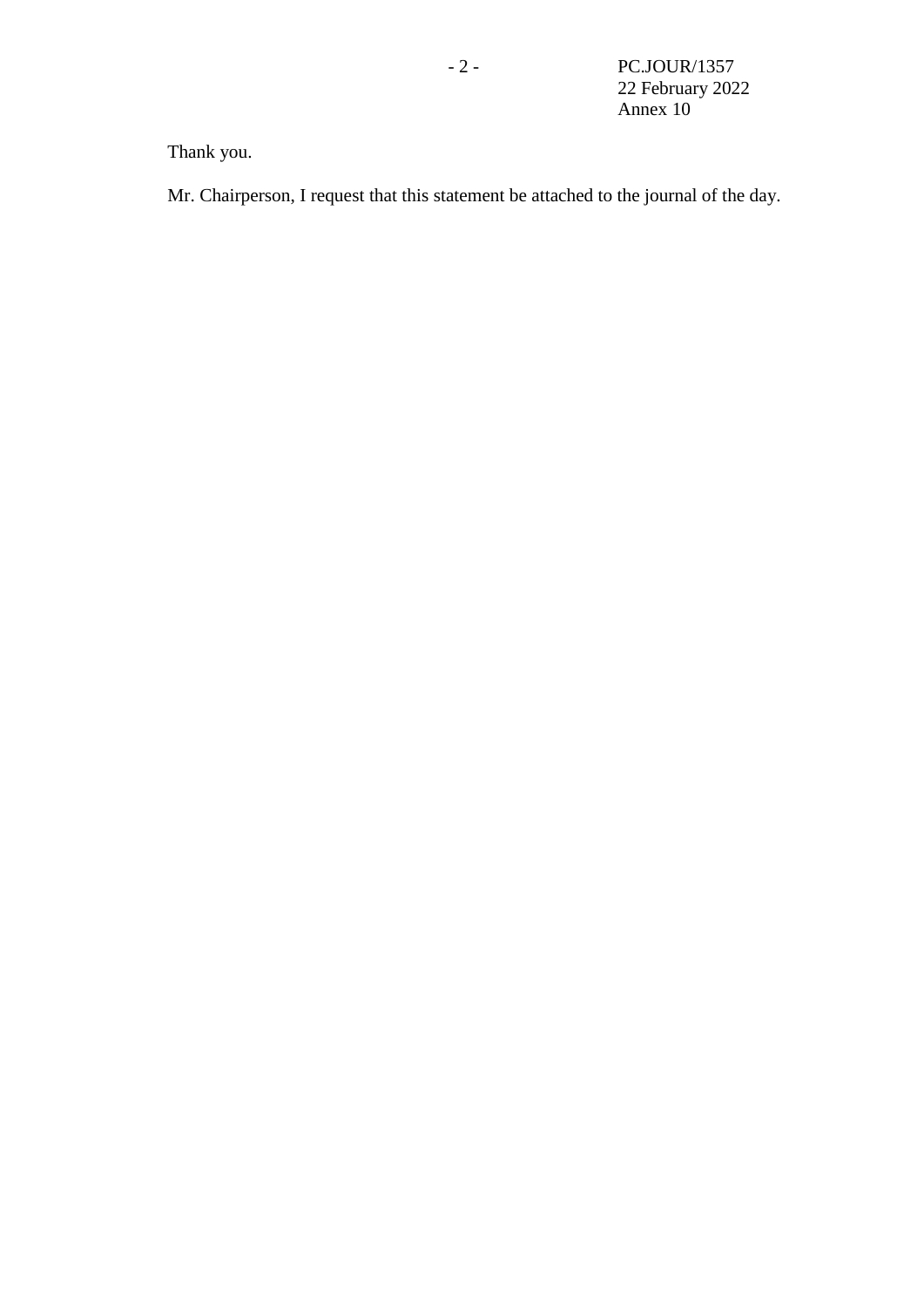

PC.JOUR/1357

Original: ENGLISH

**1357th Plenary Meeting** PC Journal No. 1357, Agenda item 1

## **STATEMENT BY THE DELEGATION OF LITHUANIA**

Mr. Chairperson, Excellencies,

Lithuania aligns itself with the statement delivered on behalf of the European Union. Allow me to add a few remarks in my national capacity.

Lithuania strongly condemns the decision of the Russian Federation to recognize as independent two areas in Ukraine's Luhansk and Donetsk regions, which are held by formations armed, backed and led by Russia.

This decision constitutes a gross violation of the principles enshrined in the Charter of the United Nations and international law, the Helsinki Final Act, and the Charter of Paris.

After annexing Crimea in 2014, Russia continues to undermine Ukraine's sovereignty, independence and territorial integrity, as well as its own commitments undertaken under the Budapest Memorandum.

By recognizing two areas in Ukraine's Luhansk and Donetsk regions and by sending its troops to the sovereign territory of Ukraine, Russia undermined the Minsk agreements, which it had signed, and which stipulate the process of restoring control over the territories to the Ukrainian Government.

Russia's aggression against Ukraine, that just entered into its ninth year, the decision taken yesterday, as well as Russia's disrespect of sovereignty and territorial integrity of Ukraine, Georgia and the Republic of Moldova, pose a threat not only to the European security architecture, but also to global peace and security.

Recalling United Nations General Assembly resolution 68/262, entitled territorial integrity of Ukraine, we once again urge the Russian Federation to respect Ukraine's sovereignty and its territorial integrity.

Russia must immediately cease its aggression against Ukraine, withdraw its troops from the territory of Ukraine and along its border, as well as from Belarus. Russia must also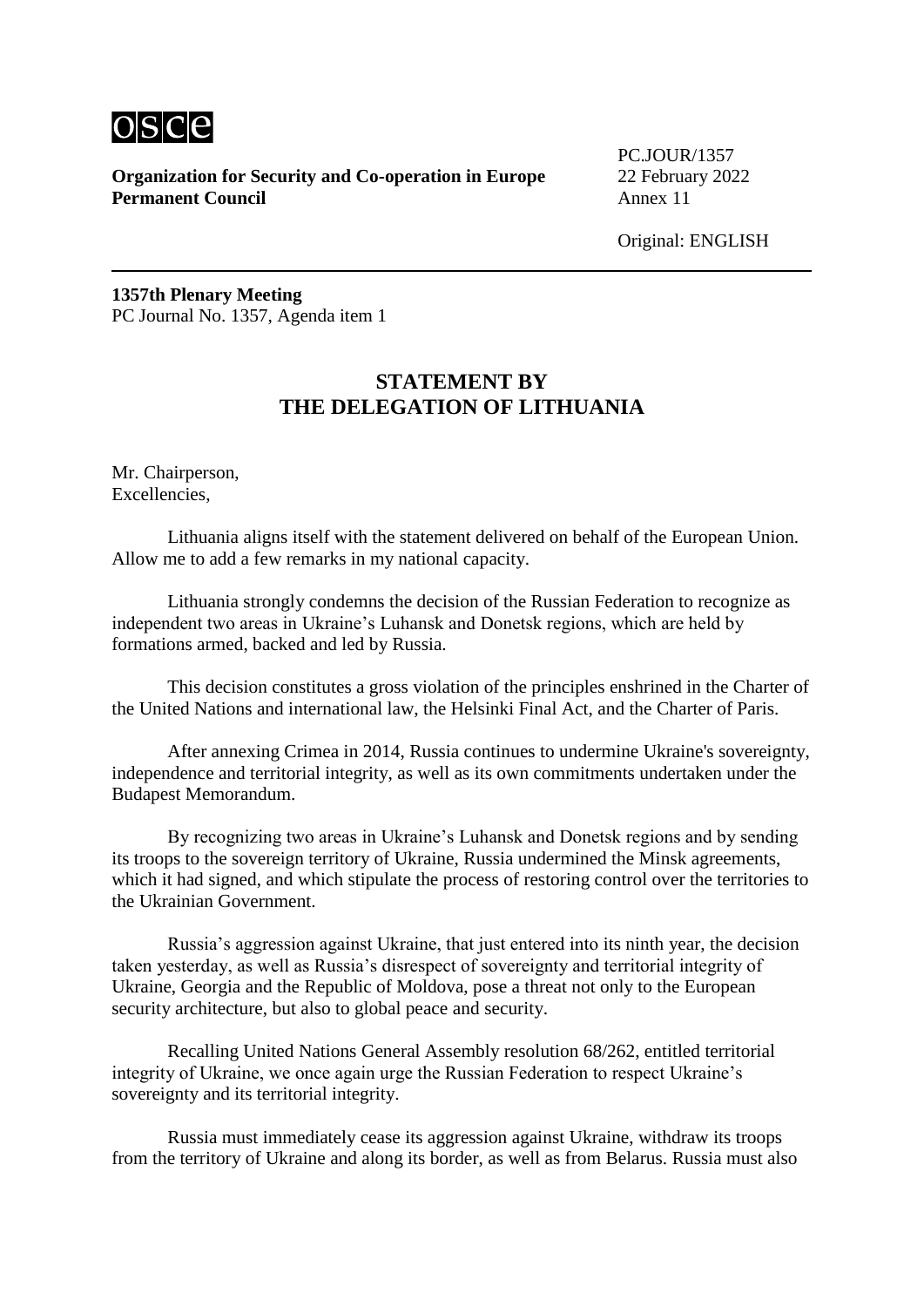return to diplomacy and demonstrate a genuine political will to settle the Russia-Ukraine conflict in a peaceful way, while fully respecting the OSCE principles and commitments.

Lithuania also notes that the recent escalation proves the need to reinforce NATO's deterrence in response to Russia's aggressive actions in the region.

Russia's aggression against Ukraine, including the decision taken yesterday, must receive a strong response from the international community, including co-ordinated restrictive measures by the European Union, the United States of America and other States, targeting specific economic sectors of the Russian Federation, as well as responsible persons and entities.

Lithuania strongly supports the free choice of the Ukrainian people to build their country based on the values of Western democracy and Ukraine's European and Euro-Atlantic aspirations.

Lithuania will continue to make every effort to support Ukraine's statehood and independence, and, together with our allies and partners, we will provide all necessary assistance to Ukraine in this regard.

I thank you, Mr Chairperson, and I kindly ask to attach this statement to the journal of the day.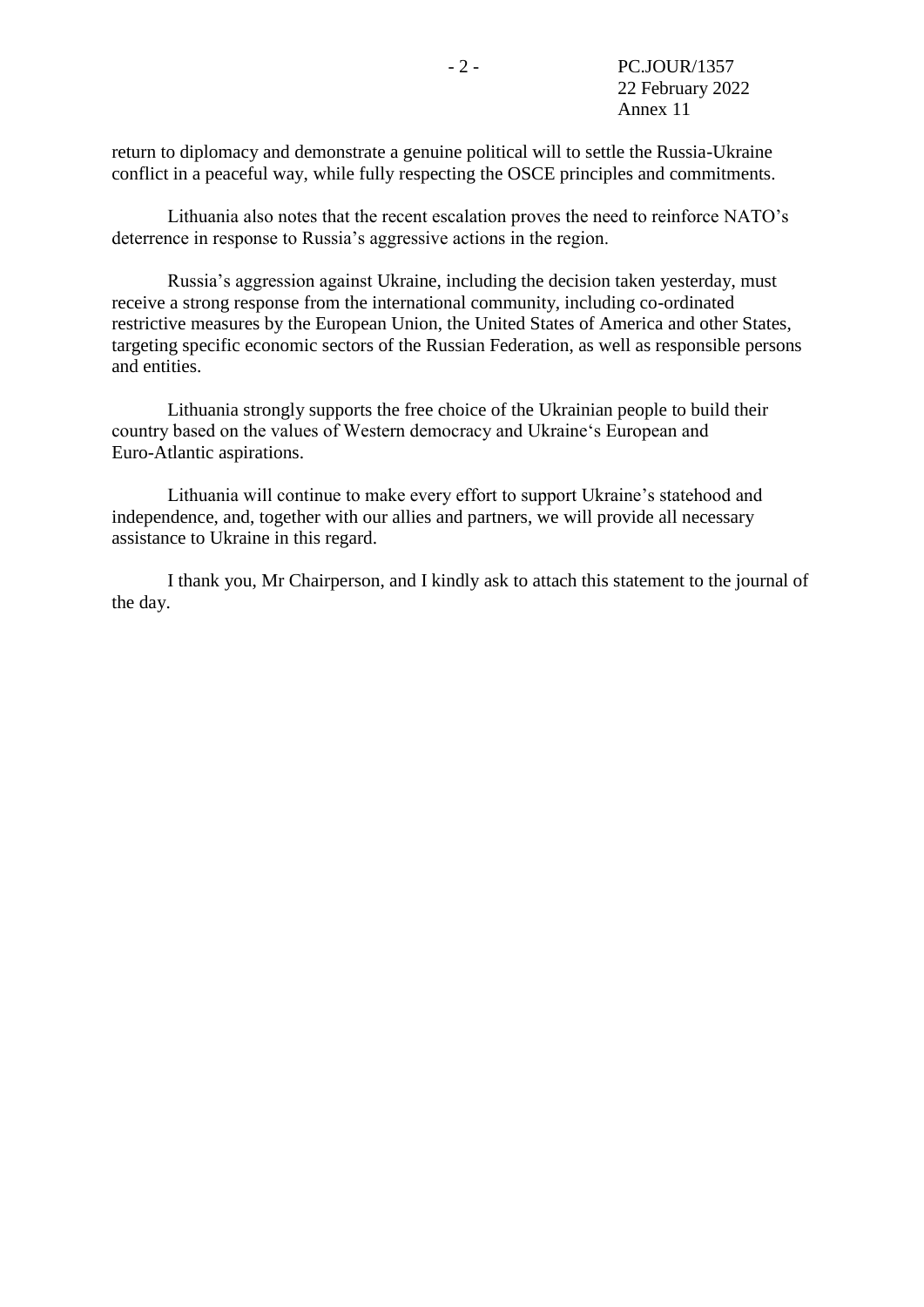

PC.JOUR/1357

Original: ENGLISH

**1357th Plenary Meeting** PC Journal No. 1357, Agenda item 1

#### **STATEMENT BY THE DELEGATION OF SWEDEN**

Thank you, Mr. Chairperson, for initiating this meeting.

First of all, let me express Sweden's full support for the EU statement as read by Secretary-General Sannino. I wish to make the following remarks in a national capacity.

Sweden strongly condemns the decree by the President of the Russian Federation to recognize the non-government controlled areas of Donetsk and Luhansk oblast of Ukraine as independent entities.

The recognition is a clear violation of Russia's commitment to the Minsk agreements which stipulates the full return of these areas to the control of the Ukrainian Government. It is also a clear violation of international law and constitutes a further step in Russia's aggression against Ukraine.

Through the so-called friendship treaties with the two areas, Russia has laid the foundation for further illegal military presence on Ukrainian territory. This requires our strongest condemnation. Russian forces in Donbas are nothing else than an invasion of a sovereign State. We note that these actions follow on Russian continuous violations of international law, including the illegal annexation of Crimea.

They are a clear breach of the fundamental principles laid down in the Helsinki Final Act, the Charter of Paris, the Istanbul Document and the Astana Declaration that we have all agreed on. These commitments and principles are based on international law, including the Charter of the United Nations.

Sweden strongly urges Russia to reverse the recognition, uphold its commitments, abide by international law, adhere to the Minsk agreements and engage in the discussions within the Normandy format and the Trilateral Contact Group. We recall the obligation of all States not to recognize as lawful any territorial acquisition or special advantage resulting from aggression and call on other States not to follow Russia's illegal decision.

A sustainable, peaceful solution sought through diplomatic means in accordance with international law and OSCE principles and commitments, including the respect for human rights, is the only way forward.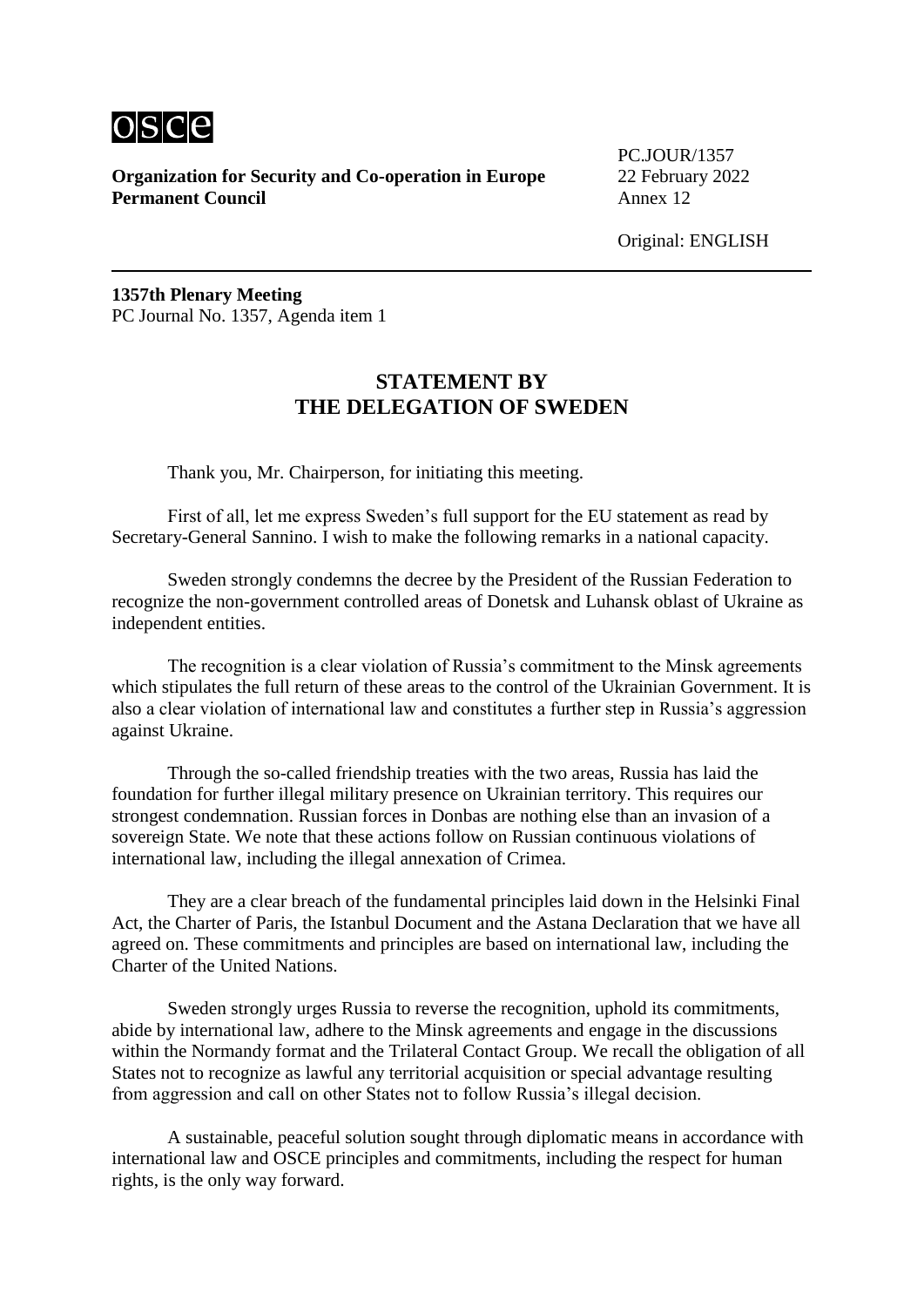Sweden reiterates its firm support and commitment to Ukraine's independence, sovereignty and territorial integrity within its internationally recognized borders.

Mr. Chairperson, I would like to ask you to add this statement to the journal of the day.

Thank you.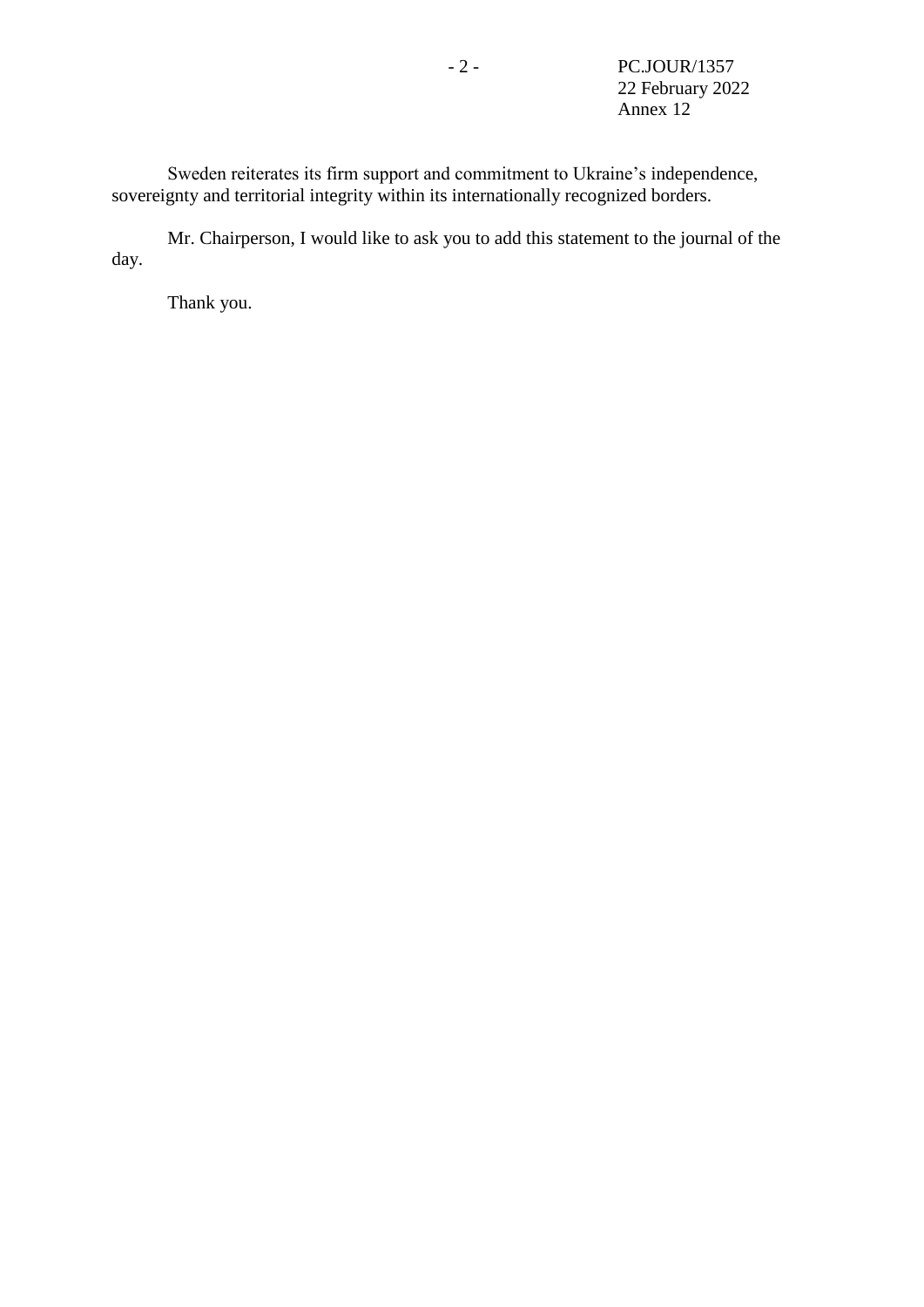

PC.JOUR/1357

Original: ENGLISH

**1357th Plenary Meeting** PC Journal No. 1357, Agenda item 1

## **STATEMENT BY THE DELEGATION OF NORTH MACEDONIA**

Mr. Chairperson,

North Macedonia has aligned itself with the statement of the European Union, but let me state a few words in my national capacity.

We remain deeply concerned by the rapidly deteriorating security situation in and around Ukraine.

The yesterday's decision of Russia to recognize the two areas of Donetsk and Luhansk, is violation of the international law and is contradicting the Minsk agreements which additionally aggravates the tense security situation in this region and wider.

The reported escalation of violence in eastern Ukraine accompanied by rise in ceasefire is a reason for further concern and poses serious distress, particularly for the population on the ground.

We continue to unequivocally support Ukraine's sovereignty and territorial integrity. The OSCE participating States have committed to the territorial integrity and sovereignty of Ukraine and we all must respect it.

We are convinced that de-escalation via peaceful means is the only way out of the current crisis.

Dialogue must remain the main tool for constructive engagements of all parties concerned and the use of diplomatic talks should prevail. The cost of human life is too high of a price to pay shall the situation further deteriorates and escalate. We call upon the utilization of existing tools and means such as our common OSCE commitments, the confidence-building measures as well as the established modalities such as the Trilateral Contact Group and the Special Monitoring Mission to Ukraine (SMM) as a way of engagement towards de-escalation.

We reiterate that the Trilateral Contact Group and the SMM remain vital for the full implementation of the Minsk agreements. We support the convening of an extraordinary session of the Trilateral Contact Group, upon the OSCE Special Representative proposal in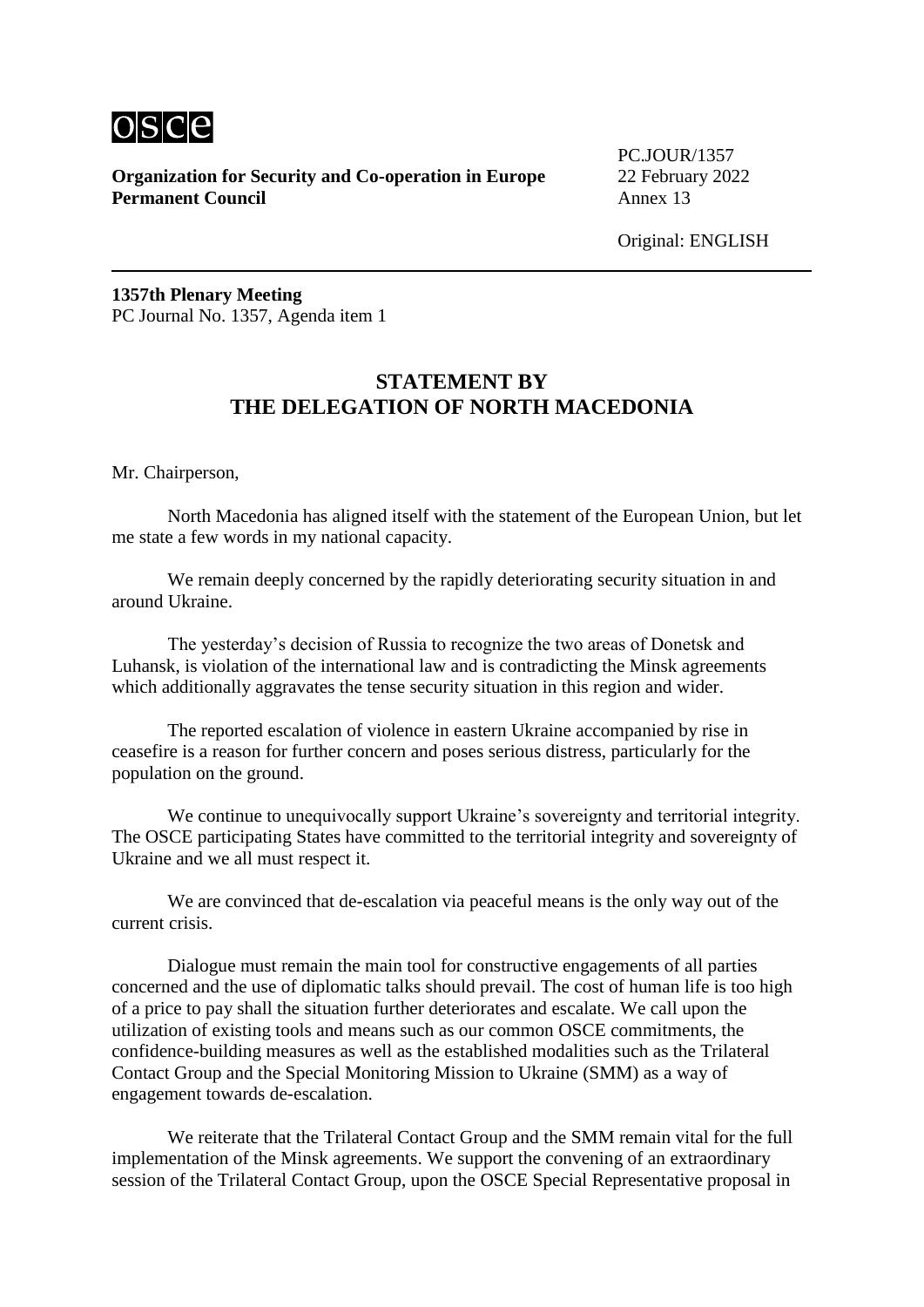order to try and facilitate grounds for further diplomatic discussions. The execution of the mandate of the OSCE's SMM should continue in order to provide impartial observation; any restrictions in this regard are not acceptable. The freedom of movement should be ensured without impediment and the SMM should fulfil its core mandate.

We are convinced that diplomacy and negotiations have no alternative and this is the only way out of the crisis and will lead towards immediate de-escalation of the situation.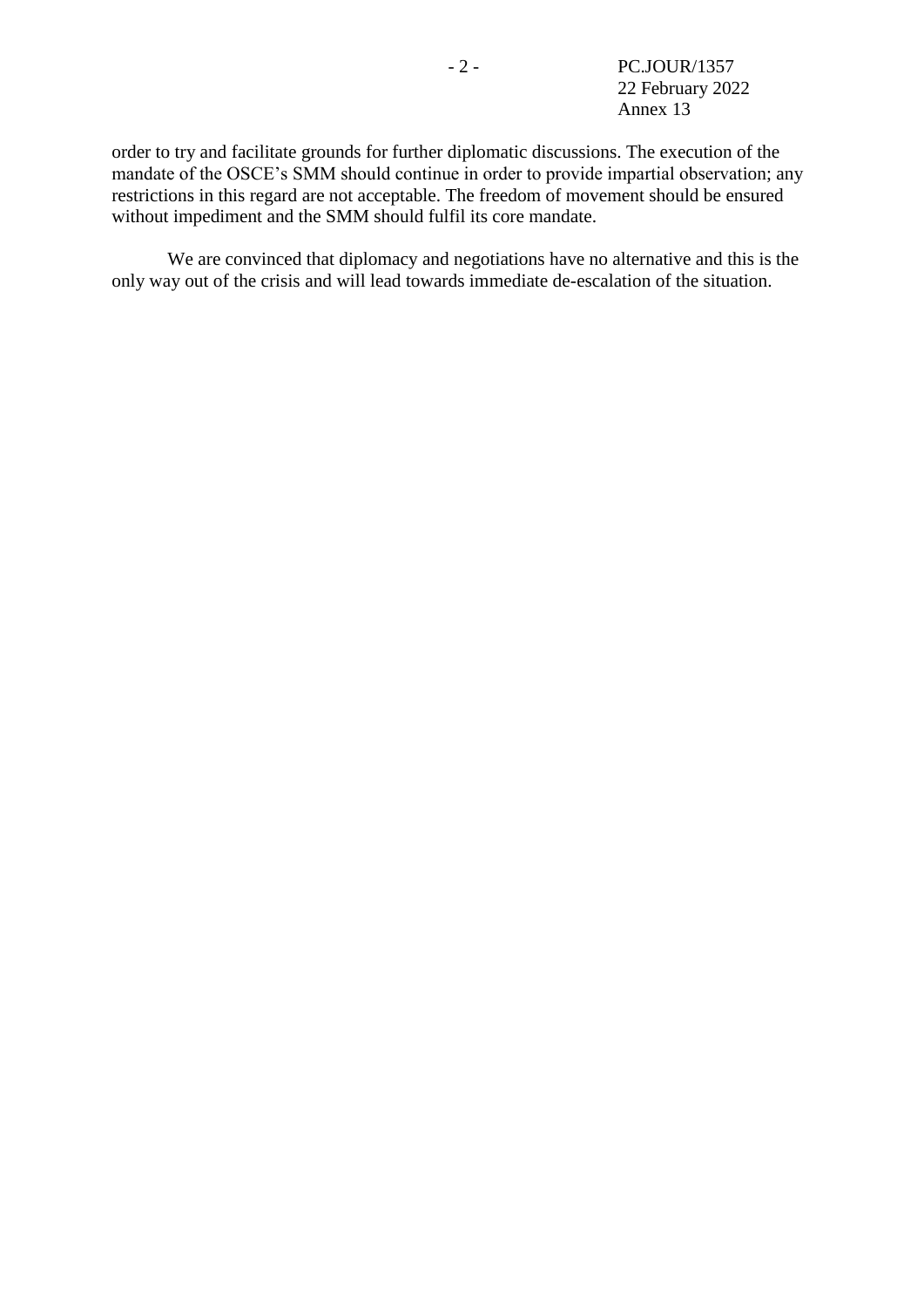

PC.JOUR/1357

Original: ENGLISH

**1357th Plenary Meeting** PC Journal No. 1357, Agenda item 1

## **STATEMENT BY THE DELEGATION OF MOLDOVA**

Mr. Chairperson,

We are grateful to the Polish Chairmanship for convening this urgent meeting at this critical time for security and stability in Europe.

We share most of the messages expressed by the European External Action Service Secretary General Stefano Sannino on behalf of the European Union.

I would also like to state the following.

Over the last few weeks, we have been intensely discussing the importance of safeguarding the core principles of our Organization and the need of a reinforced security dialogue.

Despite all diplomatic efforts, we are witnessing a step which puts into question all the undertaken efforts and openly undermines the independence and sovereignty of an OSCE participating State – Ukraine.

This is a very difficult moment for our region and for our Organization.

The Republic of Moldova strongly condemns the yesterday's decision of the Russian authorities on so-called "recognition of independence" of the separatist entities of Donetsk and Luhansk. This is a clear and unacceptable violation of the norms and principles of the international law, of the Helsinki Final Act.

This violation has been preceded by the enormous politico-military pressure on Ukraine and destabilizing actions in the conflict zone.

Regretfully, the so-called recognition puts under question all prospects of the political and negotiated solution of the conflict in the Donbas area of Ukraine and will have deep and lasting negative consequences for their entire continent.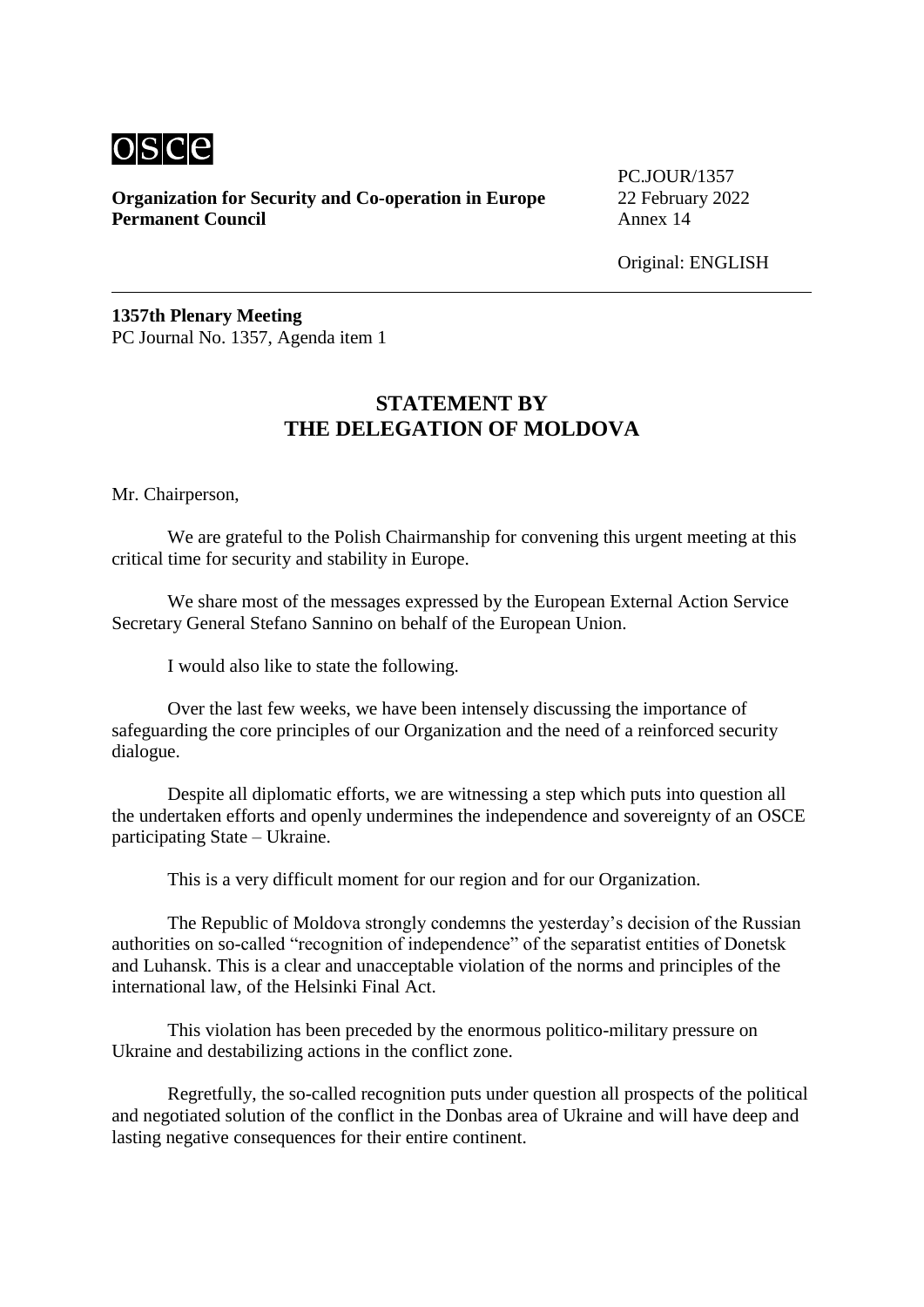We are particularly concerned by the fact that Russian military forces will be now openly deployed to the non-governmental controlled areas of Ukraine. This creates a very high risk of military confrontation on Ukrainian soil. In this context we reiterate our strong support for the OSCE Special Monitoring Mission to Ukraine whose presence on the ground is even more important now.

The Republic of Moldova reconfirms it strong and unwavering support for the independence, sovereignty and territorial integrity of Ukraine within its internationally recognized borders.

We join the call on Russian authorities to reverse the yesterday's unilateral decision and return to the path of diplomacy, dialogue and co-operation as the only tool for ensuring peace and stability on our continent.

We also very much welcome the readiness and openness of Ukraine to continue search for diplomatic solutions in the existing formats.

Thank you.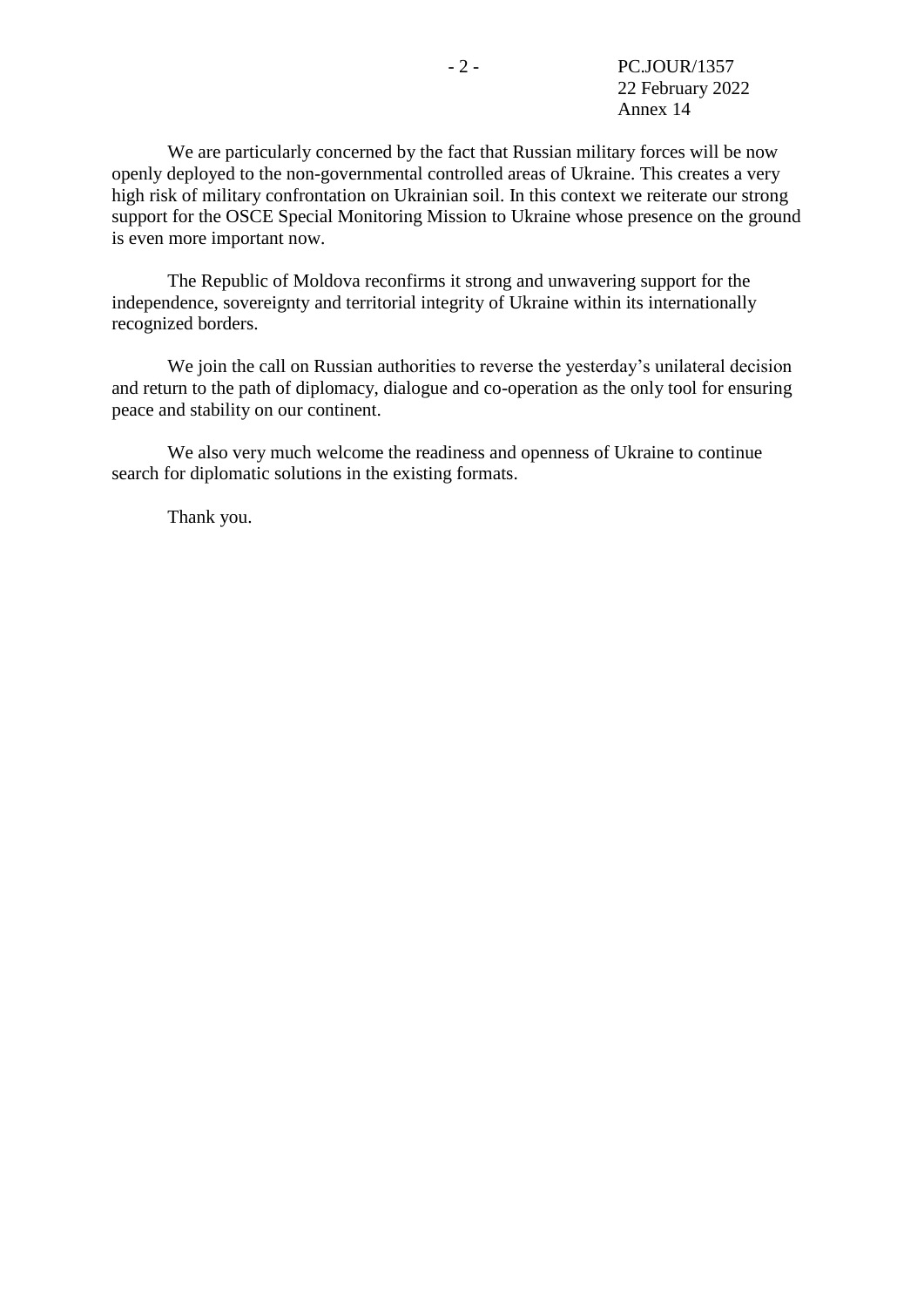

PC.JOUR/1357

Original: ENGLISH

**1357th Plenary Meeting** PC Journal No. 1357, Agenda item 1

### **STATEMENT BY THE DELEGATION OF ICELAND**

Mr. Chairperson, Distinguished colleagues,

Today is a dark day for the OSCE, our region, and the world.

Iceland joins other in condemning Russia's recognition of Donetsk and Luhansk independence under the threat of military incursion – an act that violates Ukraine's territorial integrity and sovereignty, an act that is inconsistent with the principles of the Charter of the United Nations and the founding principles of the OSCE.

Russia's decision to move troops into these areas under the disguise of peacekeeping is yet another deeply worrying escalation of events.

Iceland reiterates its unwavering support of the sovereignty, independence, and territorial integrity of Ukraine, within its internationally recognized borders. We call on Russia to immediately revoke its recognition of Donetsk and Luhansk and take concrete steps to de-escalate the situation, including by pulling back its massive forces surrounding Ukraine.

Nobody wants a war and the human suffering it entails.

Mr. Chairperson, I request that my statement be attached to the journal of the day.

I thank you.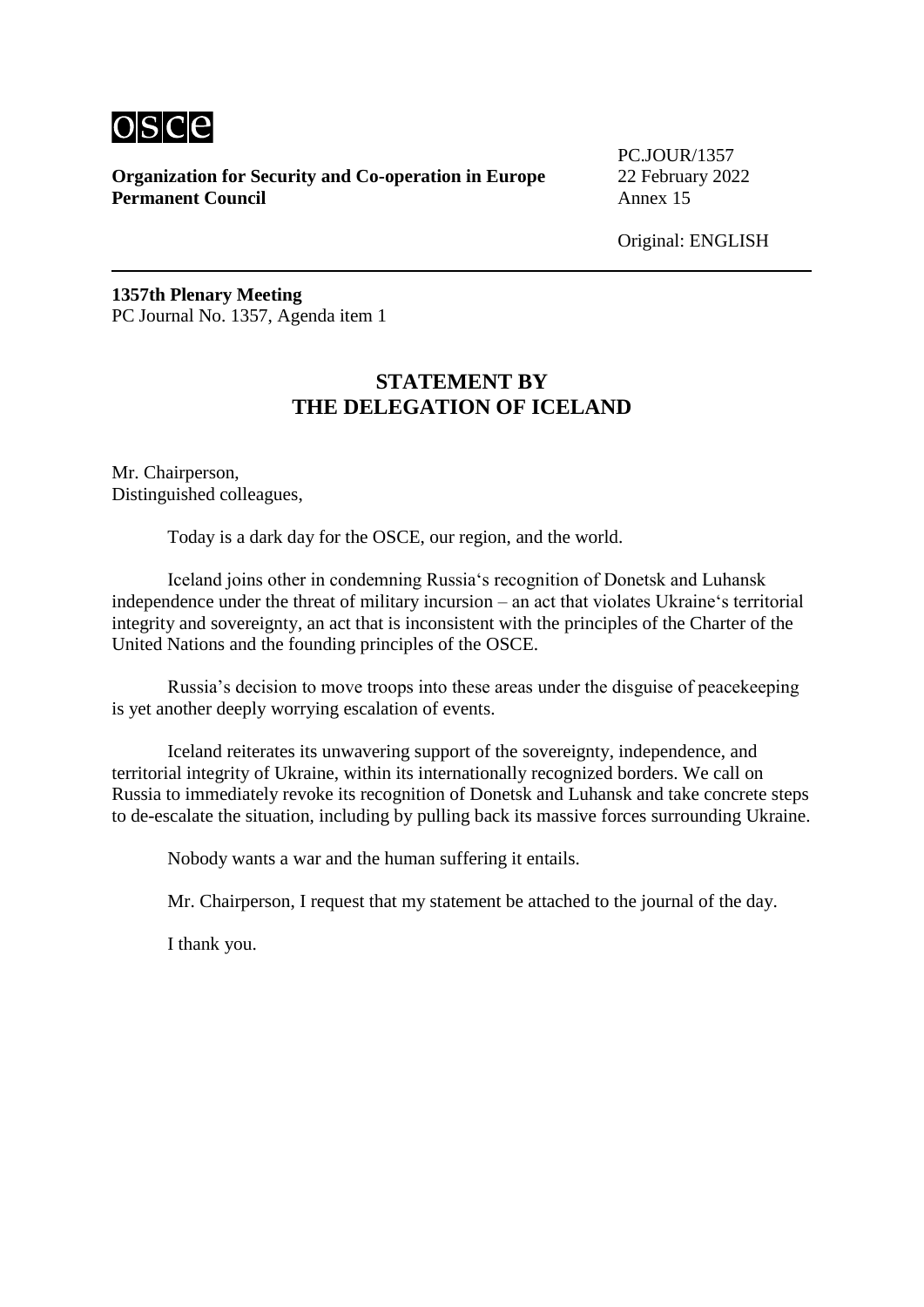

PC.JOUR/1357

Original: ENGLISH

**1357th Plenary Meeting** PC Journal No. 1357, Agenda item 1

## **STATEMENT BY THE DELEGATION OF SWITZERLAND**

Mr. Chairperson,

Switzerland thanks the Polish Chairmanship for reacting so swiftly to the latest developments and calling this special meeting of the Permanent Council this afternoon.

The situation is very alarming. Russia's recognition of certain areas of the Ukrainian Luhansk and Donetsk regions as independent States is a flagrant violation of international law, the territorial integrity and sovereignty of Ukraine, and the Minsk agreements.

Moscow's decision is also in violation of the United Nations Charter's principles and OSCE commitments.

Switzerland condemns these violations of the sovereignty and territorial integrity of Ukraine by Russia. Switzerland does not recognize the independence of these territories, which remain part of Ukrainian territory.

All participating States, including the Russian Federation, must fully respect the sovereignty and territorial integrity of other participating States. Switzerland urgently calls on Russia to uphold its international obligations, as well as its OSCE commitments, and immediately reverse its action.

As the Chairperson-in-Office, the Secretary General and the leadership of the OSCE Parliamentary Assembly have pointed out, Moscow's decision will fuel further tensions and separate the populations living in these regions from the rest of their country, Ukraine.

Furthermore, Switzerland is gravely concerned by the deployment of Russian troops in the non-government controlled areas of Ukraine. We strongly condemn this step, as it will do nothing more than additionally destabilize the conflict-affected areas and Ukraine as a whole.

In this context, it is crucial that the Special Monitoring Mission to Ukraine (SMM) can continue implementing its mandate without restriction. We reiterate our full support to the SMM.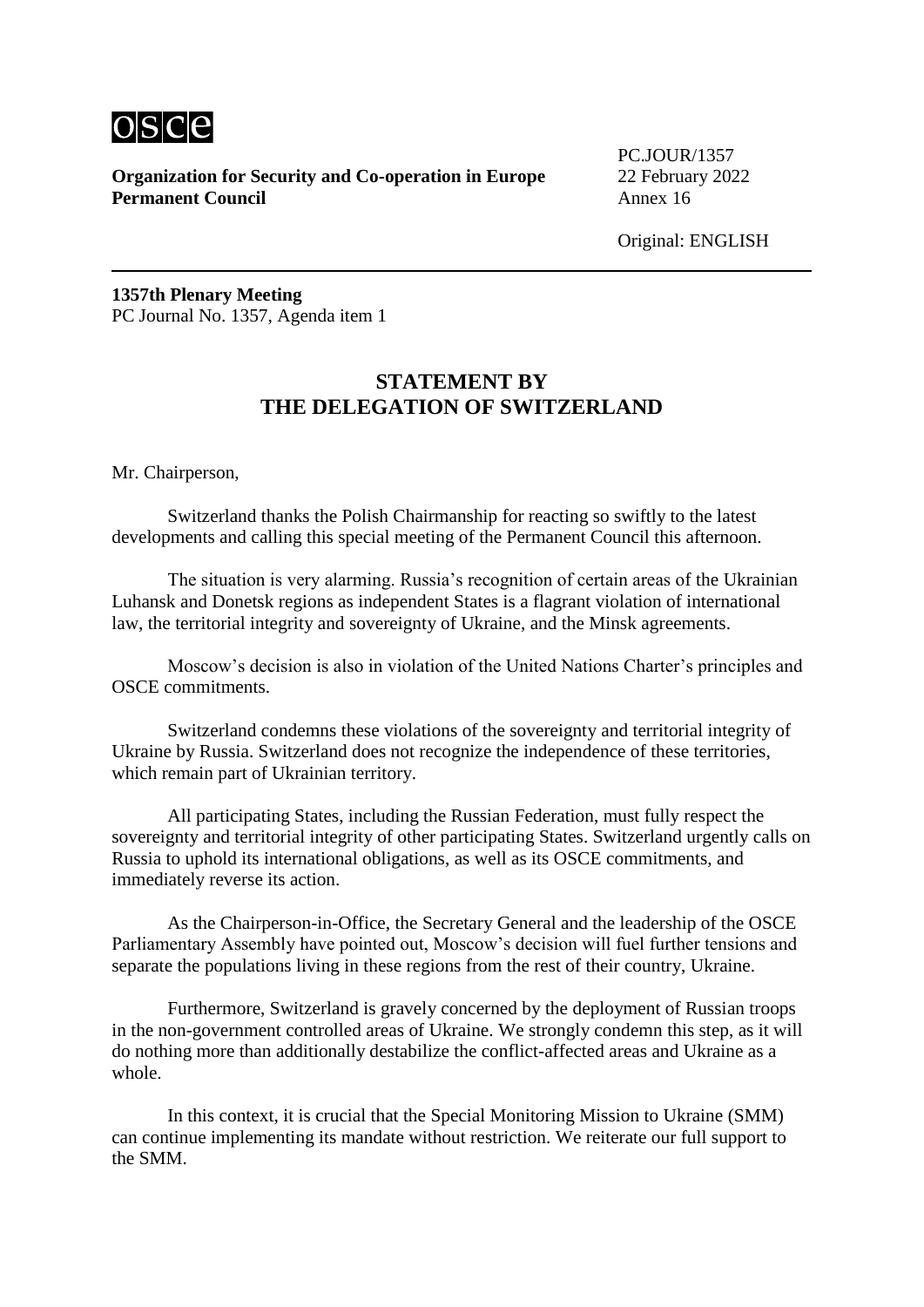- 2 - PC.JOUR/1357 22 February 2022 Annex 16

We must resolve our differences peacefully and not militarily. It is crucial that we make use of all available formats and mechanisms. We remain convinced that the OSCE is the right forum to discuss the resolution of conflicts through dialogue. To conclude, we urge the Russian Federation to reverse its decision and to return to the negotiation table to find diplomatic solutions.

Thank you, Mr. Chairperson.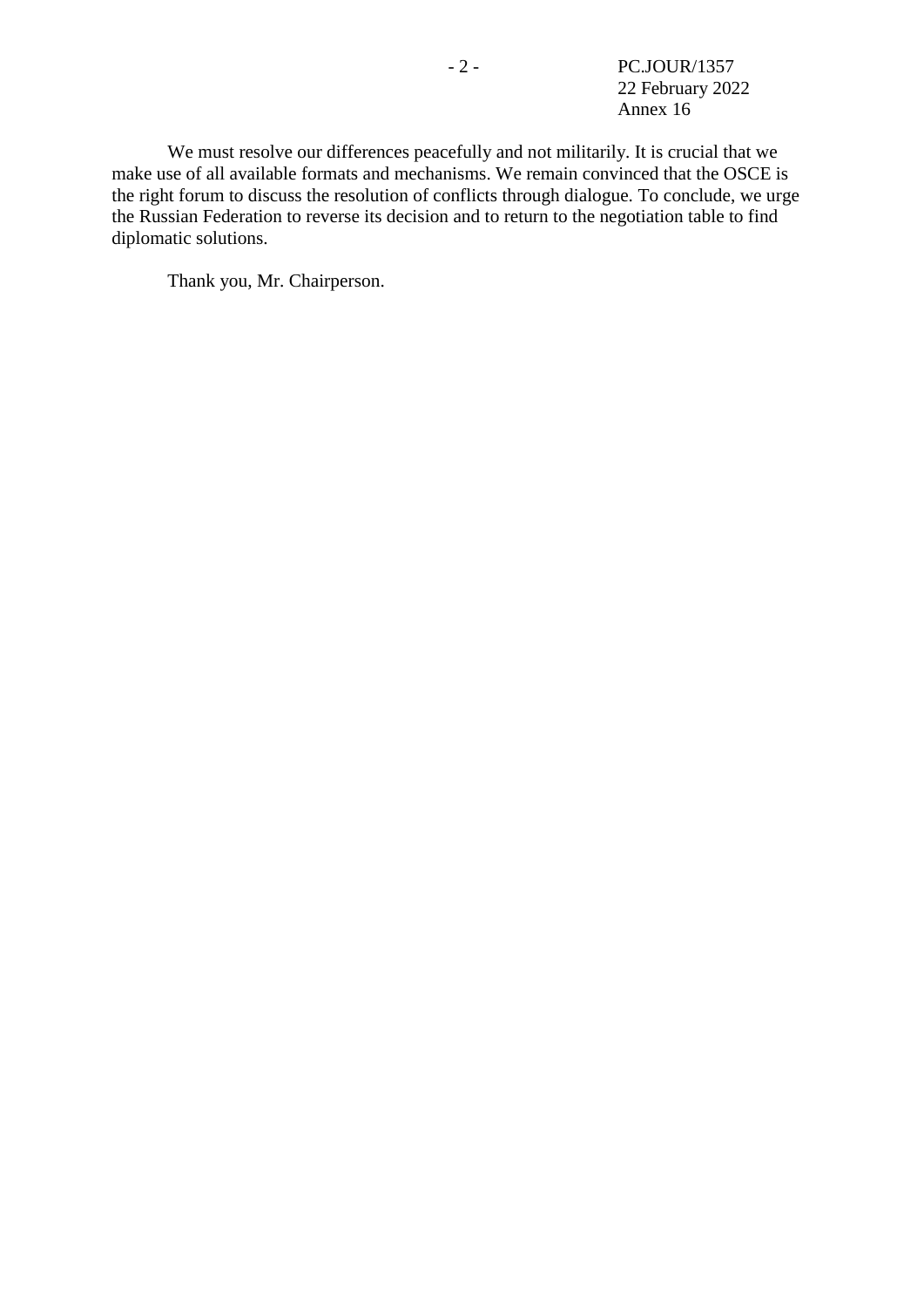

PC.JOUR/1357

Original: ENGLISH

**1357th Plenary Meeting** PC Journal No. 1357, Agenda item 1

## **STATEMENT BY THE DELEGATION OF CROATIA**

Distinguished Chairperson,

Croatia fully aligns itself with the statement delivered on the joint behalf of European Union Member States and I will give short further remarks in my national capacity.

We condemn the unilateral recognition by the Russian Federation of the self-proclaimed regions of Donetsk and Luhansk as a violation of international law and Ukraine's sovereignty and territorial integrity, including the Minsk agreements. This gravely undermines all our efforts for a continuation of dialogue and diplomatic solution to the conflict.

Together with other like-minded participating States, we express our solidarity with the Ukrainian people and reiterate our constant and principled support to Ukraine's sovereignty and territorial integrity within its internationally recognized borders.

European security rests on international law and key principles and commitments contained in the Charter of the United Nations, the OSCE Helsinki Final Act and all other subsequent OSCE charters, documents and decisions. They are binding for all States assembled here and they must be fully honoured.

We urge Russia to rescind the recognition and uphold these commitments, and return to dialogue and discussions, including within the Trilateral Contact Group and the Normandy format in order to ensure a peaceful solution to the conflict.

In the meantime, we particularly ask Russia to ensure personal safety of the Special Monitoring Mission to Ukraine monitors and to allow unhindered implementation of their duties under the agreed mandate.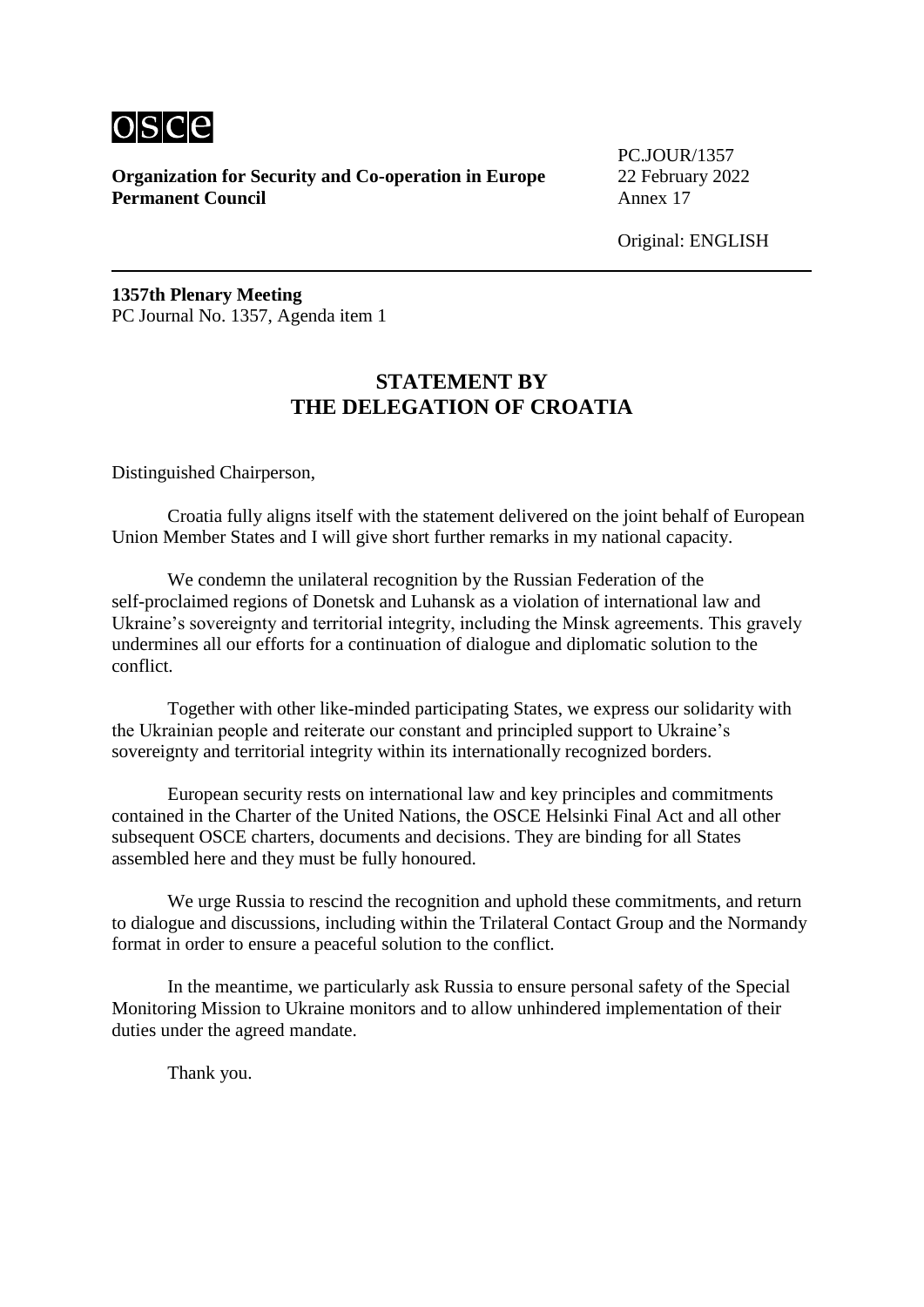

PC.JOUR/1357

Original: ENGLISH

**1357th Plenary Meeting** PC Journal No. 1357, Agenda item 1

## **STATEMENT BY THE DELEGATION OF ALBANIA**

Mr. Chairperson,

We thank the Polish Chairmanship for convening this meeting urgently and in such a format. Critical situations need urgent and determined reactions. The European security architecture has been shaken. The sovereignty and territorial integrity of one of our participating States, Ukraine, has been further violated, by another participating State of our Organization, the Russian Federation.

Albania condemns, in the strongest possible terms, Russia's decision to recognize non-government controlled areas of Ukraine, the so-called popular republics of Donetsk and Luhansk, as independent entities.

This is a breach of international law, an affront to the United Nations Charter, another blatant violation of Ukraine's sovereignty and territorial integrity, a further disregard for fundamental OSCE principles and commitments, and a severe blow to the Minsk agreements.

We consider that this act of the Russian Federation is null and void, has no basis and has no international legal validity. We urge the other OSCE participating States and the international community, as a whole, to reject it and condemn it.

We reiterate our demand for immediate removal of the Russian military troops from the Ukrainian border and from the occupied territories of Ukraine. This includes troops disguised as "peacekeepers", which are in fact, simply, and clearly, aggressors. Albania reiterates its staunch support for the sovereignty and territorial integrity of Ukraine within its internationally recognized borders, including Crimea and its territorial waters.

We firmly reject any false pretext or comparison of Russia's aggression on Ukraine to NATO's intervention to stop the genocide perpetrated by the brutal regime of Slobodan Milosevic on the population of Kosovo. And we deplore that the term "genocide" is thrown around so lightly by Russia, bringing renewed hurt and an affront on all those people around the world who have truly suffered from it.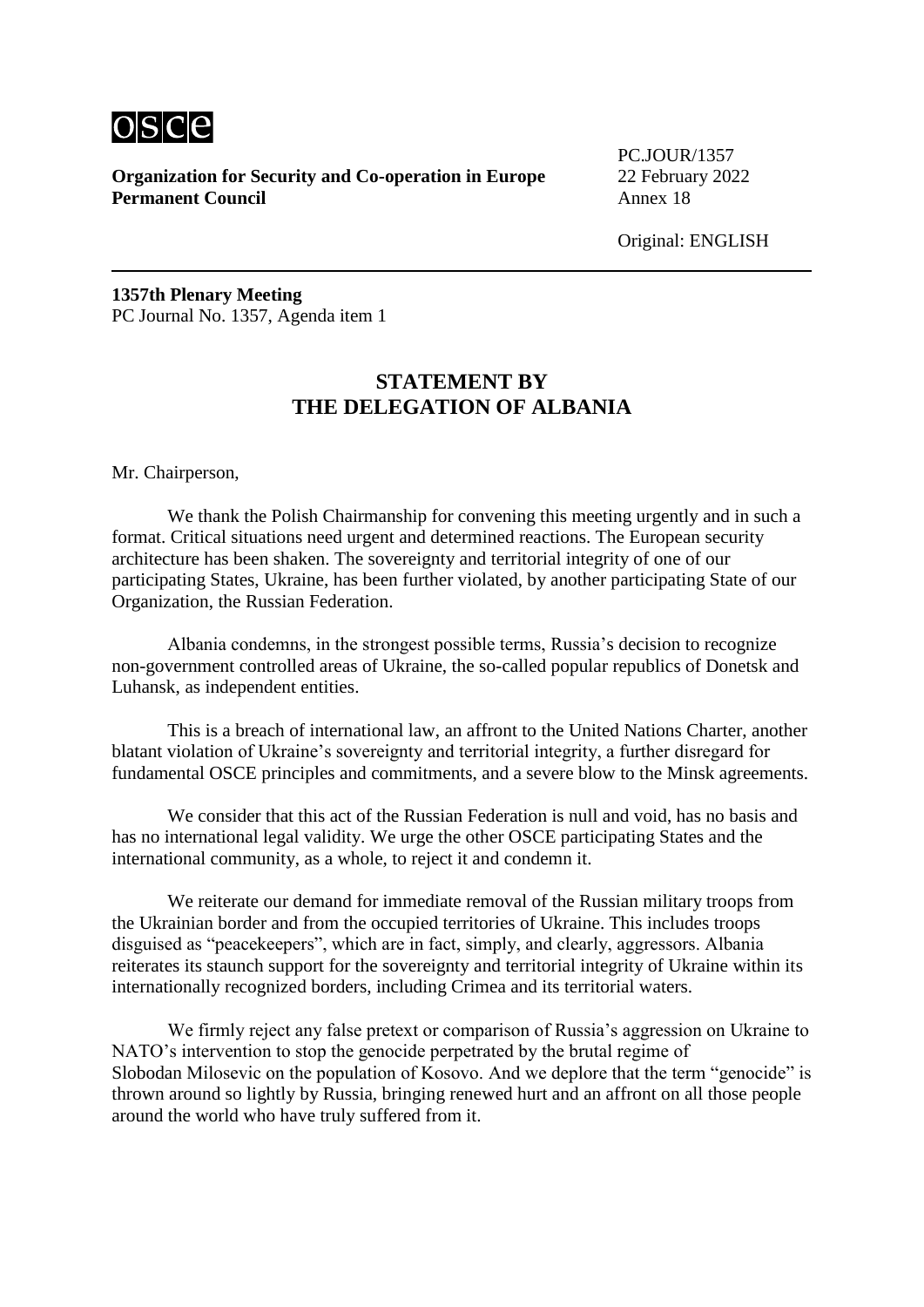Dear Chairperson, Colleagues,

This is yet another critical moment for Ukraine. It is yet another critical juncture for the OSCE and the road head. Despite this, our Organization is needed more than ever and should remain actively engaged. The Special Monitoring Mission to Ukraine must be allowed to continue to implement its mandate throughout Ukraine.

We call again on Russia to engage constructively and in good faith, by making use of the full range of OSCE instruments to diffuse tension and to adhere to our common commitments and international law.

Together with our partners, we will continue to stand with Ukraine, in the OSCE, the European Union, NATO, the United Nations Security Council and all other international forums to protect the European security architecture and the internationally based order.

I kindly request this statement be attached to the journal of the day.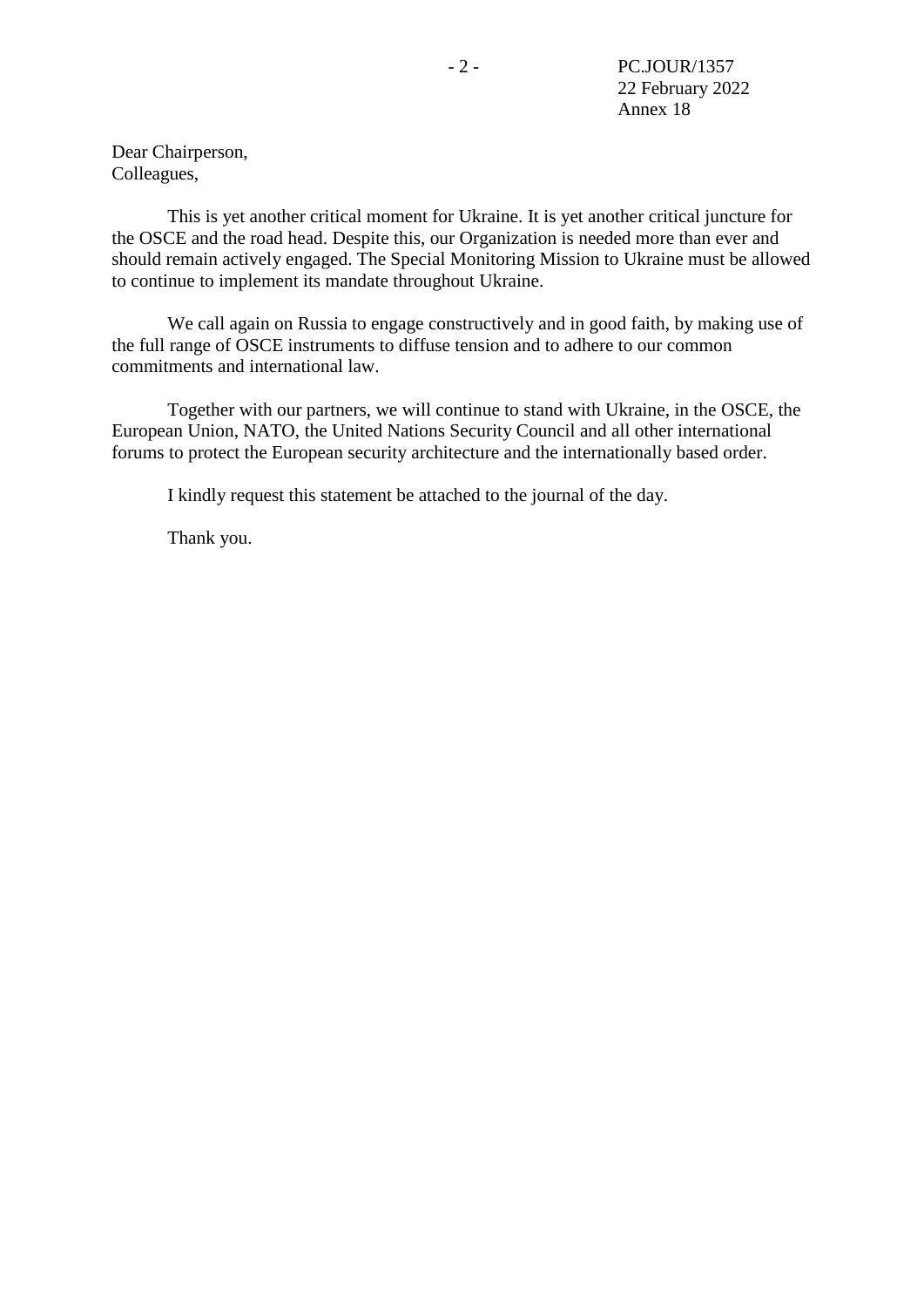

PC.JOUR/1357

Original: ENGLISH

**1357th Plenary Meeting** PC Journal No. 1357, Agenda item 1

## **STATEMENT BY THE DELEGATION OF SLOVENIA**

Mr. Chairperson,

First, I would like to thank you for putting this highly relevant and alarming issue on our reinforced Permanent Council agenda today.

Slovenia aligns itself with the statement delivered earlier on behalf of the European Union, but please allow me to underline some remarks in my national capacity.

Slovenia strongly condemns the decision by President Putin to recognize the non-government controlled areas of Donetsk and Luhansk regions of Ukraine as independent entities, as well as the decision to send Russian troops into these areas. This are hostile measures and flagrant violations of international law, including United Nations Security Council resolution 2202, as well as obligations contained in the Minsk agreements and must not remain without consequences.

We call on other States not to follow Russia's illegal decision to recognize this proclaimed independence.

We urge Russia to reverse the recognition, uphold its commitments, abide by international law and return to the discussions within the Normandy format and the Trilateral Contact Group.

Slovenia reiterates its unwavering support for the independence, sovereignty and territorial integrity of Ukraine within its internationally recognized borders and commends the Ukrainian Government's calm leadership in the face of these acts of aggression, entirely and unilaterally escalated by Russia.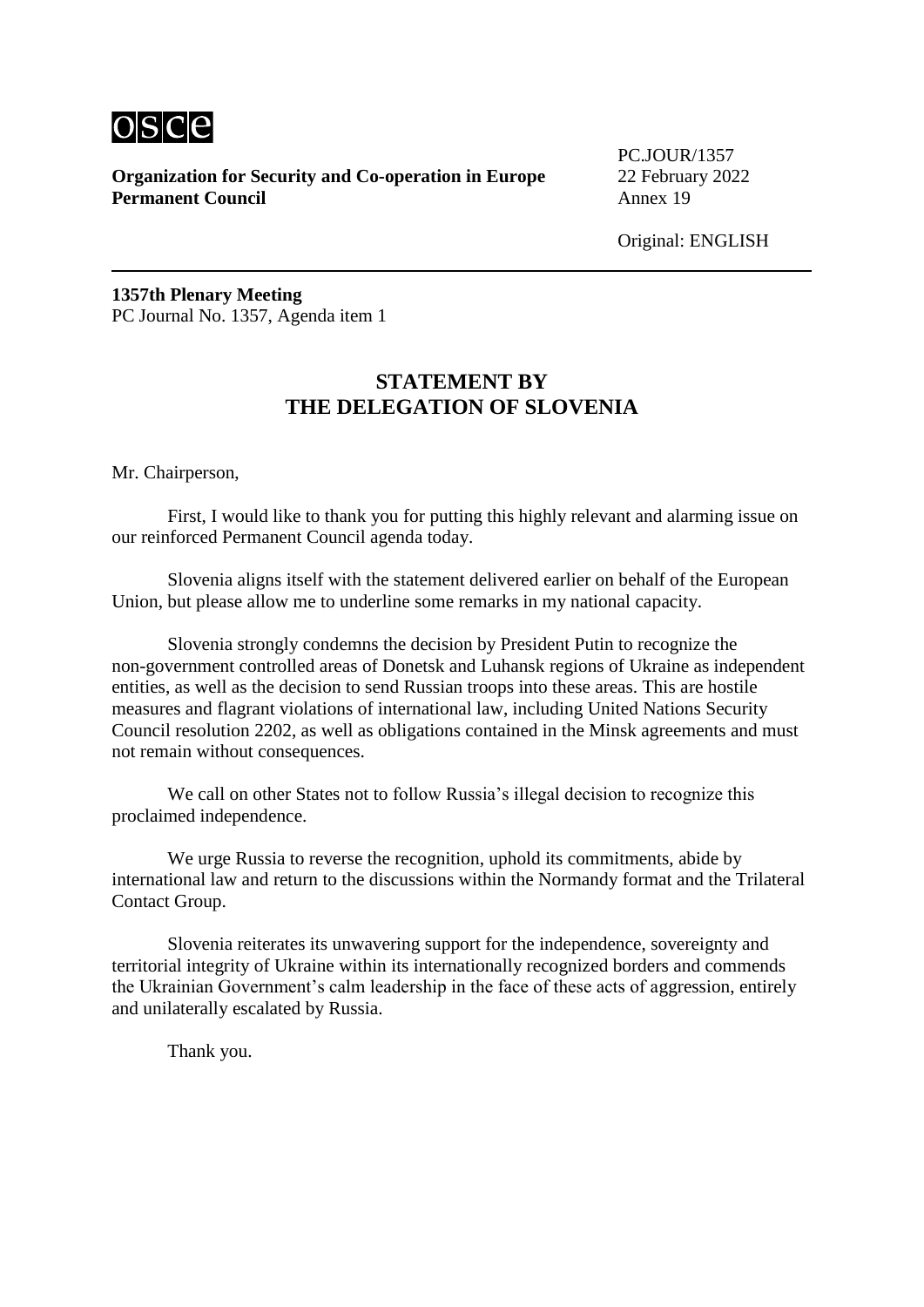

PC.JOUR/1357

Original: ENGLISH

**1357th Plenary Meeting** PC Journal No. 1357, Agenda item 1

## **STATEMENT BY THE DELEGATION OF ROMANIA**

Romania fully subscribes to the statement made on behalf of the European Union. In addition, I would like to make the following remarks, in my national capacity.

Let me start by thanking the Polish Chairmanship for convening this meeting following the condemnable events of yesterday. Romania strongly condemns the recognition by the Russian Federation of the Donetsk and Luhansk regions of Ukraine as independent, alongside the decision to send troops in these areas. This is a blatant violation of international law and of the fundamental principles of our Organization, as enshrined in the Helsinki Final Act, which must attract an adequate response from the international community. It is an act of aggression towards an independent, sovereign State. Romania firmly supports the independence, sovereignty and territorial integrity of Ukraine within its internationally recognized borders. We call on Russia to abide by international law and immediately reverse its action, to de-escalate and to refrain from taking any further military steps, as well as to engage constructively in dialogue. We also call on other States not to recognize this self-proclaimed independence.

The Russian Federation's unilateral decision is a clear violation of the Minsk agreements. It is also a violation of United Nations Security Council resolution 2202 by a United Nations Security Council permanent member. As a signatory of the Minsk agreements, Russia has a clear and direct responsibility to work to find a peaceful settlement of the conflict, in line with the principles it freely signed up to. I want to reiterate Romania's strong support for a peaceful resolution of the conflict in and around Ukraine, in line with OSCE principles and commitments. Full implementation of the Minsk agreements is the only way forward and dialogue remains vital, including within the OSCE.

The Special Monitoring Mission to Ukraine should continue unobstructed to play its vital role by monitoring and reporting on the security situation on the ground including in the Donetsk and Luhansk regions of Ukraine, in accordance with its mandate. In the current circumstances, the work of our monitors on the ground is much needed, and their safety and security must be ensured.

We have repeatedly expressed our concerns on Russia's unprecedented and threatening massive military build-up and troop movements near the border with Ukraine, as well as on Russia's increased military presence in Belarus, the Black and Azov Seas and in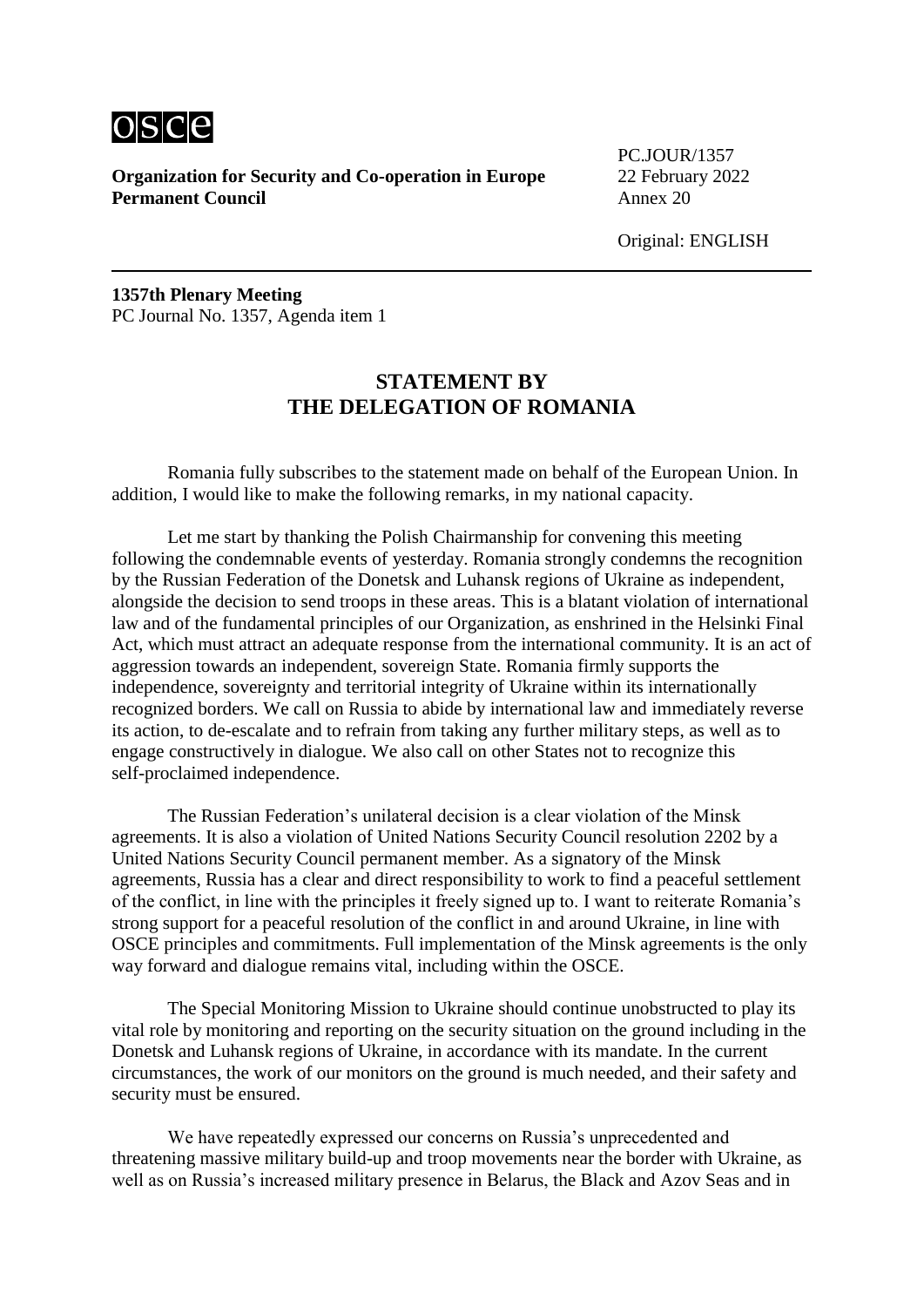the illegally annexed Crimean peninsula. We have strongly condemned the dramatic increase in ceasefire violations along the line of contact in eastern Ukraine during the last days, the use of heavy weaponry and the indiscriminate shelling of civilian areas. With yesterday's unilateral act, Russia continues on an escalatory path and has an unacceptable behaviour challenging the international order.

This gross violation of international law by the Russian Federation justifies new, severe, wide-ranging sanctions. Romania will co-ordinate with our European and our transatlantic partners for a rapid and adequate response.

We stand in full solidarity with Ukraine. I would like to praise Ukraine's restraint during last weeks, in light of massive Russian military build-up and current aggression, which demonstrates its strong commitment to using dialogue to de-escalate and overcome the current situation. Romania reaffirms its commitment for Ukraine's European and Euro-Atlantic aspirations.

Distinguished Chairperson, I kindly request that this statement be attached to the journal of the meeting.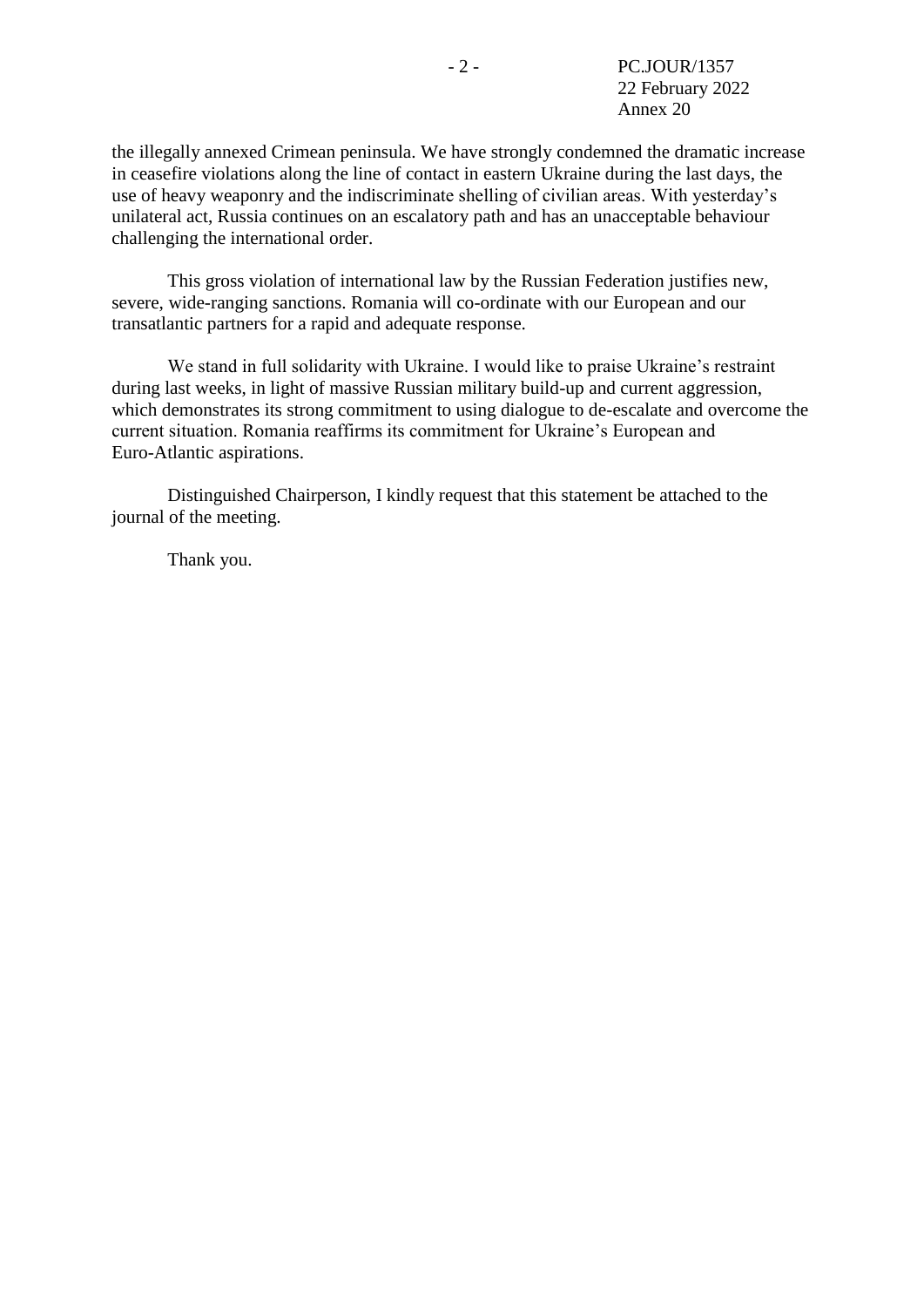

PC.JOUR/1357

Original: ENGLISH

**1357th Plenary Meeting** PC Journal No. 1357, Agenda item 1

## **STATEMENT BY THE DELEGATION OF BULGARIA**

Mr. Chairperson, Distinguished colleagues,

Bulgaria aligns with the statement delivered on behalf of the European Union and would like to add some remarks in a national capacity.

We condemn Russia's continued aggressive actions and threats against Ukraine. The decision of the Russian President to recognize the sovereign parts of Ukraine – Donetsk and Luhansk – as independent States, is a flagrant violation of international law, international agreements and the sovereignty and territorial integrity of Ukraine. By this act Russia denounced the Minsk agreements and officially confirmed that it is a party to the conflict.

We urge Russia to reverse the recognition, de-escalate, uphold its commitments, abide by international law and engage constructively in dialogue through the established international mechanisms.

Full implementation of the Minsk agreements is the only way forward. The Minsk agreements stipulate the full return of the non-government controlled region of eastern Ukraine to the control of the Ukrainian Government. With the decision to recognize them as independent States, Russia is also breaking its commitment to work within the Normandy format and the Trilateral Contact Group in finding a peaceful settlement to the conflict.

We will not recognize this proclaimed independence and reconfirm our unwavering support for the sovereignty and territorial integrity of Ukraine within its internationally recognized borders, including within its territorial waters. We reiterate also our support for resolution of the conflict by diplomatic means and support all efforts in this regard.

I request that this statement be attached to the journal of today's meeting.

I thank you.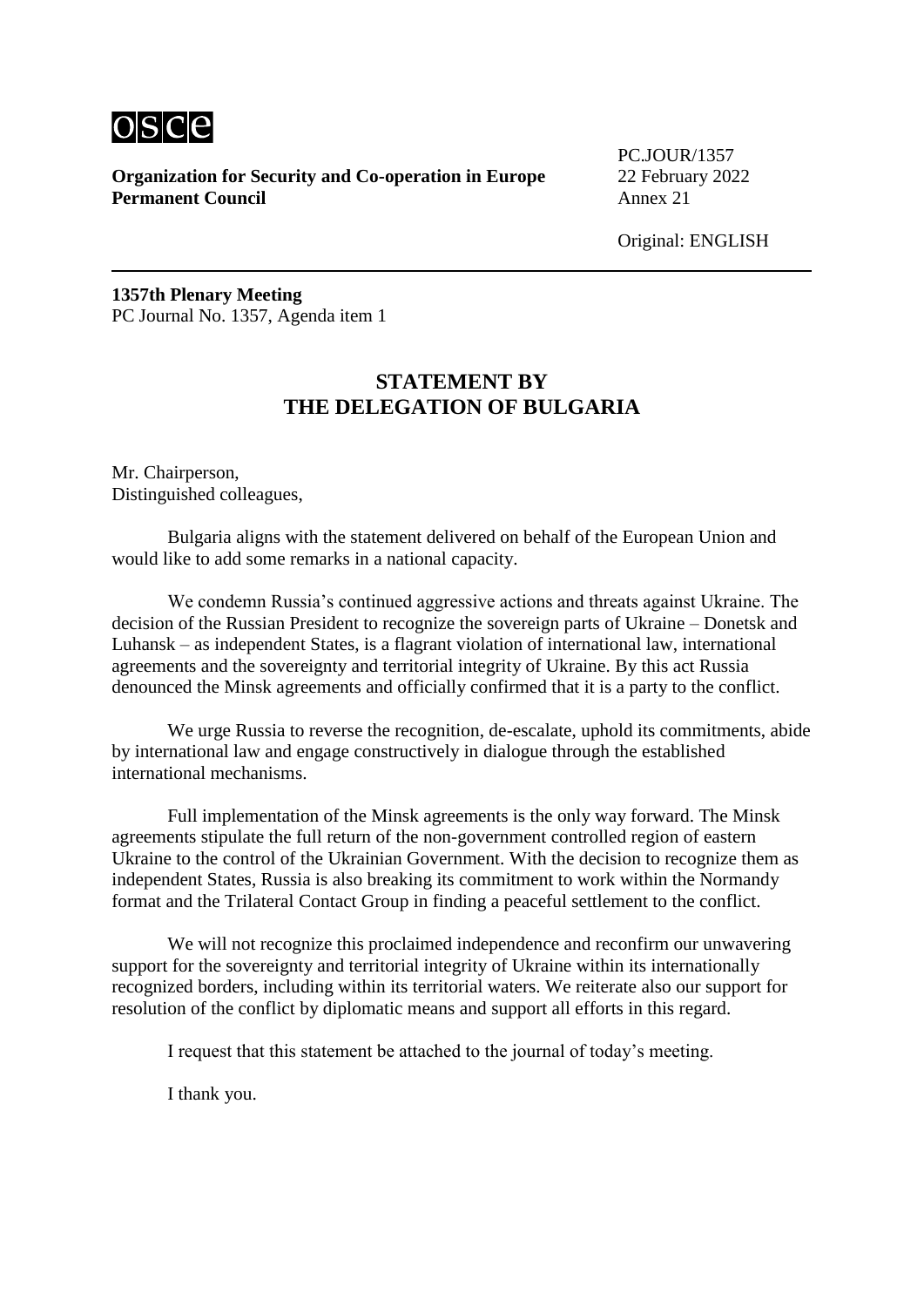

PC.JOUR/1357

Original: ENGLISH

**1357th Plenary Meeting** PC Journal No. 1357, Agenda item 1

## **STATEMENT BY THE DELEGATION OF MONTENEGRO**

Mr. Chairperson,

We thank you for swiftly organizing this reinforced meeting of the Permanent Council. Montenegro aligns itself with the statement delivered by the European Union.

The deterioration of the security situation in and around Ukraine is deeply worrying. We are gravely concerned by the Russian Federation's large-scale military build-up near the border with Ukraine. The reported indiscriminate shelling of civilian infrastructure and the ceasefire violations along the line of contact in recent days are also alarming. We condemn these acts and at the same time commend Ukraine for showing restraint.

We also deplore Russia's decision to recognize the self-proclaimed "People's Republics" of Donetsk and Luhansk as independent States. This does not contribute to easing the tensions. Instead, it constitutes a clear violation of Ukraine's sovereignty and territorial integrity, the Minsk agreements and international law. It also undermines the efforts of the Normandy format and the Trilateral Contact Group to find a peaceful solution to the conflict.

Mr. Chairperson,

The only way to achieve lasting peace is through diplomatic means. There is no alternative to dialogue and diplomacy. We reiterate the need for all sides to engage constructively and implement the Minsk agreements fully. This must be accompanied by taking tangible steps on the ground to de-escalate, first and foremost by reversing military build-up and by refraining from the threat or use of force by Russia.

Alarming developments in and around Ukraine are putting in danger the European security architecture and pose a clear and present threat to peace and security in Europe and beyond. In order to improve the security situation in Europe, we must respect international law and uphold core OSCE values and commitments that we all subscribed to. We all need to demonstrate responsible behaviour and equal commitment towards agreed norms and principles, upon which we can further build upon for the benefit of sustainable European security. The OSCE is a valuable platform for addressing security concerns by any participating State. As such, it should be utilized fully, including through the Renewed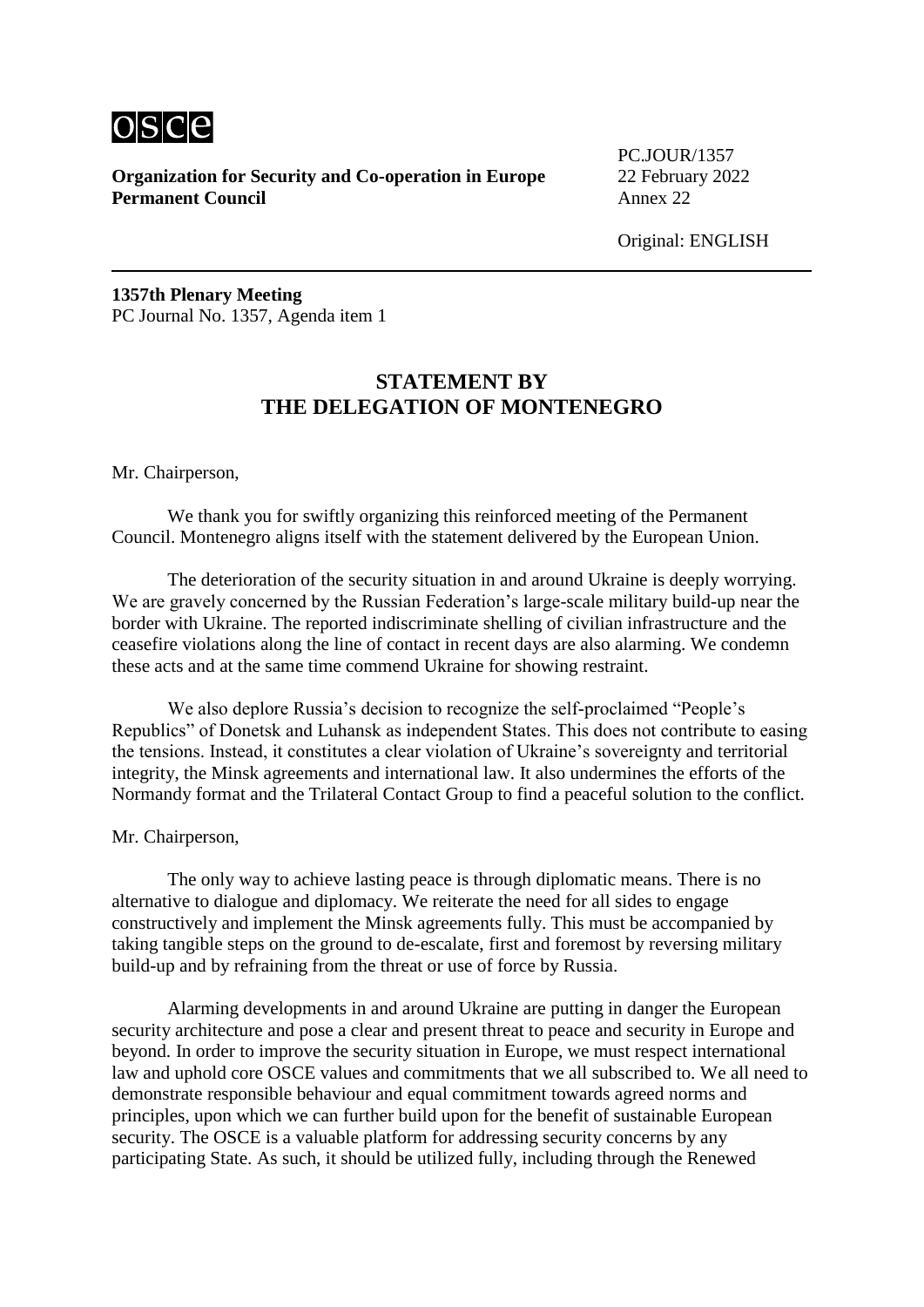European Security Dialogue, to be able to contribute to strengthening of peace and security in Europe.

In conclusion, let me reaffirm Montenegro's firm support to the sovereignty, independence, unity, and territorial integrity of Ukraine within its internationally recognized borders.

Mr. Chairperson, I would kindly ask you to include this statement in the official journal of the meeting.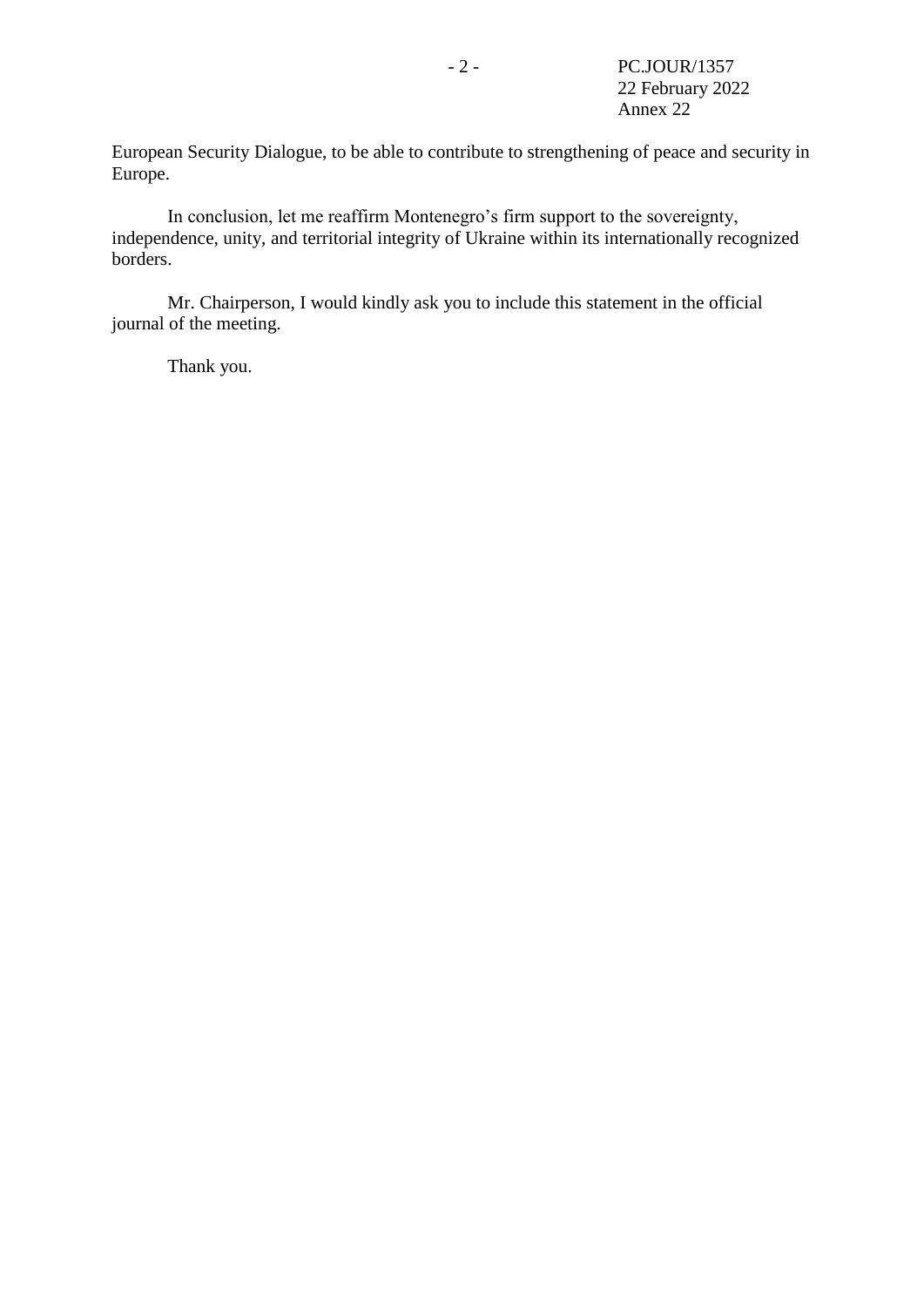

PC.JOUR/1357

Original: ENGLISH

**1357th Plenary Meeting** PC Journal No. 1357, Agenda item 1

## **STATEMENT BY THE DELEGATION OF FINLAND**

Mr. Chairperson,

Finland fully aligns itself with the European Union statement, and would like to deliver a few additional remarks in her national capacity.

I would like to thank you, ambassador, for your swift action in calling today's reinforced meeting of the Permanent Council.

Finland strongly condemns Russia's unilateral acts that violate Ukraine's territorial integrity and sovereignty. Recognition of the non-government controlled areas of Donetsk and Luhansk oblasts of Ukraine as independent entities is a serious breach of the Minsk agreements. Finland will respond to Russia's actions as part of the European Union.

Russia's unilateral act violates international law, including the UN Charter. It also goes against the common principles and commitments Russia has itself committed to, including the Helsinki Final Act and the Charter of Paris for a New Europe.

Finland would like to reiterate its support for resolving the conflict related to eastern Ukraine on the basis of the Minsk agreements, which call for a peaceful settlement of the conflict mediated by the OSCE and confirm that the separatist regions remain part of sovereign Ukraine. In this regard we fully support the work of the Trilateral Contact Group.

De-escalation of the situation is essential in order to restore trust in a diplomatic way forward. Russia has a responsibility to work to find a peaceful settlement. Finland calls on Russia to refrain from military actions.

Finland supports Ukraine's sovereignty and territorial integrity. Last week, Finland announced that we will provide Ukraine with 4 million euros in additional support.

Finland continues its support for the OSCE Special Monitoring Mission to Ukraine (SMM). The SMM's main tasks are to observe and report in an impartial and objective way on the situation in Ukraine; and to facilitate dialogue among all parties to the crisis. This is now more important than ever.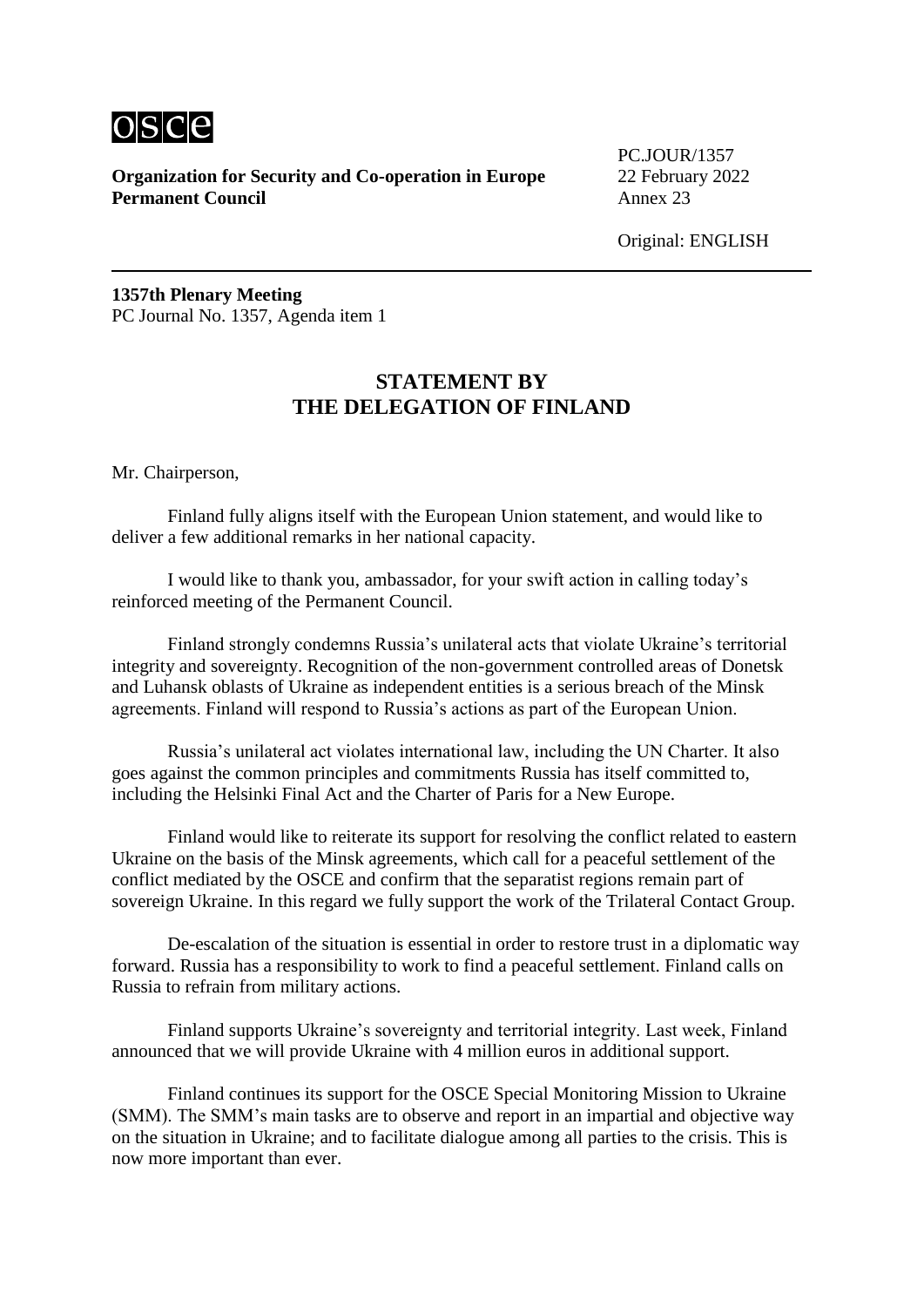Finland would like to call on all OSCE participating States to do their utmost to preserve the necessary pre-conditions for the Mission to continue its crucial work on the ground.

Mr. Chairperson,

We call on all participating States to continue discussions in the OSCE on European security. The Renewed European Security Dialogue provides a platform for this. The situation calls for restraint from violence and intense diplomatic efforts.

Mr. Chairperson, I would kindly request that you attach this statement to the journal of the day.

I thank you, Mr. Chairperson.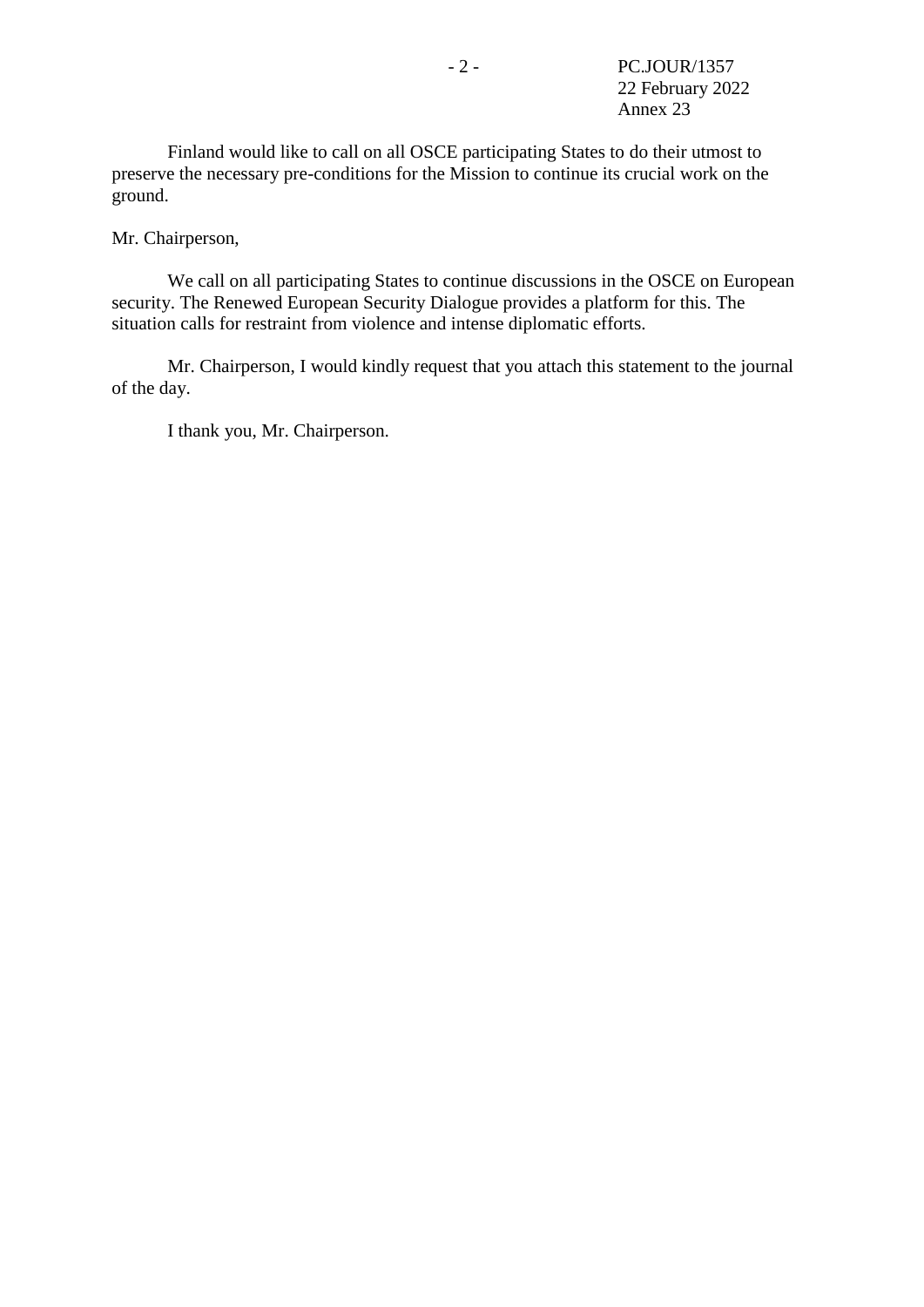

PC.JOUR/1357

Original: ENGLISH

**1357th Plenary Meeting** PC Journal No. 1357, Agenda item 1

## **STATEMENT BY THE DELEGATION OF LATVIA**

Mr. Chairperson,

I align myself with the statement delivered by the representative of the European Union on behalf of its Member States.

We strongly condemn Russia's continued aggression against Ukraine that began in 2014 by unlawfully changing borders in Europe.

The decision to recognize the non-government controlled areas of Donetsk and Luhansk oblasts of Ukraine as independent entities is unacceptable and is an attack on Ukraine's independence, sovereignty and territorial integrity. We reject this illegal action by the Kremlin.

This is a gross violation of international law and the UN Charter, the Helsinki Final Act, the Paris Charter and the Budapest Memorandum. It also violates and scraps the Minsk agreements, to which Russia is party.

This decision will significantly aggravate the Russia–Ukraine conflict and undermine its settlement, including the negotiation process within the Normandy format, and the Trilateral Contact Group.

This decision creates a pretext for a further military invasion under the cover of so-called "peacekeeping". We already know such Russian invasion force called "peacekeepers" from experience in Moldova and Georgia and the annexation of Crimea.

We urge Russia, as the permanent member of the United Nations Security Council and instigator of this conflict, to abide by international law, to uphold its commitments and to renounce this illegal decision.

We call on Russia to stop immediately aggression against Ukraine and redeploy Russian military forces to their permanent peacetime locations.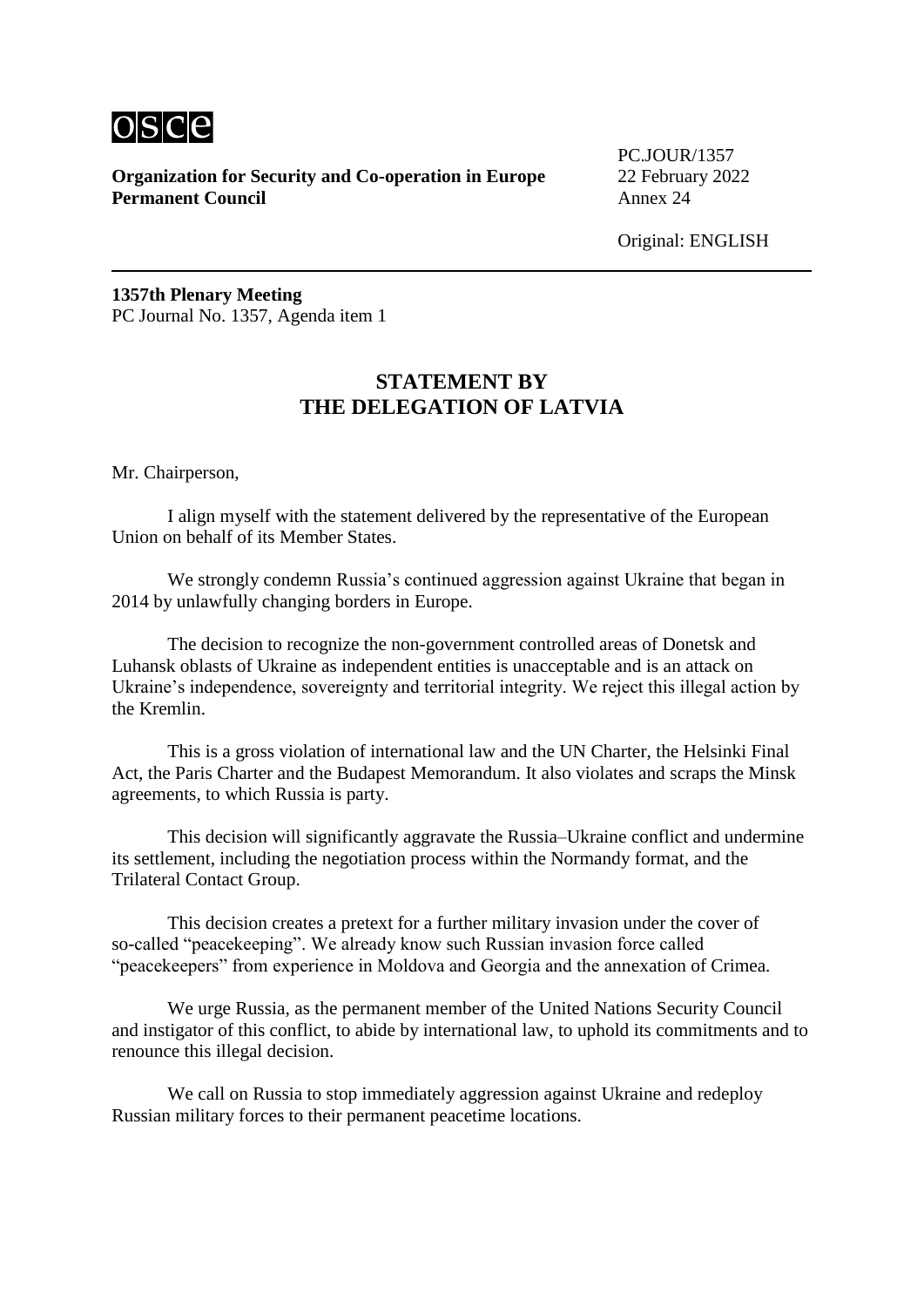We will not accept spheres of influence, as Russia prefers them. The international community is reacting with dismay. There will be serious consequences including robust economic sanctions and sanctions against those involved in yesterday's decision taking.

Despite of casualties of its people, Ukraine has so far exercised high level of restrain and ability to avoid Russia's staged provocations. We extend our respect to Ukraine for its commitment to peaceful solution.

Russia, in turn, evaded all attempts, including at the OSCE, to provide explanations about its ongoing unusual large-scale military build-up at Ukraine's borders and in the occupied and illegally annexed Autonomous Republic of Crimea, and in Belarus.

In the light of ongoing escalation, we call for a swift extension of the mandate of the OSCE Special Monitoring Mission to Ukraine. The ability to monitor and report on the ground is more relevant than ever.

We fully support the efforts of the OSCE Chairmanship and the OSCE Secretary General to use all diplomatic tools to de-escalate the conflict.

In conclusion, we reiterate our full support to Ukraine's sovereignty and territorial integrity within its internationally recognized borders.

I thank you, Mr. Chairperson, and request that this statement is attached to the journal of the day.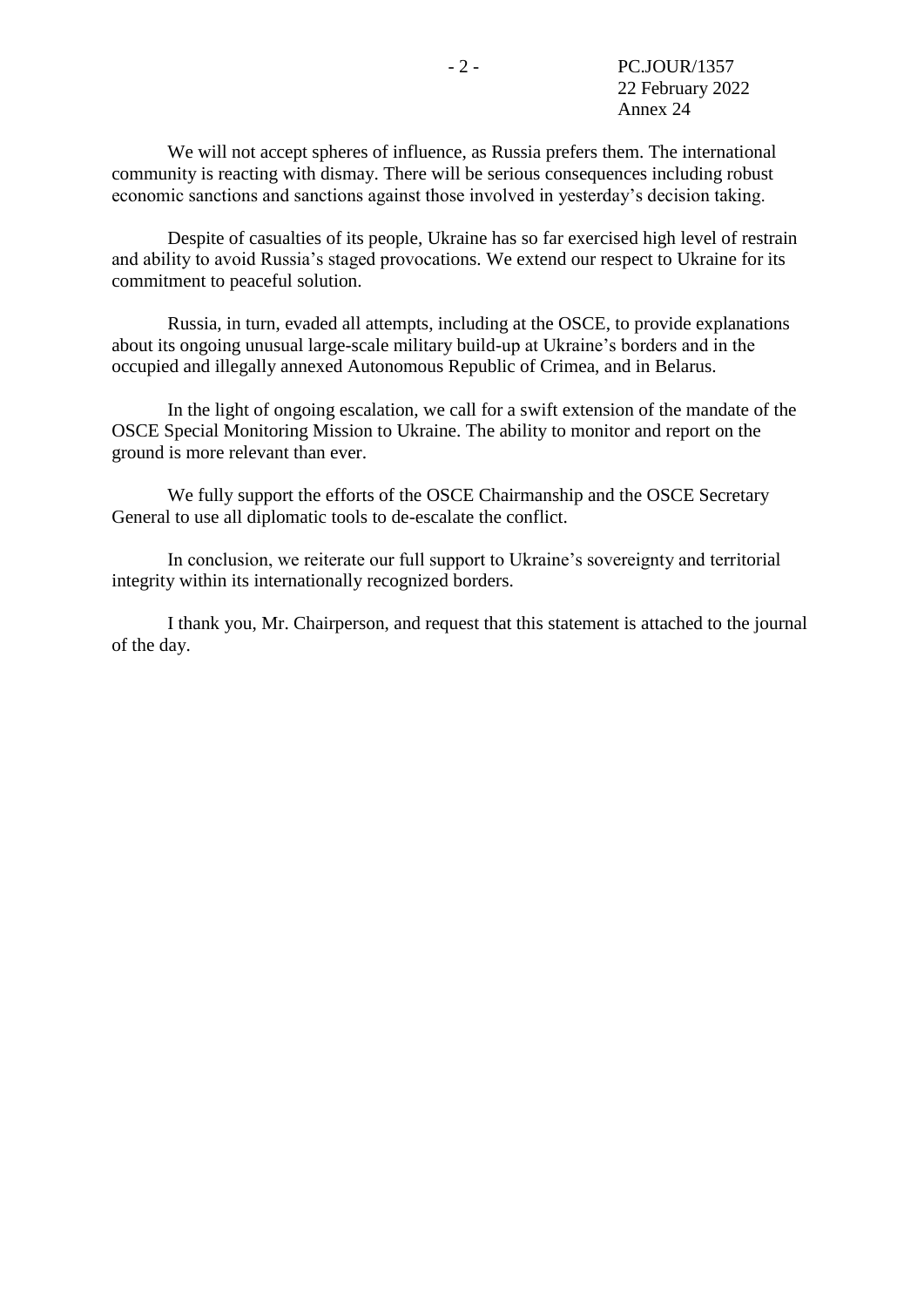

PC.JOUR/1357

Original: ENGLISH

**1357th Plenary Meeting** PC Journal No. 1357, Agenda item 1

## **STATEMENT BY THE DELEGATION OF ESTONIA**

Mr. Chairperson, Excellencies, Ladies and gentlemen,

I thank the OSCE Chairmanship for convening this meeting at this critical time and for putting the topic into the agenda. We fully align with the European Union statement. Additionally, I would like to make a few remarks in my national capacity.

Today we are witnessing Russia's further aggression against Ukraine. The decision taken by Russia to recognize the separatist regions in eastern Ukraine as independent States is a grave violation of the OSCE principles and of international law. It is also a clear violation of the terms of the Minsk agreements, thus amounting to a unilateral termination of the agreements. We condemn Moscow's decisions in the strongest possible terms, and call on the Russian Federation to reverse these unlawful acts and return to diplomacy.

This, yet another act of aggression was preceded by a build-up of Russian troops on Ukraine's borders, in Crimea and in Belarus; a threat of use of military force, as well as massive disinformation campaign, blaming others and simply telling lies. Russia did not provide any explanations to its activities and did not engage in OSCE confidence-building mechanisms, in particular under the Vienna Document. Furthermore – Russia did not even attend the meetings.

We are already seeing an overwhelming international condemnation of this act, which will lead to a clear response, including the introduction of further restrictive measures.

Ukraine's security is Europe's security. Estonia continues to support Ukraine, including through additional contributions to the Special Monitoring Mission to Ukraine.

Our support to Ukraine's sovereignty and territorial integrity remains unwavering.

Mr. Chairperson, I would like to ask to add this statement to the journal of the meeting.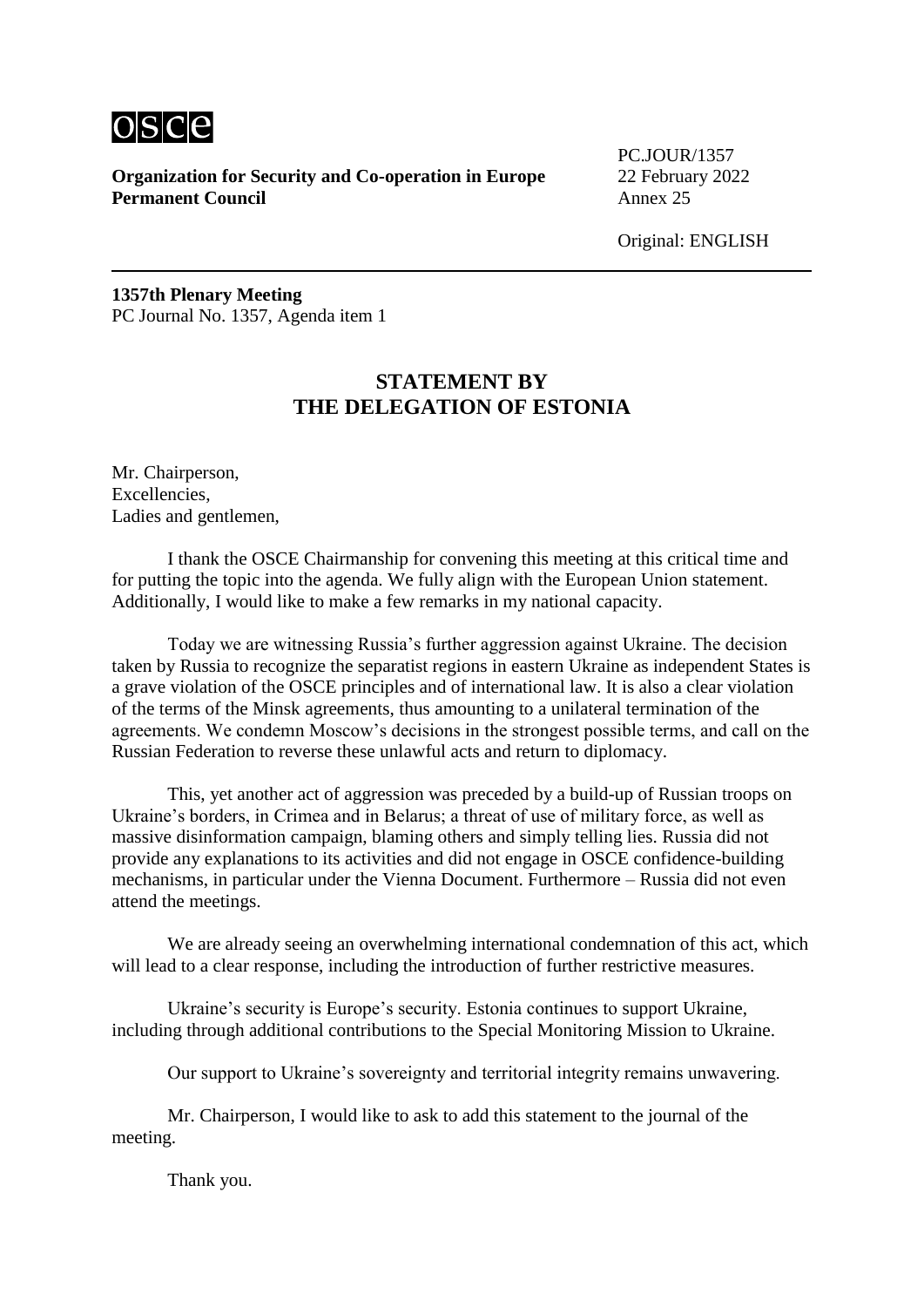

**Organization for Security and Co-operation in Europe** 22 February 2022<br>**Permanent Council** Annex 26 **Permanent Council** 

PC.JOUR/1357

ENGLISH Original: ITALIAN

**1357th Plenary Meeting** PC Journal No. 1357, Agenda item 1

#### **STATEMENT BY THE DELEGATION OF ITALY**

Mr. Chairperson,

Italy endorses the statement made by the European Union and wishes to add some remarks in its national capacity.

The events of the past few hours are serious and worrying. Italy condemns without hesitation the decision of the Russian authorities to recognize the so-called separatist republics of Luhansk and Donetsk.

It represents a violation of international law. It contradicts the fundamental principles on which the OSCE itself is based. It is a unilateral decision that makes the prospect of a diplomatic solution more difficult and departs from the political track of dialogue in the Normandy format and the Trilateral Contact Group. It violates the Minsk agreements.

We express our full support for the OSCE Special Monitoring Mission to Ukraine, whose work is of crucial importance. We greatly appreciate the contribution of our monitors, who remain on the ground to ensure that the Mission can continue its work and fulfil its mandate. The safety and security of the Mission's members must be safeguarded.

In its capacity as the Chairmanship of the Council of Europe, one of the international organizations founded on trust, co-operation and respect for international law and human rights, Italy issued a statement in which it made a strong appeal for the pursuit of diplomatic solutions.

Italy reiterates its unwavering support for Ukraine's full sovereignty and territorial integrity within its internationally recognized borders. Reaffirming, in these difficult hours, its full solidarity with the Ukrainian people, Italy will continue its efforts to promote the search for peaceful solutions within the existing negotiation forums. It is never too late for diplomacy; it is never too late for peace.

Mr. Chairperson, I formally request that this statement be attached to the journal of the meeting.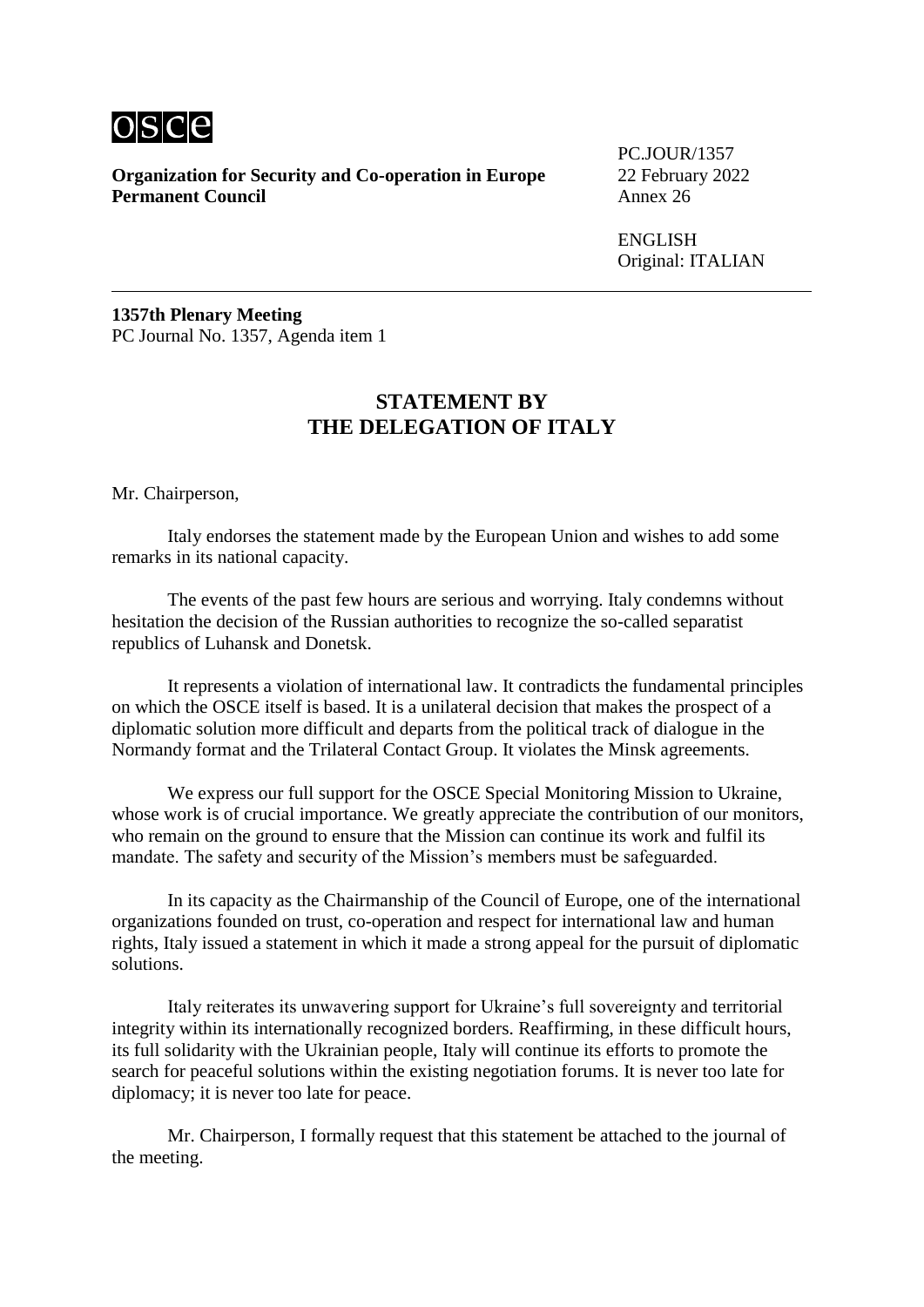

PC.JOUR/1357

Original: ENGLISH

**1357th Plenary Meeting** PC Journal No. 1357, Agenda item 1

## **STATEMENT BY THE DELEGATION OF THE CZECH REPUBLIC**

The Czech Republic fully aligns with the European Union statement. In our national capacity we would like to stress the following:

We condemn in the strongest terms the steps taken by Russia in the latest days and hours.

We are witnessing again from the Russian side a flagrant disregard to the rules-based order and a flagrant breach of all fundamental principles of international law and OSCE principles and commitments.

Russia has chosen the path of aggression against its neighbour, blatantly ruining all diplomatic and negotiation efforts.

We urge Russia to reverse its illegal actions, to immediately retrieve its forces from the sovereign territory of Ukraine and reverse the unlawful unilateral acts towards the Donetsk and Luhansk regions, which are integral parts of Ukraine.

On the specific issue of the Special Monitoring Mission to Ukraine (SMM), let me state the following:

- We remain committed to the role of the SMM, an essential element of the international presence on the ground.
- We express our utmost appreciation to all SMM personnel, working under extremely difficult conditions.
- It is in the interest of all the OSCE participating States to keep the SMM safe and functional and deliver its mandate. We call on Russia to facilitate the SMM's work.
- The safety of all SMM personnel must be our utmost priority.

Mr. Chairperson, I kindly ask for this statement to be attached to the journal of the day.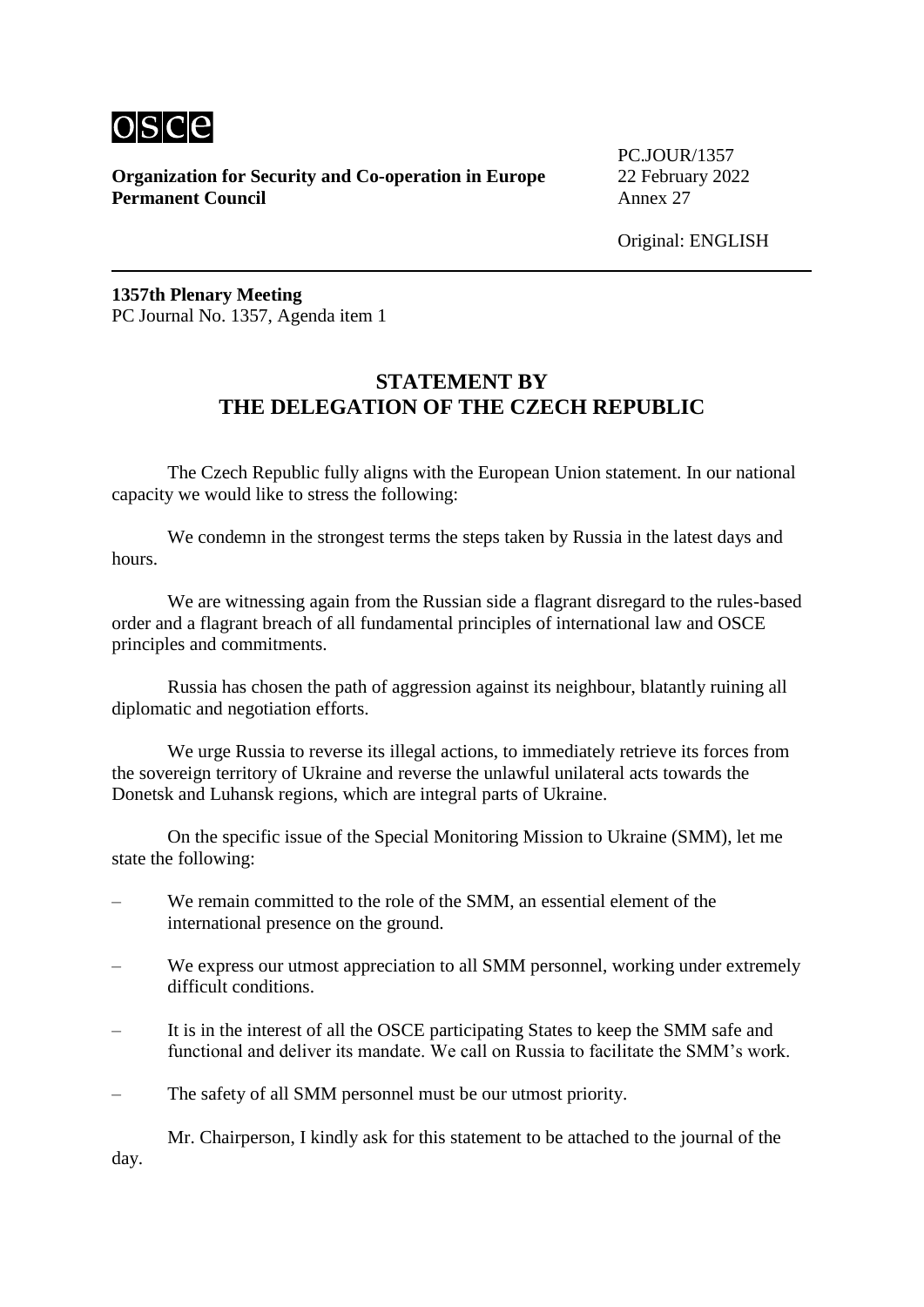

PC.JOUR/1357

Original: ENGLISH

**1357th Plenary Meeting** PC Journal No. 1357, Agenda item 1

## **STATEMENT BY THE DELEGATION OF NORWAY**

Mr. Chairperson,

Norway strongly condemns the decision by the Russian President to recognize the self-proclaimed "People's Republic of Donetsk" and "People's Republic of Luhansk" in eastern Ukraine as independent States.

This is a clear violation of international law and fundamental OSCE principles, and also of the Minsk agreements, under which Russia recognizes the non-government controlled areas in eastern Ukraine as part of Ukraine.

Norway urges Russia – as a party to the conflict – to fulfil its commitments, abide by international law, and return to the path of diplomacy. As all OSCE participating States, Russia has undertaken commitments to respect the sovereignty and territorial integrity of other participating States.

Norway condemns Russia's decision to deploy forces in eastern Ukraine. It is unjustified and irresponsible, as it further increases tension. Norway urges Russia to de-escalate by withdrawing its military forces from within Ukraine and from the vicinity of its borders.

Norway calls on Russia to act strictly in accordance with international humanitarian law.

By way of concluding, I want to reiterate Norway's full support for the efforts of the OSCE Special Monitoring Mission to Ukraine (SMM). In the current situation, it is crucial to obtain objective and impartial information on developments on the ground. Norway calls on all parties to ensure the SMM's free, safe, secure and unhindered access throughout all of Ukraine.

Norway's reiterates its unwavering support for Ukraine's sovereignty and territorial integrity within its internationally recognized borders.

Mr. Chairperson, I ask that this statement be attached to the journal of the meeting.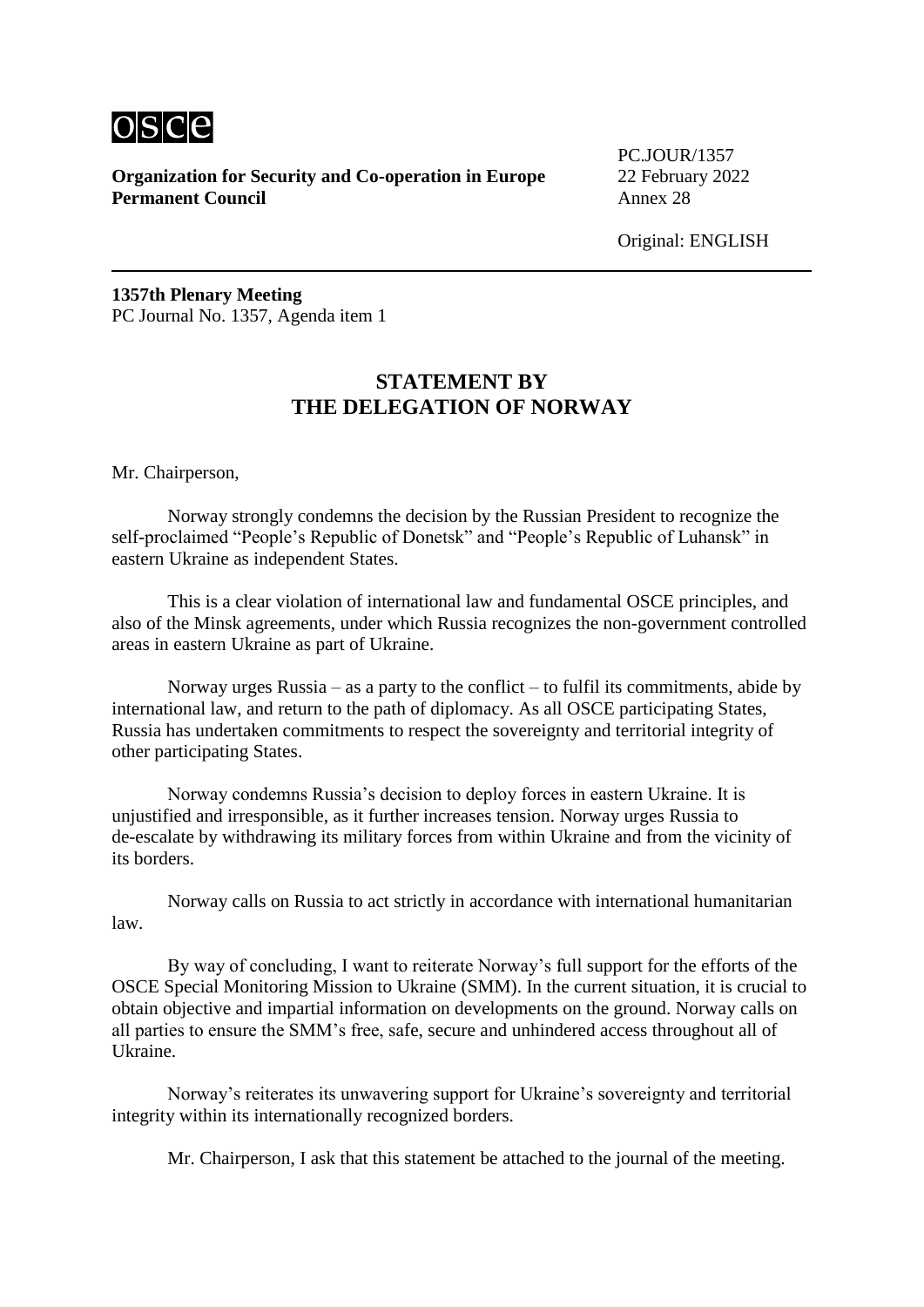

PC.JOUR/1357

Original: ENGLISH

**1357th Plenary Meeting** PC Journal No. 1357, Agenda item 1

#### **STATEMENT BY THE DELEGATION OF HUNGARY**

Thank you, Mr. Chairperson,

While we align ourselves with the statement of the European Union (EU), I wish to make a few observations in my national capacity and I wish to thank the Polish Chairmanship for convening this meeting.

Hungary reaffirms her unwavering and principled support for Ukraine's territorial integrity and sovereignty within her internationally recognized borders.

We express our deep concern regarding the destabilizing security situation in and around Ukraine and we urge for immediate de-escalation.

We emphasize the importance of fully respecting international law and international agreements as well as basic principles enshrined in the Charter of the United Nations, the Helsinki Final Act and the Paris Charter and the Budapest Memorandum.

Despite the current situation and the dramatic escalation of tensions, we remain convinced that diplomacy must still be given a chance and we must not cease our efforts at dialogue.

Hungary, as a Central European country is genuinely interested in East-West dialogue. Our region has always suffered the consequences of conflict between the two sides. We have not forgotten the experience of the Cold War, thus, a return to such practices must be avoided. There is no alternative to dialogue and diplomacy.

We express the importance of the Special Monitoring Mission to Ukraine and I voice our strong support for the Mission.

We support the Polish initiative on renewed dialogue on European security.

Hungary remains in close co-ordination with fellow EU Member States in order to formulate a strong consensus and unity on the next steps to be taken by the EU.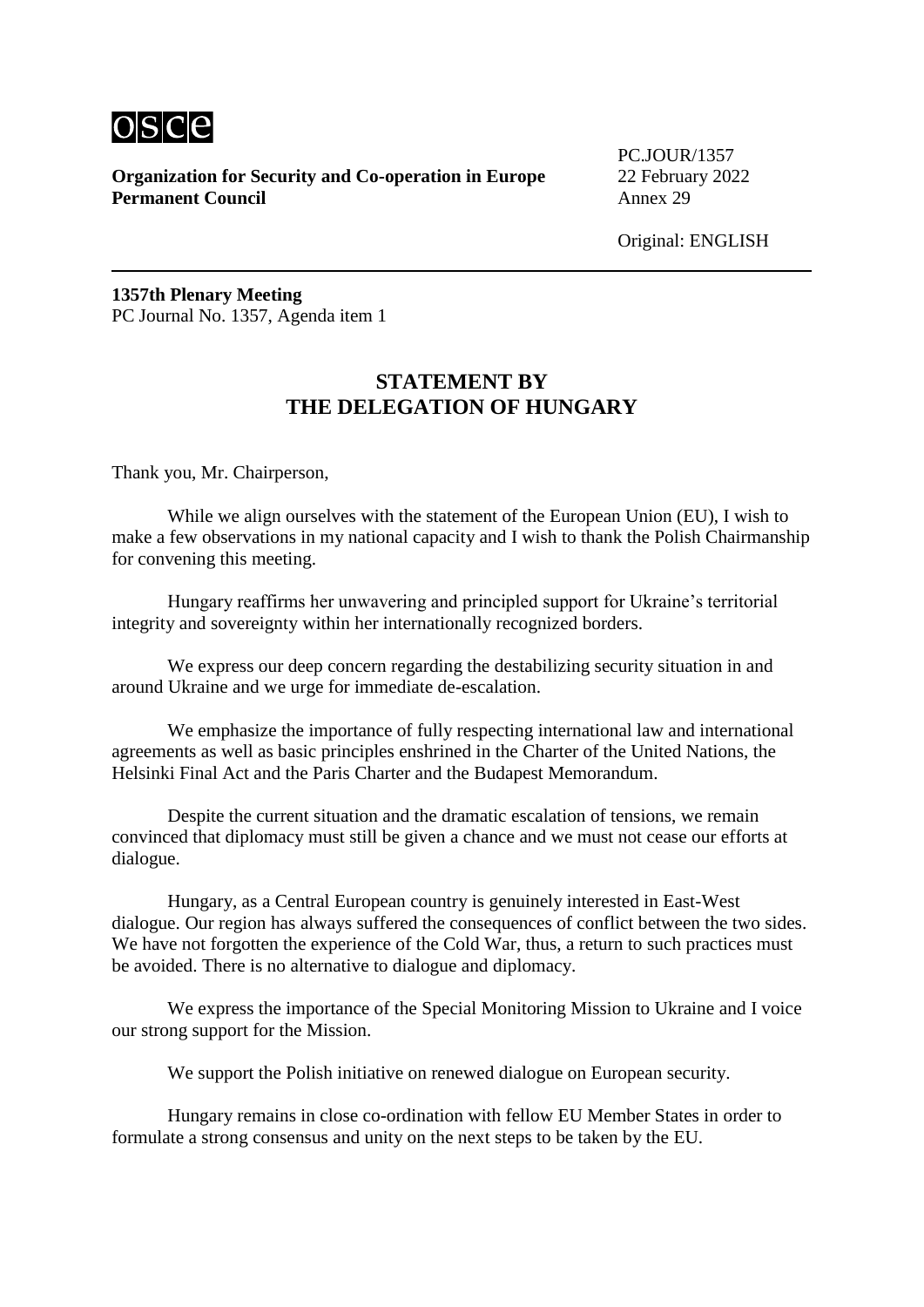Finally, I request that this statement be attached to the official journal of the meeting. Thank you for your attention.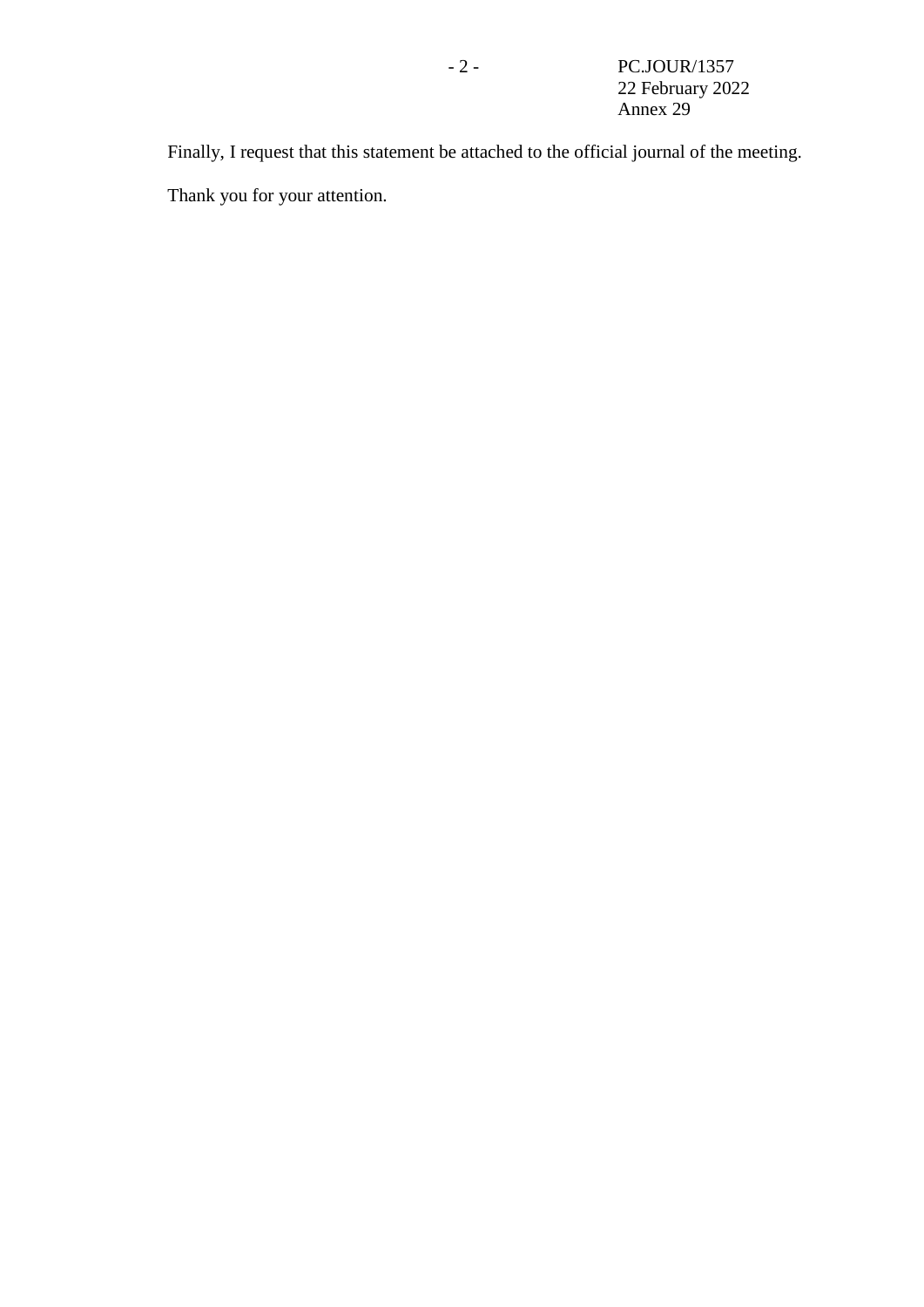

PC.JOUR/1357

Original: ENGLISH

**1357th Plenary Meeting** PC Journal No. 1357, Agenda item 1

#### **STATEMENT BY THE DELEGATION OF MALTA**

We thank the Polish Chairmanship for convening this reinforced Permanent Council meeting with participation from capitals.

Mr. Chairperson,

Malta subscribes with the statement delivered by the European Union. We would also like to take this opportunity to make some brief additional remarks under our national capacity.

We condemn the decision of the Russian Federation to formally recognize the independence of the non-government controlled areas of Donetsk and Luhansk, violating the territorial integrity and sovereignty of Ukraine, as well as breaching the principles of the Charter of the United Nations and the agreements reached in the Minsk agreements.

Furthermore, we are also troubled by the increasing ceasefire violations and the increasing shelling reported at the contact line, leading to a number of casualties.

We express our strong support for Ukraine's sovereignty and territorial integrity within its internationally recognized borders, as well as its sovereign right to choose its own foreign and security policy path.

We staunchly support the work by the OSCE, particularly through the Trilateral Contact Group, in bringing all sides on the discussion table. Moreover, Malta also highly supports the work by the Special Monitoring Mission to Ukraine, in particular its role of observing in an impartial manner the situation in the country, and its role in facilitating dialogue among all parties in the conflict. We reiterate that it is important that the Mission's role is safeguarded to be able to carry out its duties in an unhindered manner.

It is never too late for diplomacy. Diplomacy and dialogue must prevail, and should continue to be pursued by both sides. Failure to revert to dialogue will be at the detriment of the very foundations of the OSCE, to which we, as participating States, all agreed to back in 1975.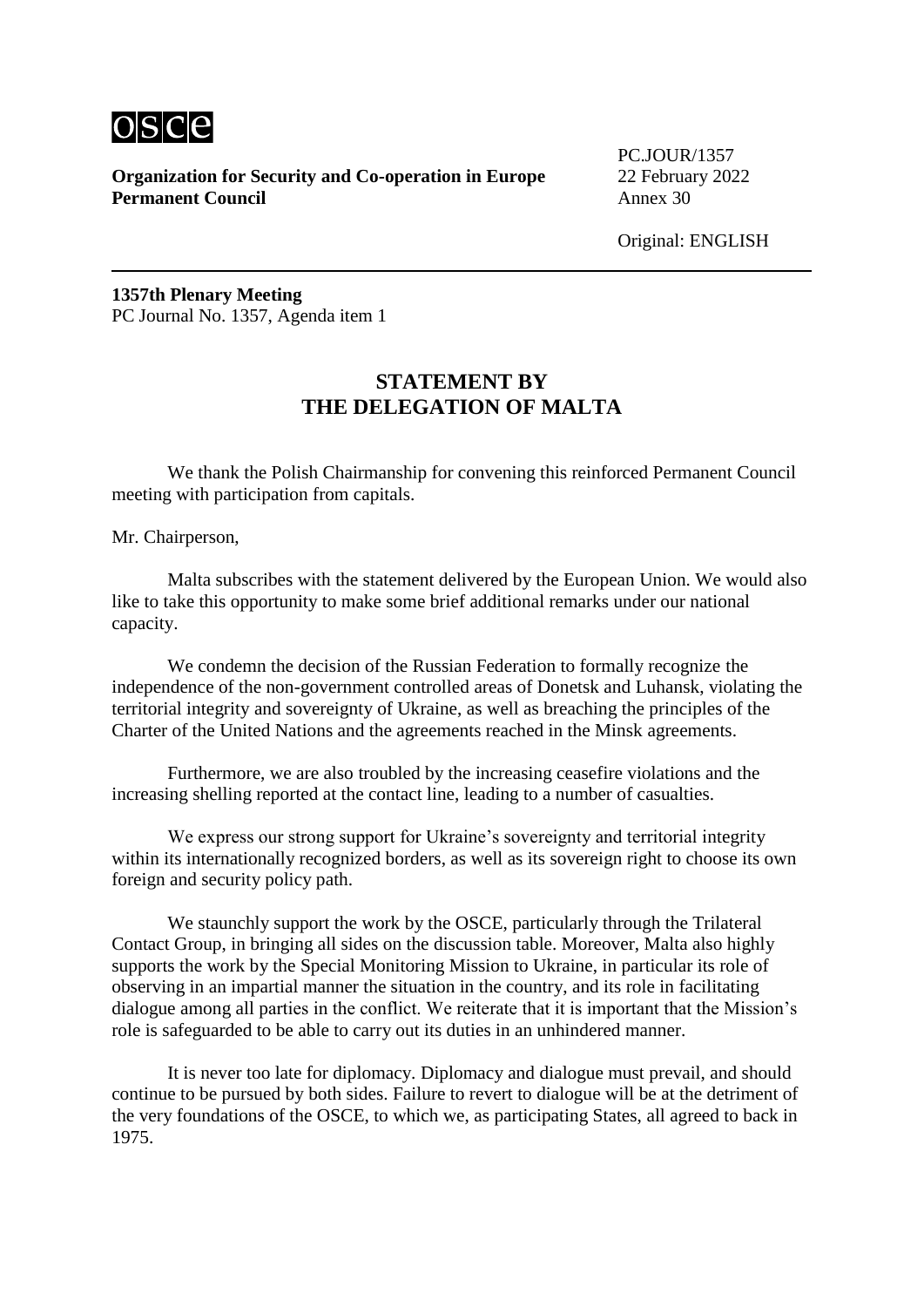In conclusion, Malta again calls for the peaceful settlement of the conflict on eastern Ukraine, in accordance with the Minsk agreements as endorsed by the United Nations Security Council resolution 2202 (2015) and calls on all parties to uphold their commitments, abide by international law and return to the discussions within the Normandy format and the Trilateral Contact Group.

I kindly request to have the statement attached to the journal of the day.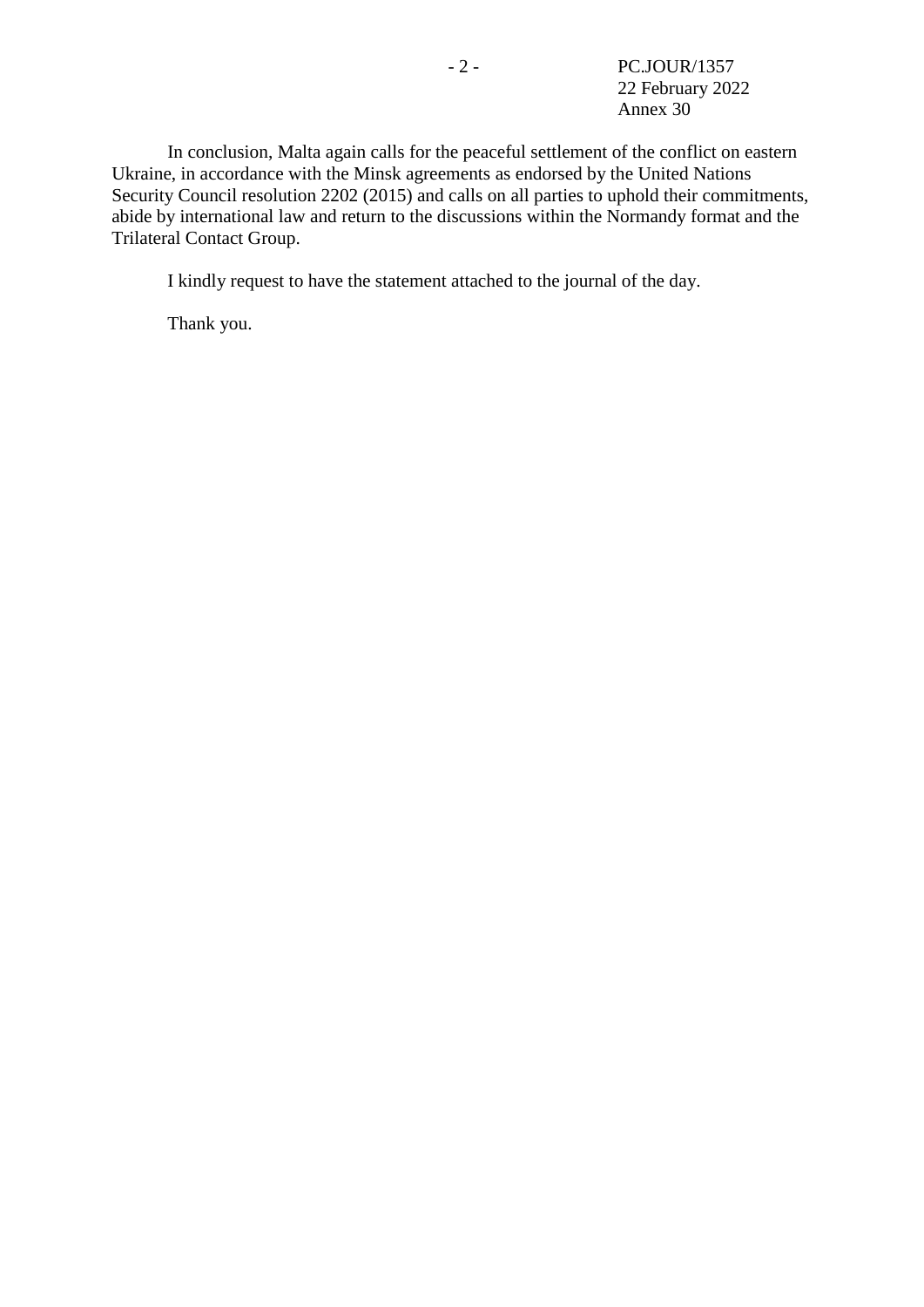

PC.JOUR/1357

Original: ENGLISH

**1357th Plenary Meeting** PC Journal No. 1357, Agenda item 1

## **STATEMENT BY THE DELEGATION OF CYPRUS**

Mr. Chairperson,

I would like to thank the Polish Chairmanship for convening this meeting.

The Republic of Cyprus fully aligns with the statement delivered by the European Union. In addition, I would like to make some brief remarks in a national capacity.

In light of developments in Ukraine, the Republic of Cyprus reiterates its support to the sovereignty, independence and territorial integrity of Ukraine within its internationally recognized borders.

Actions that undermine the territorial integrity of Ukraine are contrary to the fundamental principles of international law and violate the Minsk agreements, which constitute the only way to resolve the crisis.

The Republic of Cyprus reiterates its opposition to any secession, recognition or support of secession and any form of annexation.

I would like to request that this statement be attached to the journal of the day.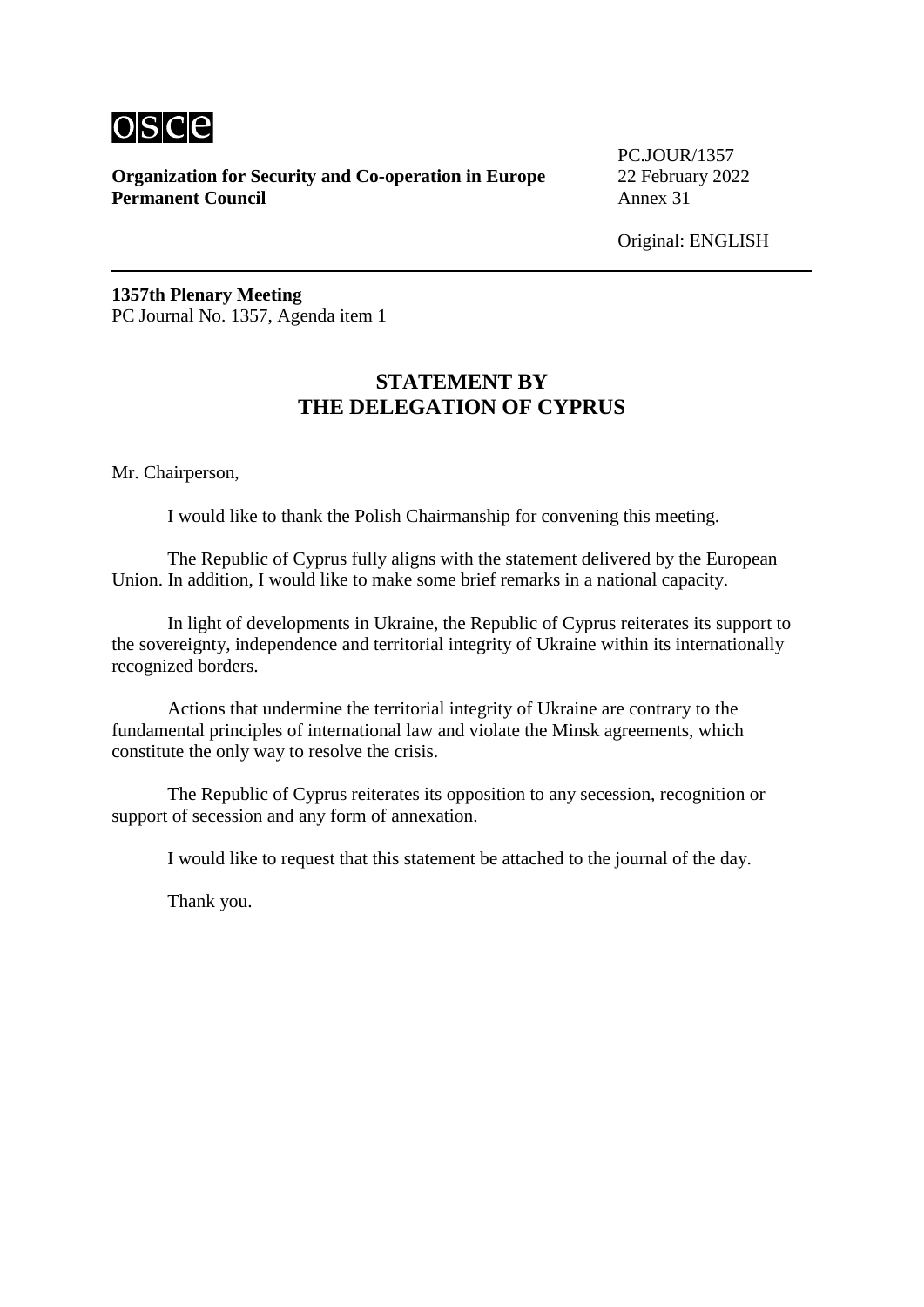

PC.JOUR/1357

Original: ENGLISH

**1357th Plenary Meeting** PC Journal No. 1357, Agenda item 1

#### **STATEMENT BY THE DELEGATION OF DENMARK**

Thank you, Mr. Chairperson,

I fully align myself with the statement delivered by the European Union. Allow me, however, to add a few remarks in my national capacity.

We are extremely concerned by the latest developments in and around Ukraine.

Denmark strongly condemns Russia's decision to recognize the non-government controlled areas of Donetsk and Luhansk oblasts of Ukraine and the ensuing decision to send Russian troops into these areas.

By these illegal actions, Russia further violates Ukraine's sovereignty and territorial integrity, in blatant breach of both the Charter of the United Nations and OSCE commitments, including the Helsinki Final Act and the Paris Charter.

With this decision, Russia is also clearly violating its commitments under the Minsk agreements, which stipulate the full return of these areas to the control of the Ukrainian Government.

We call on Russia, as a party to the conflict, to reverse the recognition, to de-escalate, abide by international law and return to the discussion within the Normandy format and the Trilateral Contact Group and to work for diplomatic solutions using the full toolbox of the OSCE and the efforts of the Chairmanship, rather than use military means and unilateral actions.

Finally, I would like to reiterate Denmark's unwavering support and commitment to Ukraine's independence, sovereignty and territorial integrity within its internationally recognized borders, including the illegally annexed Crimean peninsula.

I kindly request that this statement will be attached to the journal of the day.

Thank you, Mr. Chairperson.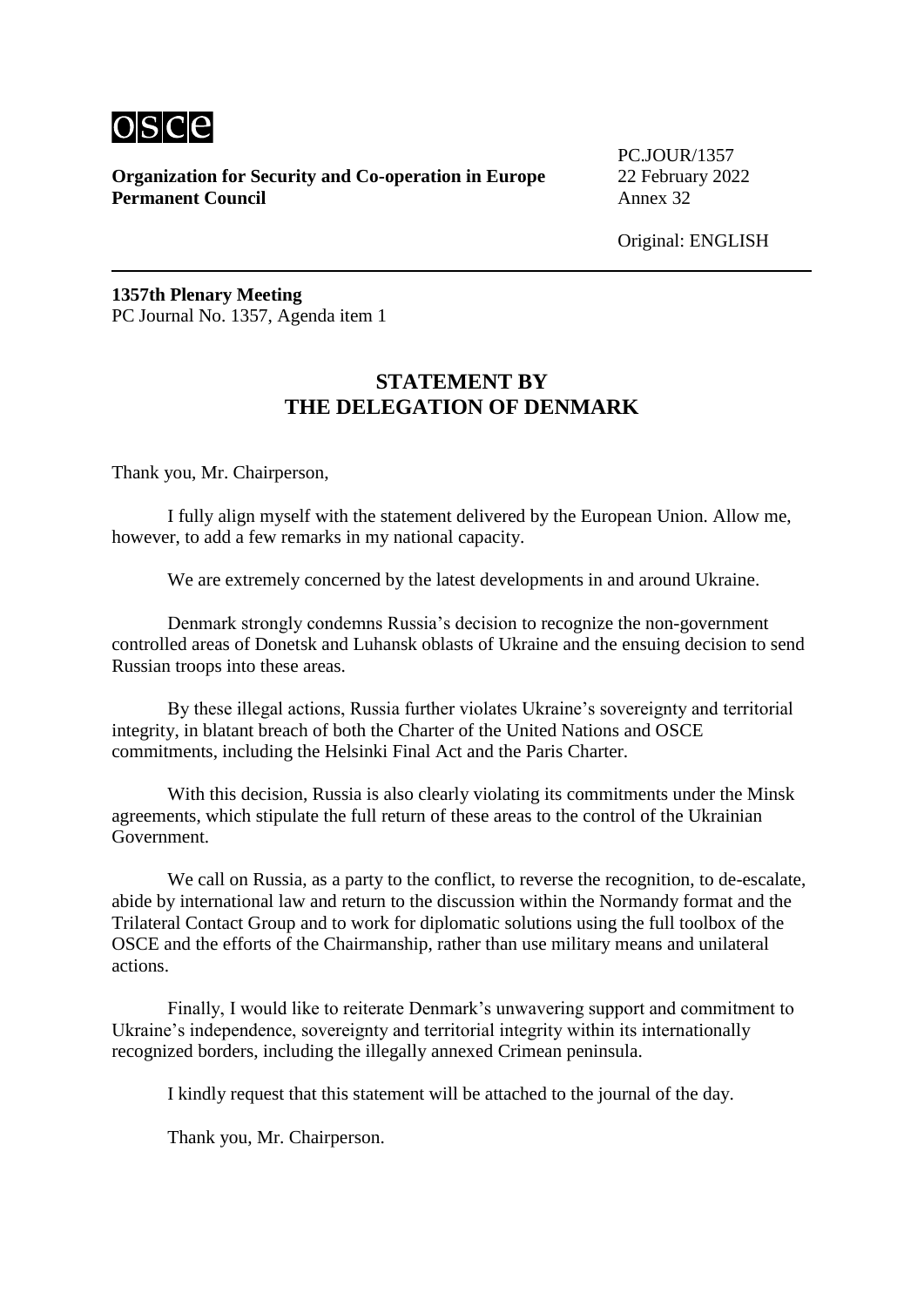

PC.JOUR/1357

Original: ENGLISH

**1357th Plenary Meeting** PC Journal No. 1357, Agenda item 1

## **STATEMENT BY THE DELEGATION OF TURKEY**

Mr. Chairperson,

Thank you for convening this meeting.

The decision of the Russian Federation to recognize the so-called Donetsk and Luhansk Republics not only contradicts the Minsk agreements, but it also constitutes a clear violation of Ukraine's political unity, sovereignty and territorial integrity.

The Russian Federation's decision is unacceptable and we reject it.

We reiterate once again our commitment to the preservation of Ukraine's sovereignty, political unity and territorial integrity within its internationally recognized borders, and invite all concerned parties to act with common sense and to abide by international law.

We are at such a critical juncture that every step should be taken by utmost care.

Diplomacy should be the way out of this crisis. Our country will continue to engage in and constructively contribute to all diplomatic efforts. We will also continue our bilateral talks and contacts with all relevant sides at all levels and at every occasion available.

Let me also underline our unwavering support to the Special Monitoring Mission to Ukraine (SMM), which conducts its work impartially and transparently. Particularly these days – under the current circumstances – the SMM's presence in Ukraine is crucial for objectively reporting the facts on the ground.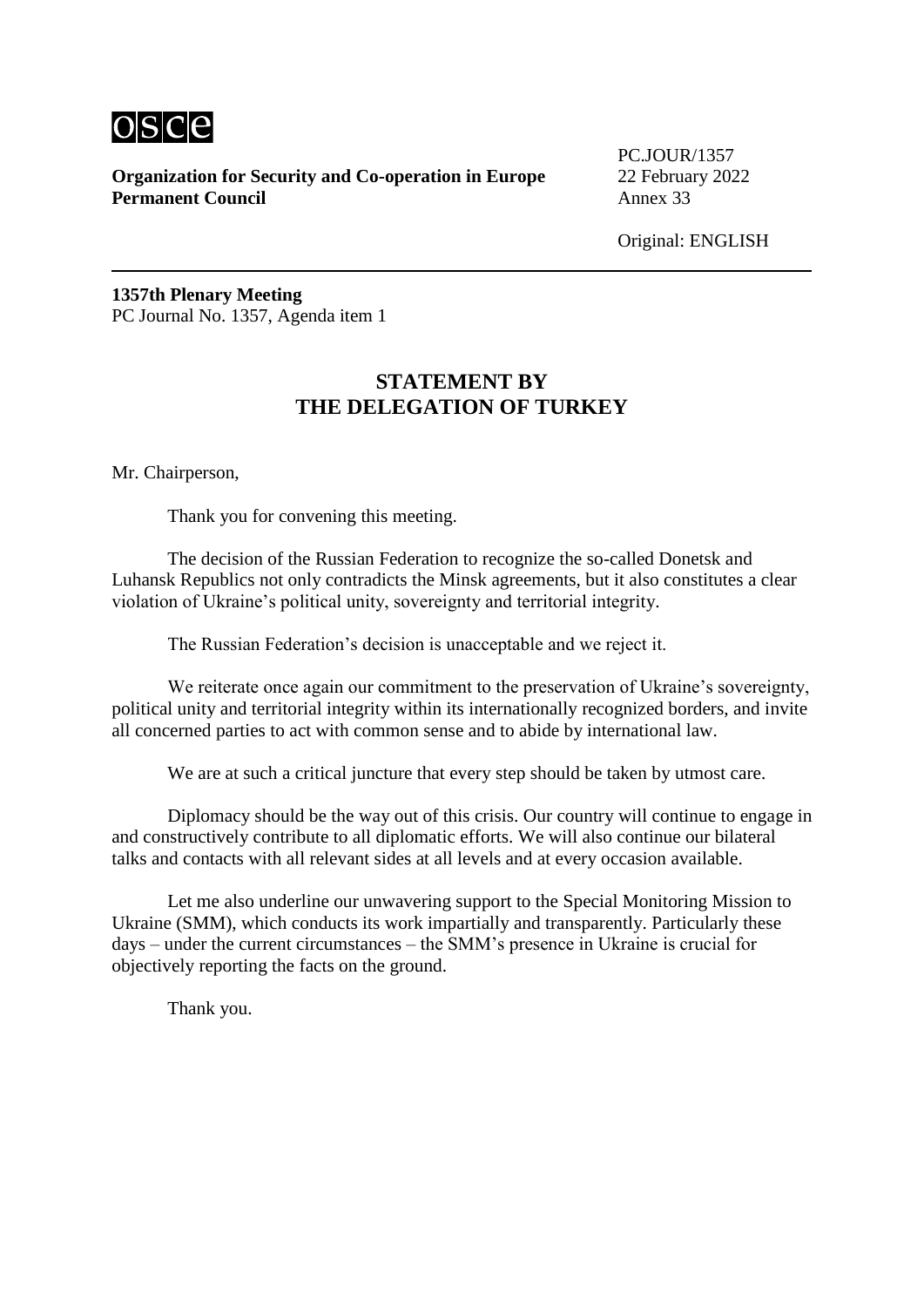

PC.JOUR/1357

ENGLISH Original: FRENCH

**1357th Plenary Meeting** PC Journal No. 1357, Agenda item 1

#### **STATEMENT BY THE DELEGATION OF BELGIUM**

Mr. Chairperson,

Belgium fully aligns itself with the statement by the European Union, but I should also like to add a brief comment in my national capacity.

In recent weeks, reference has been made by Russia, in particular in the letter from Foreign Minister Sergey Lavrov, which many States received just 15 days ago, to the principle of the inviolability of European security, citing the Istanbul Charter for European Security. Russia insisted that, according to these principles, no State may adopt decisions or measures at the expense of the security of other States.

By recognizing the Ukrainian separatist territories, Russia has just done the following. By a unilateral decision it has flouted all the principles that Minister Lavrov and Russia have been talking about for weeks, it is attacking head-on the territorial integrity and security of Ukraine and the Minsk agreements. Russia is violating the entire OSCE *acquis*, and it is violating international law.

It goes without saying that we fully support the territorial sovereignty of Ukraine and the work of the OSCE Special Monitoring Mission to Ukraine. Impartial observation of the facts must be allowed to continue. This is essential in order to maintain an informed view of developments in Donbas.

I request that this statement be attached to the journal of the day. Thank you.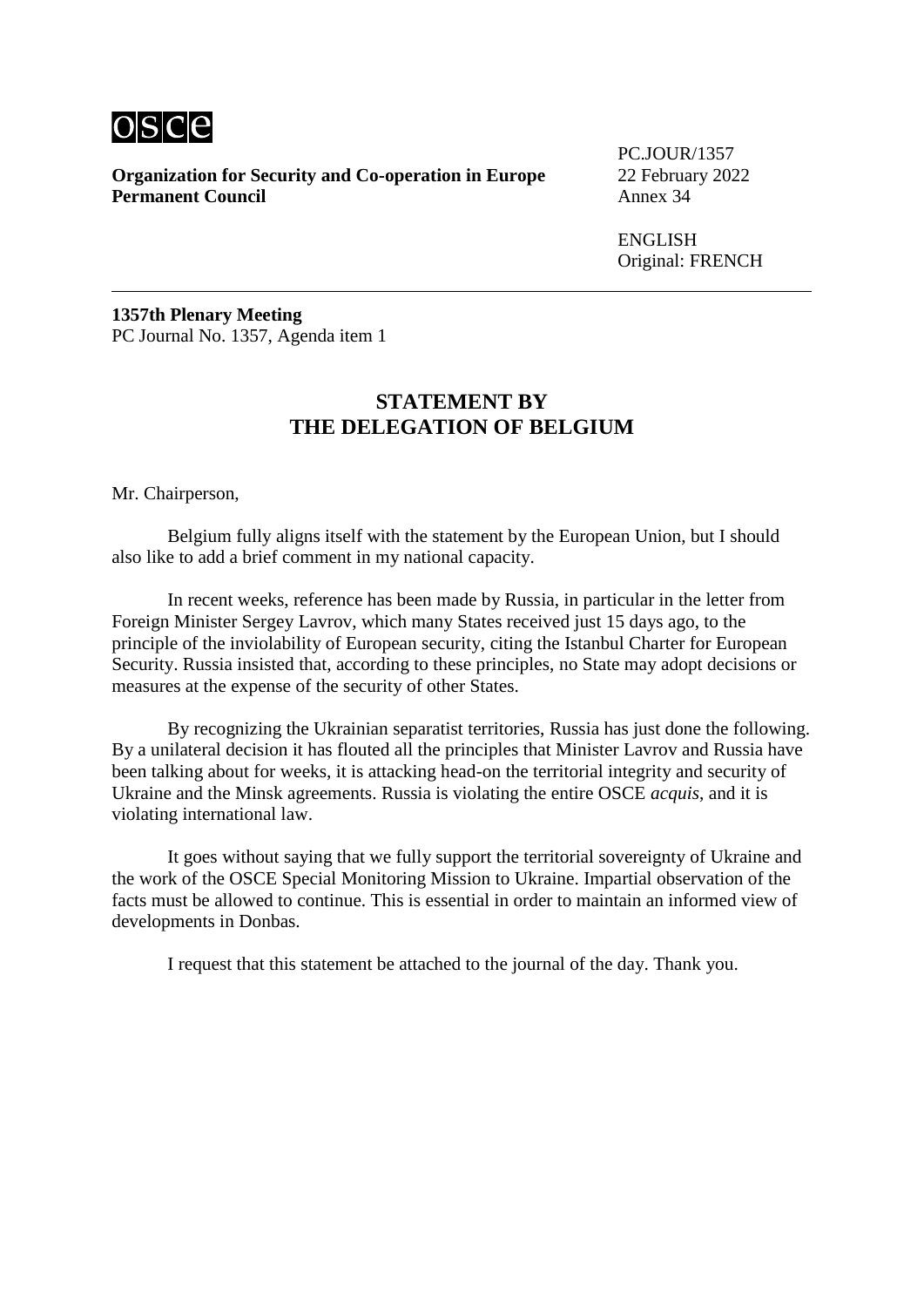

**Organization for Security and Co-operation in Europe** 22 February 2022<br>**Permanent Council** Annex 35 **Permanent Council** 

PC.JOUR/1357

**ENGLISH** Original: FRENCH

**1357th Plenary Meeting** PC Journal No. 1357, Agenda item 1

## **STATEMENT BY THE DELEGATION OF LUXEMBOURG**

Mr. Chairperson,

Luxembourg aligns itself with the statement made by the European Union and, in view of the gravity of the situation, wishes to add a few words in a national capacity.

Luxembourg condemns the decision by the President of the Russian Federation to recognize the separatist regions of Donetsk and Luhansk as independent States.

This recognition is a flagrant violation of the territorial integrity of Ukraine, of international law and of the Minsk agreements. It undermines the diplomatic efforts made so far.

Luxembourg calls on Russia to revoke this decision and expresses the hope that a diplomatic way forward can be found.

I kindly ask you to attach this statement to the journal of the meeting.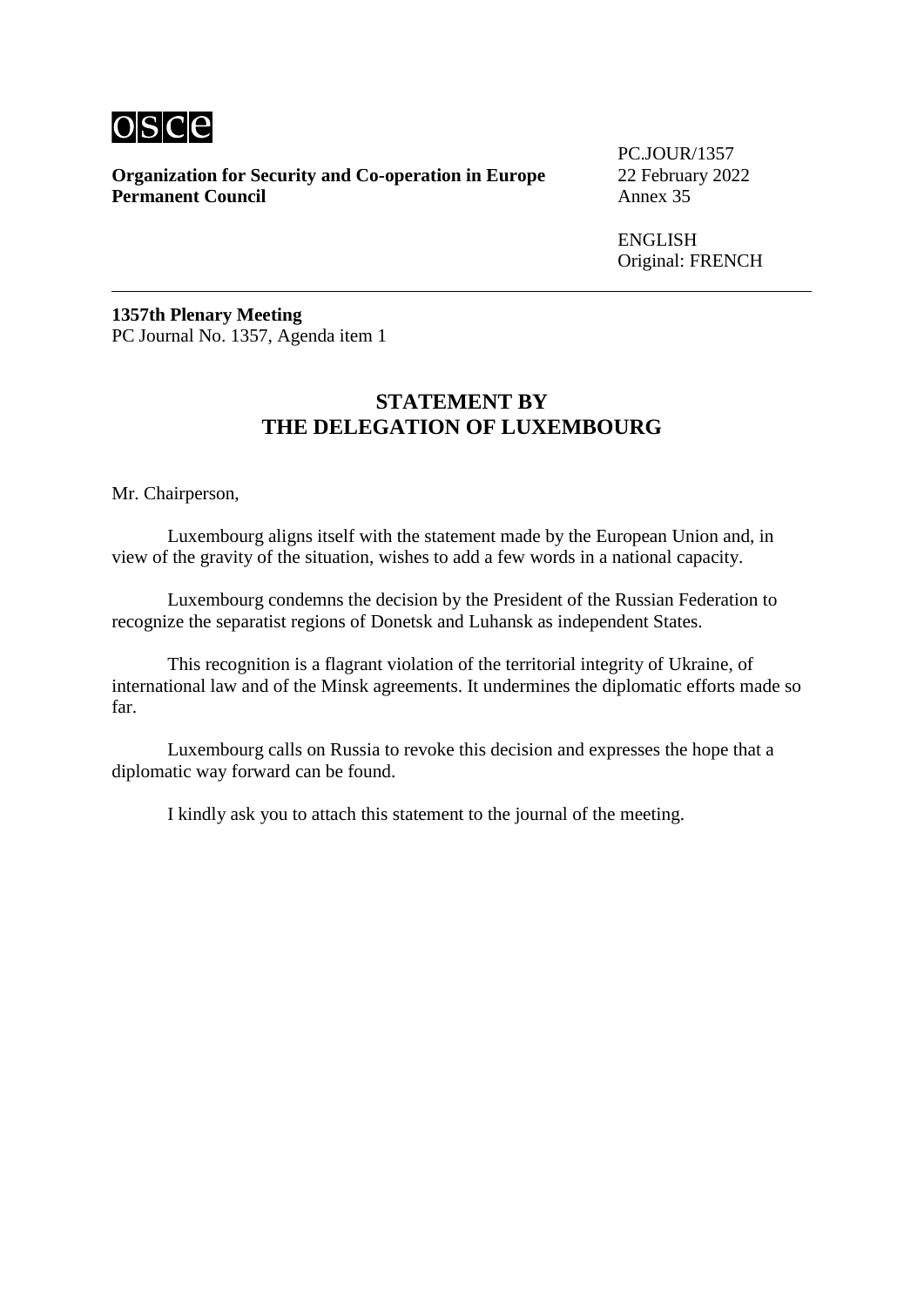

PC.JOUR/1357

Original: ENGLISH

**1357th Plenary Meeting** PC Journal No. 1357, Agenda item 1

## **STATEMENT BY THE DELEGATION OF THE NETHERLANDS**

#### Mr. Chairperson,

Thank you for convening this timely meeting. The Netherlands fully aligns itself with the statement made by the European Union (EU) but would like to add the following in a national capacity. The recognition of the separatist territories of Ukraine is a blatant violation of international law, OSCE principles and of the Minsk agreements. The Netherlands strongly condemns these aggressive acts and will respond firmly in close co-ordination with our EU and NATO partners. There is no justification whatsoever for these devious actions. The Netherlands joins those calling for immediate and full withdrawal of all Russian forces from these territories.

#### Mr. Chairperson,

As we meet here in Vienna, we hear reports about an urgent debate that just finished in the Federation Council of the Russian Federation approving a request by President Putin to authorize the use of Russian armed forces abroad. These reports only add to our grave concern. Maybe our Russian colleague would care to provide us with some information on this.

I respectfully ask for this statement to be added to the journal of the day.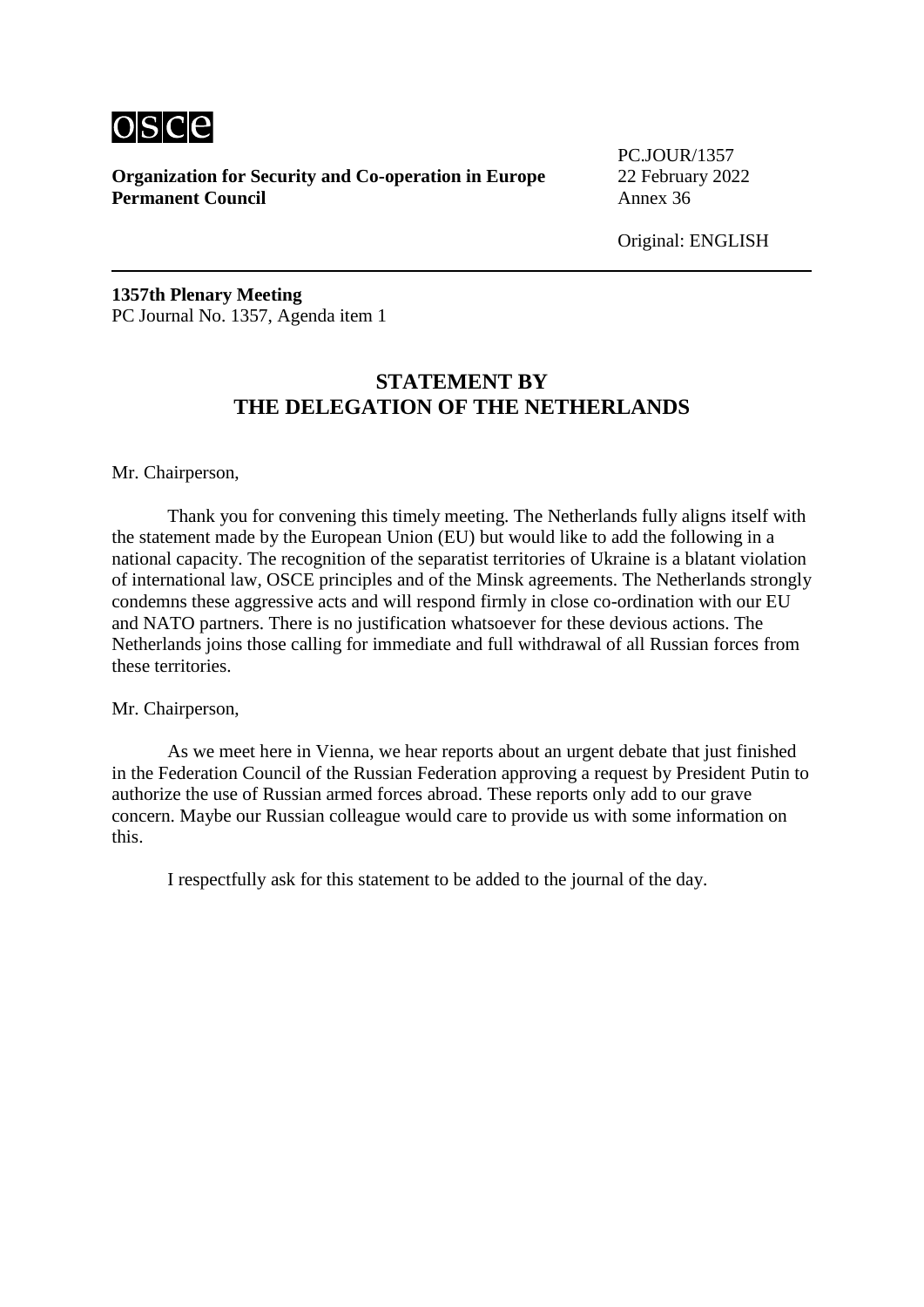

PC.JOUR/1357

Original: ENGLISH

**1357th Plenary Meeting** PC Journal No. 1357, Agenda item 1

## **STATEMENT BY THE DELEGATION OF IRELAND**

Mr. Chairperson,

Ireland aligns itself with the statement made by the representative of the European Union, Secretary General Sannino, and we would like to make some remarks in our national capacity.

The decision of the Russian Federation to recognize the independence of the non-government controlled areas of Ukraine is a violation of the territorial integrity and sovereignty of Ukraine and inconsistent with the principles of the Charter of the United Nations and we condemn it. We underline, as we did at the United Nations Security Council on Monday, that this is the second time in less than ten years that the Russian Federation has violated Ukraine's sovereignty and territorial integrity in a flagrant violation of international law.

Ireland is and has always been a strong believer in multilateralism. As participating States, we have the responsibility to work to resolve conflict and not to yield to a grim new chapter, which will inflict further misery on Ukraine and its people.

Ireland believes in and is fully committed to OSCE principles and commitments. We entered into these commitments voluntarily and are accountable to one another for their implementation.

Ukraine has the same fundamental right as every other sovereign and independent State to choose its own foreign policy and to ensure the security and defence of its own territory. Ireland reaffirms our unwavering support for the territorial integrity and sovereignty of Ukraine.

Ireland underlines its commitment to the core principles on which European security is built as enshrined in the Charter of the United Nations and the founding documents of the OSCE, including the Helsinki Final Act and the Charter of Paris. This includes notably the sovereign equality and territorial integrity of States; the inviolability of frontiers; refraining from the threat or use of force; and the freedom of States to choose or change their own security arrangements. We re-affirm that these principles are neither negotiable nor subject to revision or re-interpretation.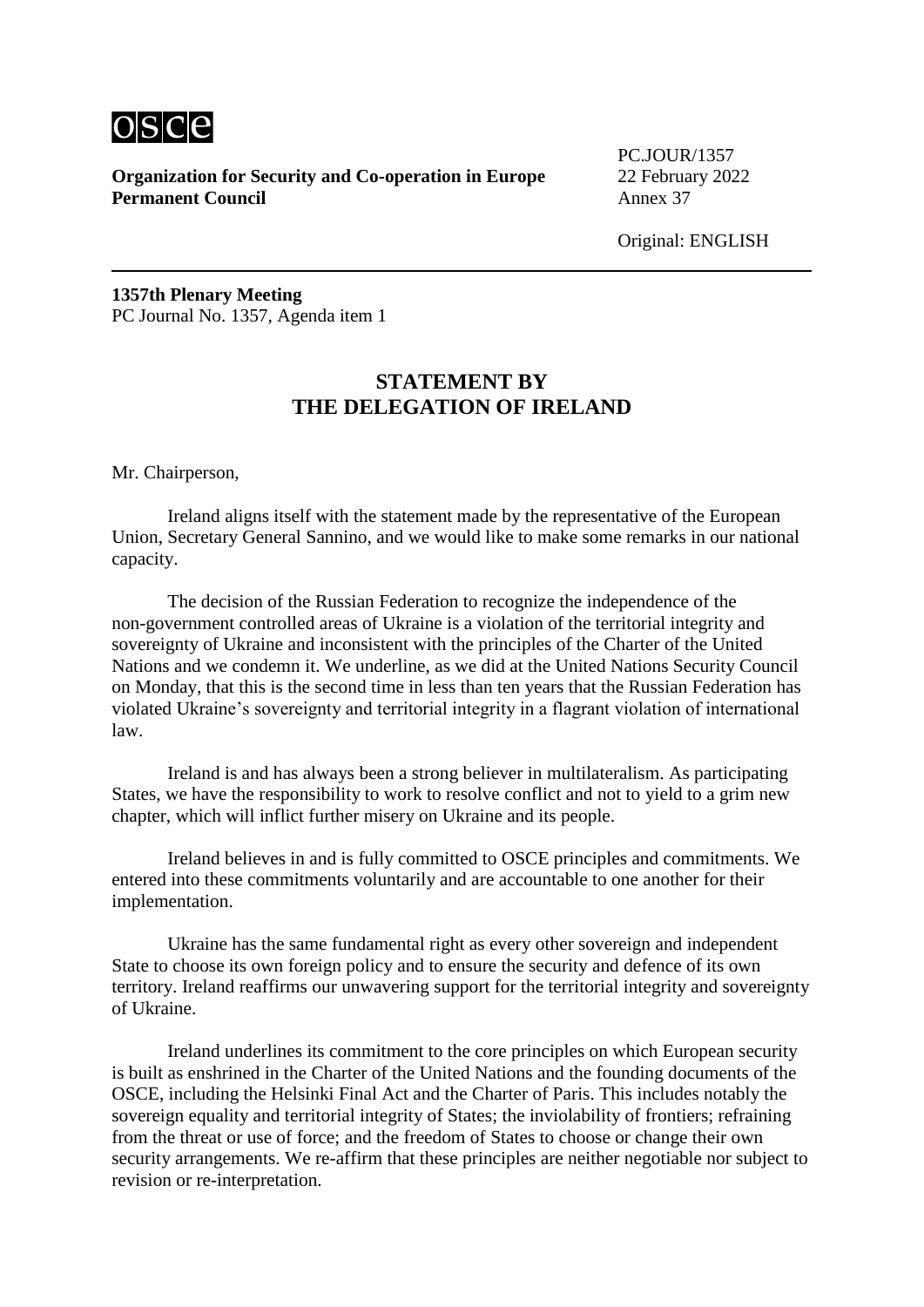The violation by Russia of each and every one of these principles is an obstacle to a common and indivisible security space in Europe. It threatens peace and stability on our continent. We urge Russia to pull back from the precipice and to return to dialogue and diplomacy.

I would be grateful, Mr. Chairperson, if this statement could be attached to the journal of the day.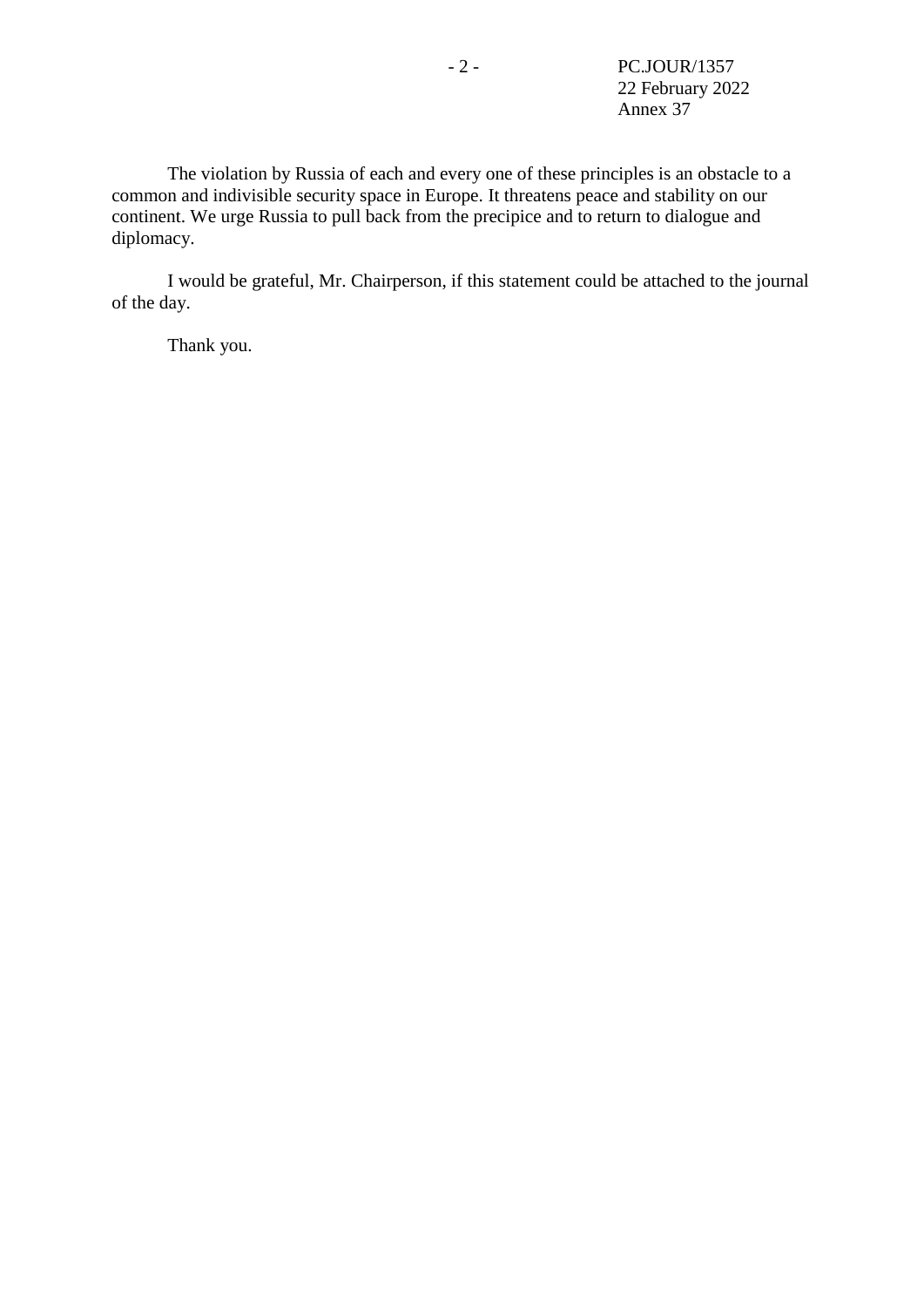

PC.JOUR/1357

Original: ENGLISH

**1357th Plenary Meeting** PC Journal No. 1357, Agenda item 1

## **STATEMENT BY THE DELEGATION OF GREECE**

Thank you, Mr. Chairperson,

Further to the statement presented by the European Union, which we fully support, I would like on behalf of Greece to put emphasis on four key phrases describing clearly our position:

We condemn the violation: Russia's decision to recognize the separatist regions of Donetsk and Luhansk constitutes a blatant violation of fundamental principles of international law, of our OSCE commitments and of the Minsk agreements. Greece will always stand for the respect of the territorial integrity, sovereignty and independence of all States, as clearly defined by international law and shall condemn any decision contravening them.

We are deeply concerned over the security situation that affects us directly because, among other things, in the region lives a long-established Greek community of 100,000 people. Protecting the region's inhabitants and meeting with their urgent needs is of the utmost importance. Conscious of the challenges, Greece took the difficult decision to reinforce its personnel in the Greek General Consulate in Mariupol, just a few kilometres away from the line of contact. It has also decided to maintain the Greek Embassy in Kiev, as a sign of its unwavering support to Ukraine's sovereignty. At the same time we call upon all parties involved in this conflict to abstain from any military actions that may lead to bloodshed.

We call for de-escalation and dialogue: Along with de-escalation, we urge all parties to give, above all, a real chance to dialogue. Greece considers diplomacy as the only option for reaching a sustainable solution to the conflict. If all sides prove with deeds that they realize that, we would have done the first essential step.

We should use all the means we possess: First of all, the Normandy format and the Trilateral Contact Group. We should also make full use of the available tools, procedures and mechanisms within the OSCE, including the Renewed OSCE Dialogue on European Security. Finally, we should also express, all of us, our firm support to the OSCE's Special Monitoring Mission to Ukraine (SMM), which can play, especially now, a key role in the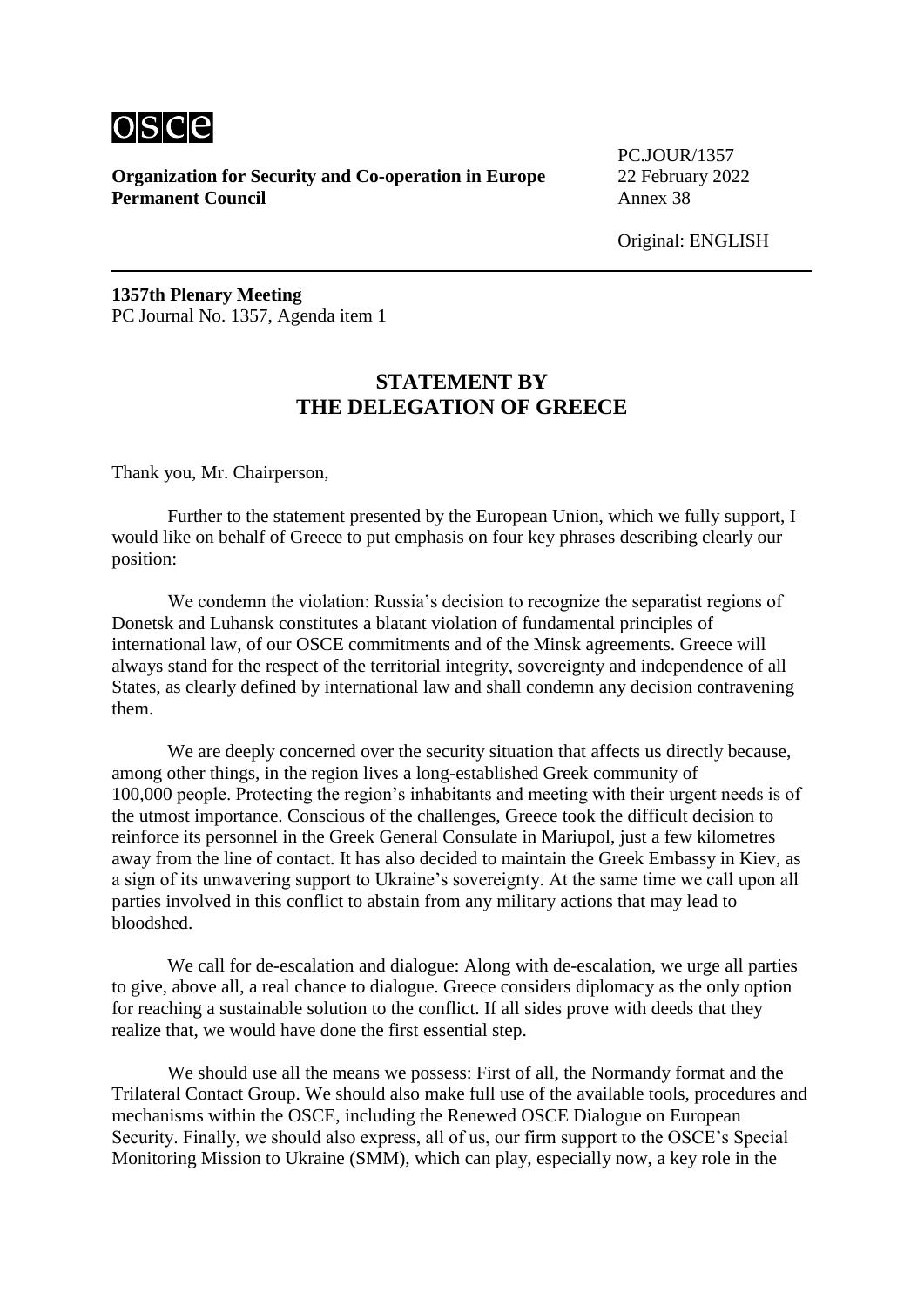de-escalation efforts. Greece is a consistent supporter of the Mission's proper functioning and to this effect Greek monitors continue exercising their duties.

I kindly request that this statement be attached to the journal of today's meeting.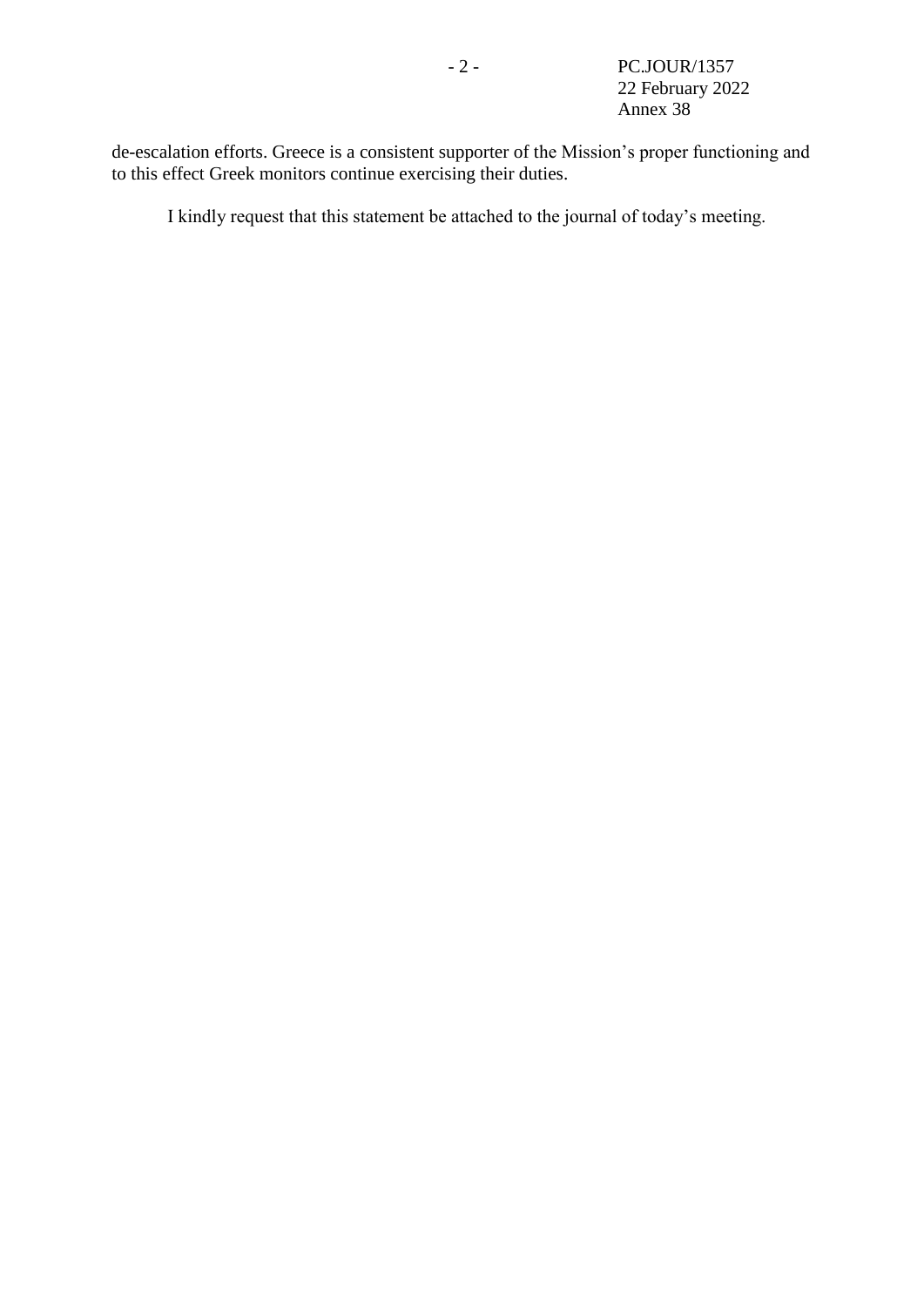

PC.JOUR/1357

Original: ENGLISH

**1357th Plenary Meeting** PC Journal No. 1357, Agenda item 1

## **STATEMENT BY THE DELEGATION OF PORTUGAL**

Mr. Chairperson,

Thank you for the floor. I will be very brief as I intend to deliver only a few remarks in addition to the European Union statement, which of course we fully endorse.

The erosion of trust, the non-compliance with key principles and the persistence of conflicts have regretfully led to the deterioration of the European security architecture.

We strongly condemn the recognition, by the Russian Federation of the non-government controlled areas of the Donetsk and Luhansk regions of Ukraine as independent entities and the ensuing decision to send Russian troops into these areas. This decision violates the Minsk agreements and common agreed principles. We express our full solidarity with Ukraine and support its independence, sovereignty and territorial integrity.

Mr. Chairperson,

The OSCE was created to prevent conflicts and ensure peace and stability. We have here a platform and instruments to address crisis situations and security concerns. The only and essential component lacking is the political will. We hope the window of dialogue offered by the OSCE will be properly used.

I kindly request this statement to be attached to the journal of the day.

I thank you.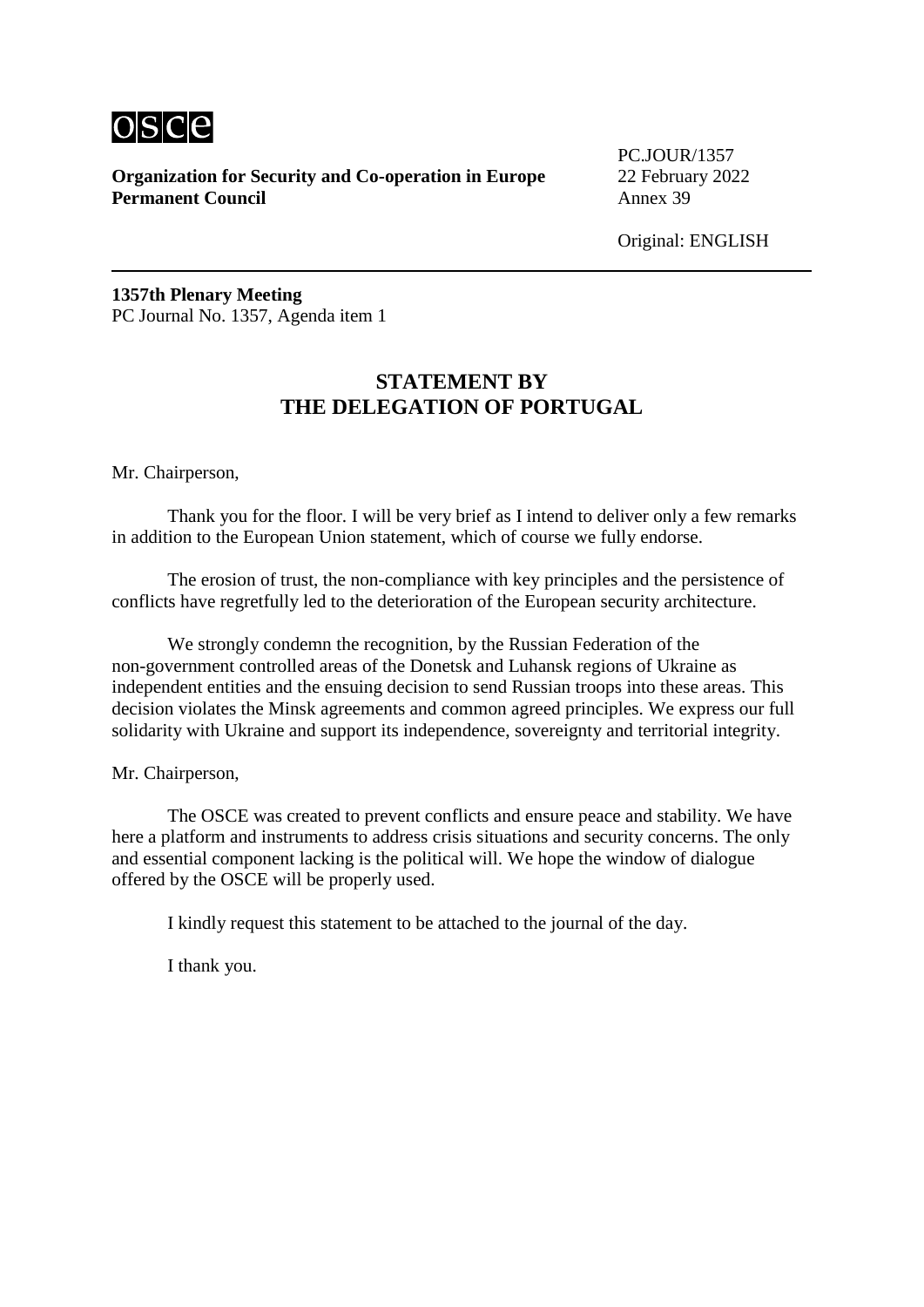

PC.JOUR/1357

Original: ENGLISH

**1357th Plenary Meeting** PC Journal No. 1357, Agenda item 1

## **STATEMENT BY THE DELEGATION OF SLOVAKIA**

Mr. Chairperson,

Slovakia aligns itself with the statement of the representative of the European Union.

Two weeks ago, in this very room, we discussed and supported initiative of the OSCE Chairmanship on the Renewed European Security Dialogue. We expressed firm belief that OSCE is the right forum to discuss security concerns of all participating States in accordance with the fundamental principles laid down in the OSCE key documents.

Regrettably, today we meet to respond to acts by Russia. We strongly condemn the decision by President Putin to recognize the non-government controlled areas of Donetsk and Luhansk oblasts of Ukraine as independent entities and the ensuing decision to send Russian troops into these areas. This is a severe breach of international law and international agreements, including the Charter of the United Nations, the Helsinki Final Act, the Charter of Paris and the Budapest Memorandum.

Russia's decision is a new step in disrespecting the Minsk agreements, which Russia has been continually violating.

Slovakia reiterates its unwavering support to Ukraine's independence, sovereignty and territorial integrity within its internationally recognized borders. We also stress the importance of the OSCE Special Monitoring Mission to Ukraine and the work of its brave monitors, especially in today's turning point. It is extremely important that the Mission will continue its work in accordance with its existing mandate.

Ladies and gentlemen,

Let us remind ourselves – diplomacy and dialogue are the way to improve the security situation and to safeguard peace and stability on our continent. Let us come back to diplomatic table. Thank you for your attention. Mr. Chairperson, I kindly ask to attach this statement to official journal of this meeting.

Thank you, Mr. Chairperson.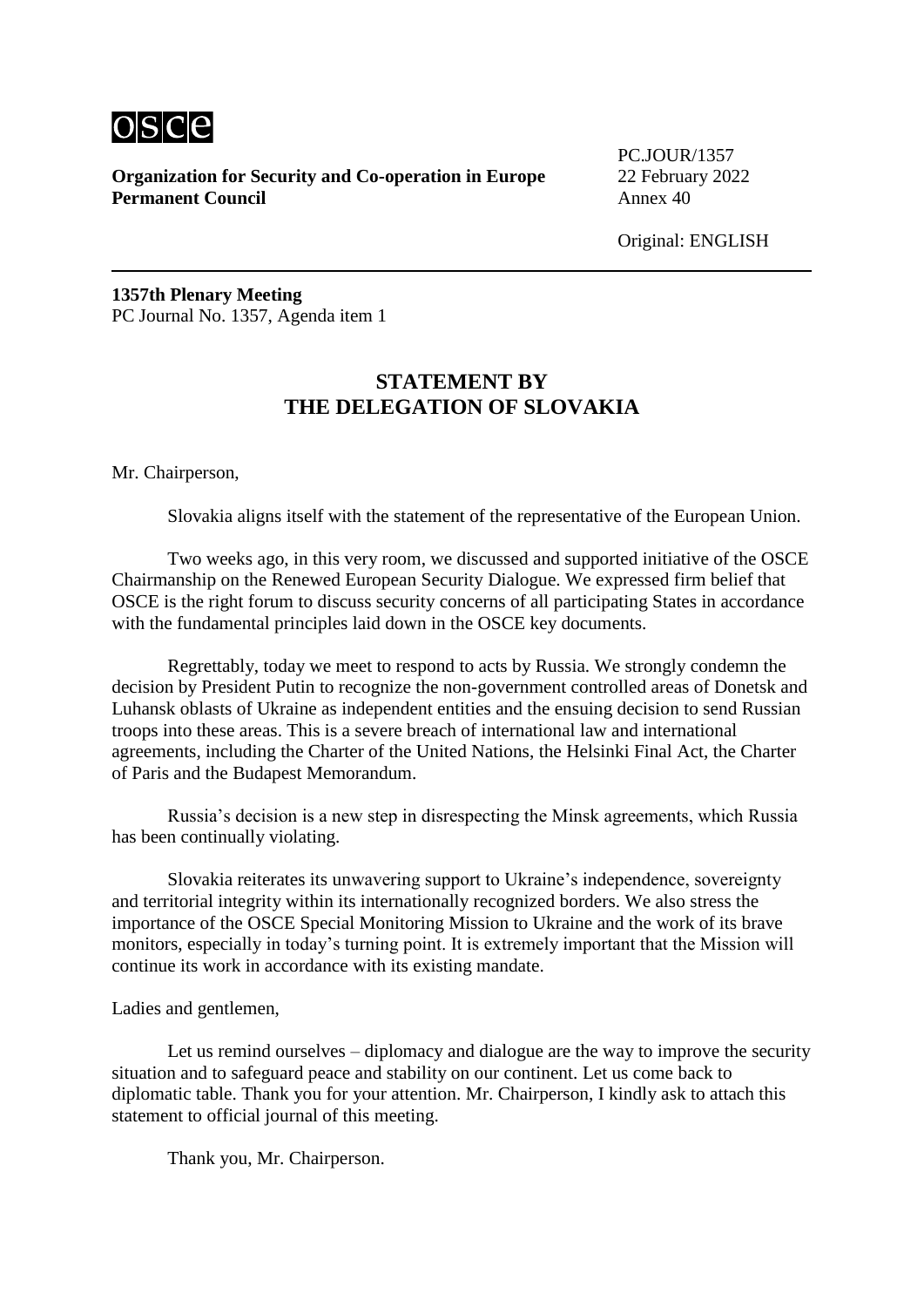

**Organization for Security and Co-operation in Europe** 22 February 2022<br>**Permanent Council** Annex 41 **Permanent Council** 

PC.JOUR/1357

ENGLISH Original: SPANISH

**1357th Plenary Meeting** PC Journal No. 1357, Agenda item 1

# **STATEMENT BY THE DELEGATION OF SPAIN**

Thank you, Mr. Chairperson.

Spain aligns itself with the statement made by the European Union.

In my national capacity, I should like to add the following. I will be brief.

Russian recognition of the separatist territories in eastern Ukraine is a flagrant violation of Ukraine's territorial integrity, the Minsk agreements and international law.

Spain will respond in close co-ordination with our partners.

What is at stake now is peace in Europe and an order based on respect for territorial integrity. Spain will continue to work towards these objectives.

The OSCE was established to prevent conflicts and ensure peace and stability in Europe. We must use all the opportunities for dialogue within our reach. Diplomacy is the only viable way out. We make an urgent appeal to Russia to follow this path.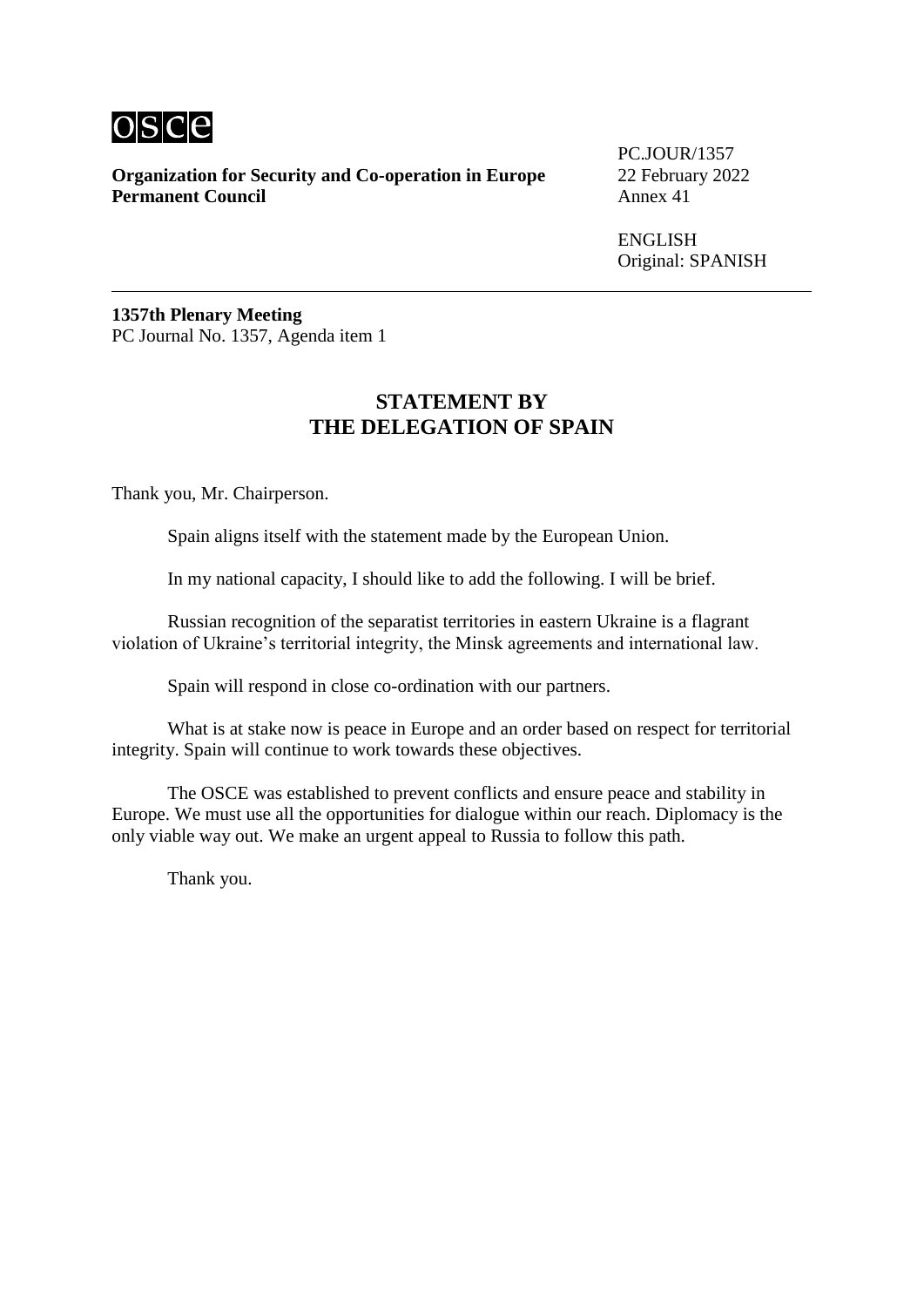

**Organization for Security and Co-operation in Europe** 22 February 2022<br>**Permanent Council** Annex 42 **Permanent Council** 

PC.JOUR/1357

ENGLISH Original: RUSSIAN

**1357th Plenary Meeting** PC Journal No. 1357, Agenda item 2

## **STATEMENT BY THE DELEGATION OF THE RUSSIAN FEDERATION**

Mr. Chairperson,

On 21 February 2022, the President of Russia signed decrees on the recognition of the Donetsk People's Republic (DPR) and the Luhansk People's Republic (LPR). Both chambers of the Federal Assembly of the Russian Federation today ratified treaties with the DPR and LPR on friendship, co-operation and mutual assistance. This is a very difficult decision but one that we have been forced to take. It was dictated primarily by humanitarian considerations – that is, by the striving to protect the civilian population from the armed violence that the current Ukrainian authorities are continuing with in Donbas. The decision was adopted in the light of the free expression of will by the residents of Donbas, voiced through an official appeal by their representatives, on the basis of the provisions of the Charter of the United Nations, the 1970 Declaration on Principles of International Law concerning Friendly Relations and Co-operation among States in accordance with the Charter of the United Nations, the 1975 Helsinki Final Act of the CSCE and other fundamental instruments that enshrine the right of peoples to self-determination and the obligation of other States to respect that right.

Just yesterday, at the special meeting of the OSCE Permanent Council, we heard reports by the Special Representative of the OSCE Chairperson-in-Office in Ukraine and in the Trilateral Contact Group (TCG), Mikko Kinnunen, and the Chief Monitor of the OSCE Special Monitoring Mission to Ukraine, Yaşar Halit Çevik. They sounded the alarm regarding the sharp deterioration of the situation at the line of contact and the increased shelling of civilian objects. Mr. Çevik reported on new instances of casualties and destruction that the Mission had not yet had time to process.

Since the very beginning of the Ukrainian crisis, Russia has made persistent efforts to resolve it by peaceful, diplomatic means. Russian representatives have facilitated internal Ukrainian dialogue in the TCG and worked on a settlement in the Normandy format.

Let us recall our discussions in this room over the past few years. No one but us and our allies spoke about the need for strict implementation of the Minsk Package of Measures. Indeed, the representatives of the current regime in Kyiv and their foreign handlers vocally advocated quite the opposite, namely establishing control over the border and suppressing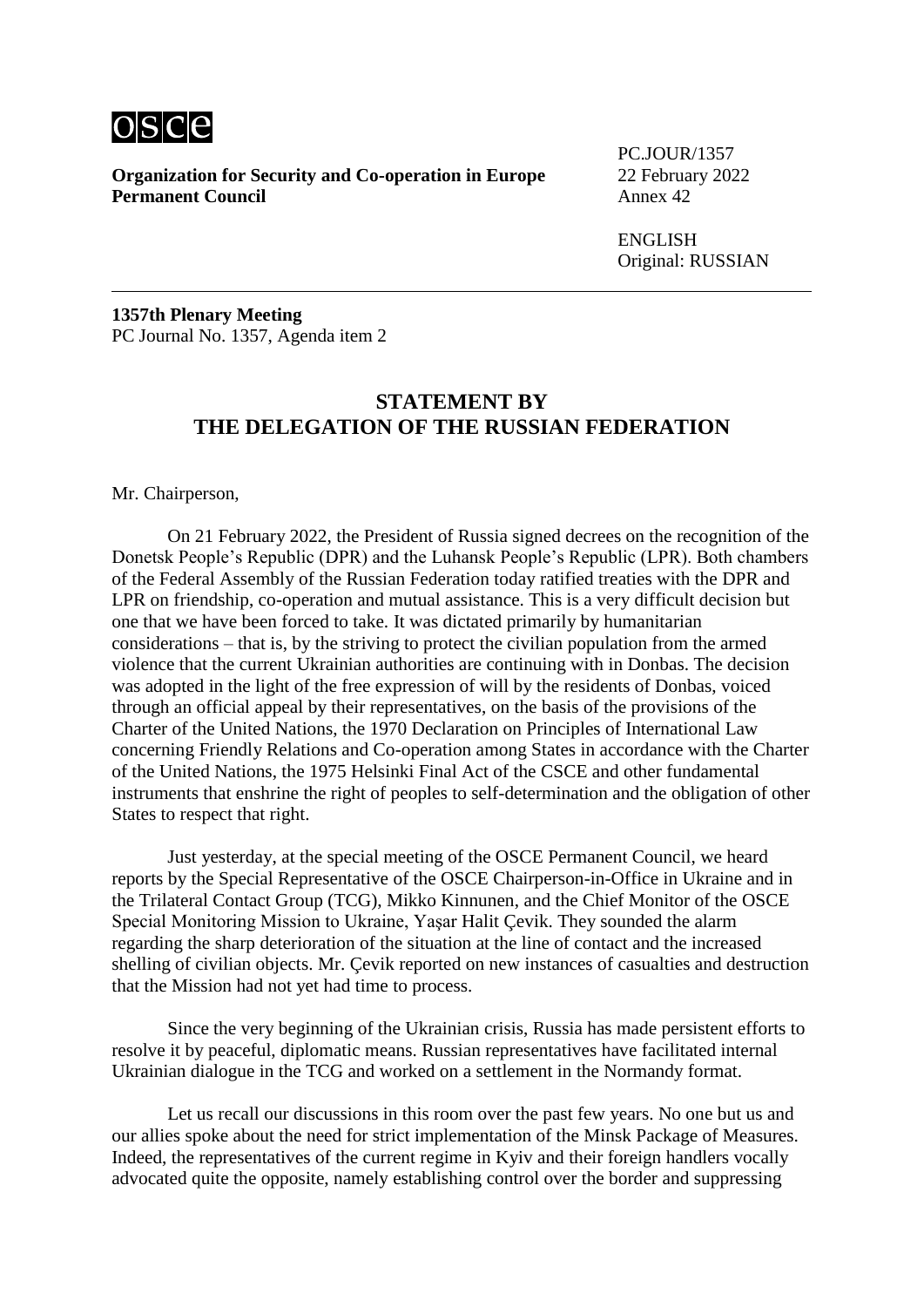dissent in Donbas without affording its population any political guarantees or special status, as provided for by the Minsk Package of Measures. Instead of reaching agreement with its fellow citizens through political means, the regime conducted a punitive operation against them, which, in effect, amounts to a civil war. The Ukrainian authorities have publicly stated, not least at the highest political level, that "no special status will be granted to Donbas", that "there will be no direct dialogue with representatives of the DPR and LPR", and that the Minsk agreements are allegedly "unworkable". Today finally, ladies and gentlemen, you remembered these.

In parallel, the Ukrainian military continued to amass an armed group on the line of contact – foreign strike weapons, so-called instructors from NATO countries, and heavy weapons and equipment appeared there. A scenario involving the use of force was being prepared. Despite being prohibited under paragraph 10 of the Package of Measures, the Ukrainian nationalist paramilitary formations also stayed put there. We have repeatedly cited statements by the leaders of Right Sector squads to the effect that Ukrainian nationalists are not bound by any ceasefires. What is more, they publicly declared that "Donbas will be Ukrainian, or it will be emptied of its people", and under the slogan "death to the Moskals [Muscovites]" fired at Donbas residents, whose native language is Russian. The population of the region faced the threat of physical annihilation. It has become abundantly clear that for the post-Maidan authorities of Ukraine, Donbas means first and foremost the territory, not the people living there. Now these people are leaving their homes, fleeing to Russia – not only to the southern but also to the central regions. To accuse us of having orchestrated this escalation is outrageous. Have you stopped to think about the people involved?

Our Western partners have not seen all this, or rather they pretend that they haven't noticed. Not once have they said a single word about the need for the Ukrainian Government to immediately and unconditionally end its stranglehold on the region, for example, by lifting the socio-economic blockade. Instead, some NATO countries have embarked on an unprecedented and demonstrative pumping of lethal weapons into Ukraine and, in effect, have thereby given a carte blanche for the further killing of civilians and destruction of civilian objects.

## Esteemed colleagues,

Have the conscience to acknowledge that for seven years, despite United Nations Security Council resolution 2202, despite the support of the Normandy format, despite the TCG mechanism established for this purpose, it was the Ukrainian Government that consistently worked to ensure that the Package of Measures would never be implemented. Otherwise, the relevant amendments to the Ukrainian Constitution would have been made back in 2015, Donetsk and Luhansk would have been part of Ukraine with a special status, and the Ukrainian State would have exercised control over the border. There would already have been more than one round of elections in these regions (possibly monitored by the Office for Democratic Institutions and Human Rights). All these are not obligations of Russia, but goals that we have been unable to secure from the Ukrainian Government for seven whole years.

I repeat that, from the moment the Package of Measures was signed, the Ukrainian Government had no intention of implementing it, and later even openly declared that the agreements reached in Minsk were null and void. There was constant belligerent rhetoric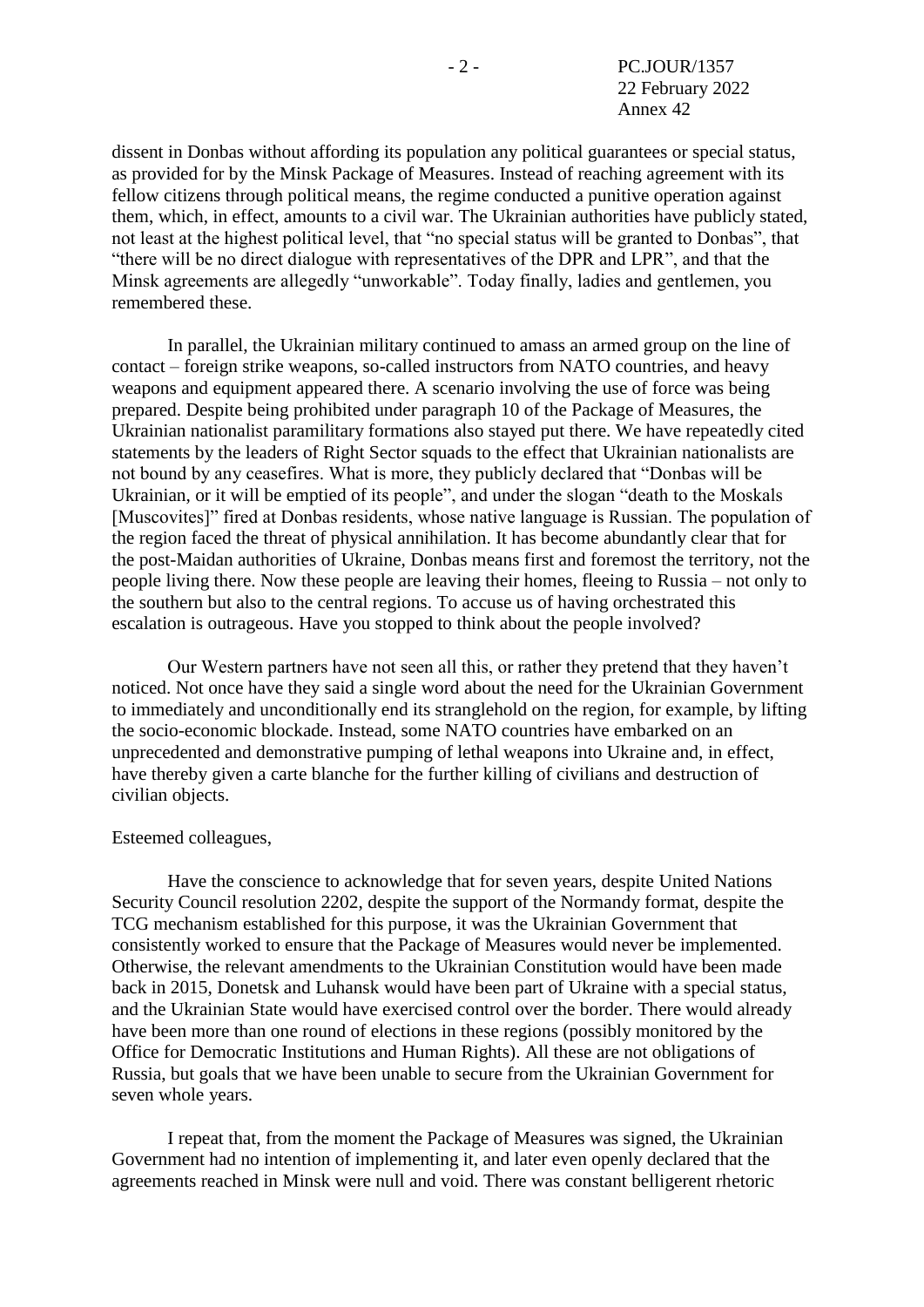from Ukrainian officials, who publicly spoke of their refusal to engage in direct dialogue with the authorities in Donbas and of their intention to resolve the crisis by military means. In fact, the Ukrainian Government did not simply withdraw from the Minsk agreements a long time ago – it has never been party to them, having added its signature as a mere formal gesture.

We have already seen this kind of behaviour from the Ukrainian Government's Western partners – giving all kinds of assurances and promises, even signing up to specific commitments, without any intention of fulfilling them. This is not how things work.

I request that this statement be attached to the journal of today's reinforced meeting of the Permanent Council.

Thank you for your attention.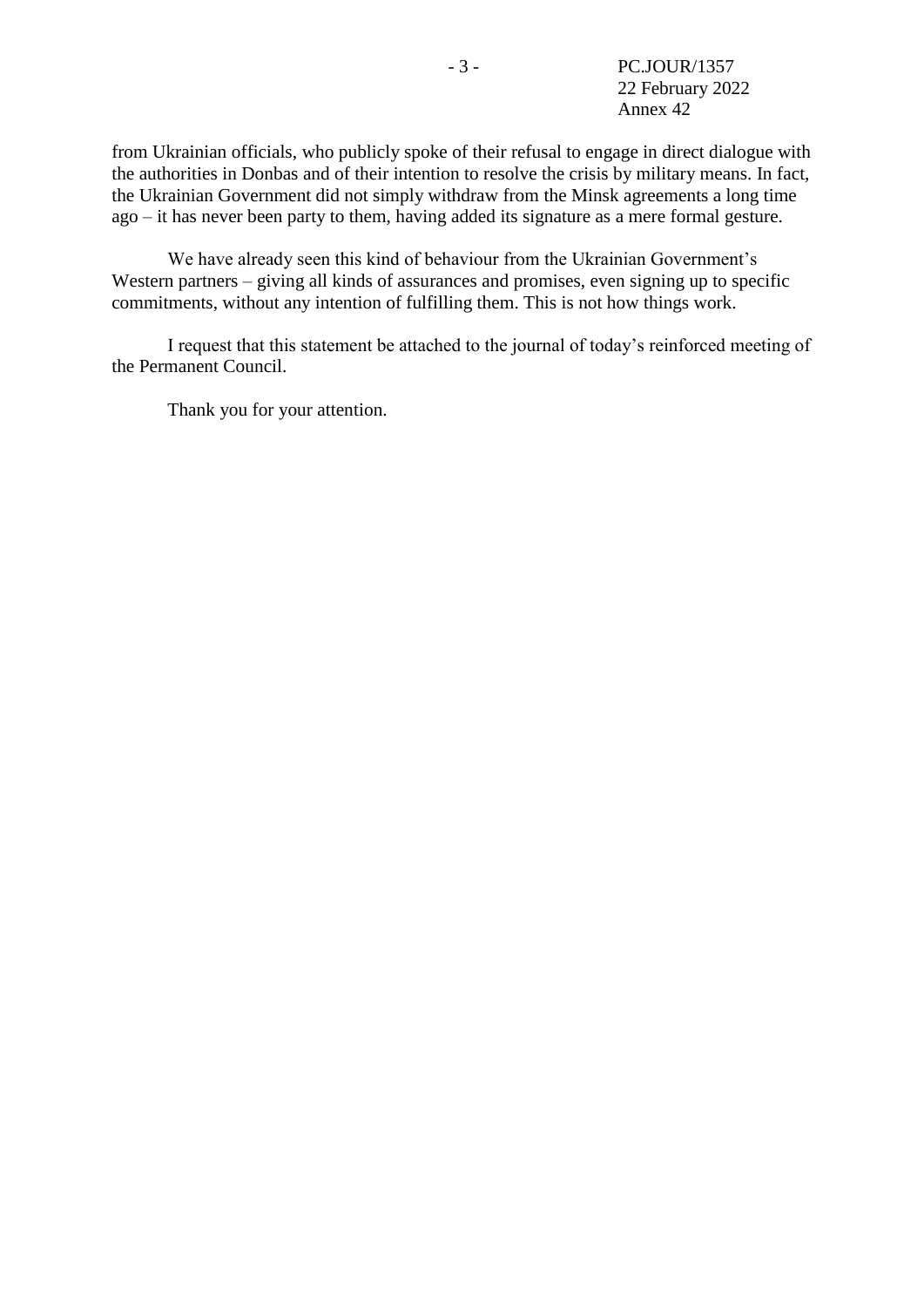

**Organization for Security and Co-operation in Europe** 22 February 2022 **Permanent Council** Annex 43

PC.JOUR/1357

Original: ENGLISH

**1357th Plenary Meeting** PC Journal No. 1357, Agenda item 2

## **STATEMENT BY THE DELEGATION OF GERMANY (ALSO ON BEHALF OF FRANCE)**

France and Germany would like to speak briefly under this current issue raised by Russia. It must be clear – as has been repeated by all the speakers today: It is Russia that is violating international law, the Charter of the United Nations and not respecting the commitments made in the framework of the OSCE and the Minsk agreements.

The decision by the President of the Russian Federation today to recognize the self-proclaimed "peoples' republics" in eastern Ukraine represents a fundamental breach of international law and a severe blow to all diplomatic efforts for the peaceful and political solution of the conflict. Several years of efforts in the Normandy format and the Trilateral Contact Group, under the auspices of the OSCE, are wilfully undone for no comprehensible reason. Russia massively damages its commitment to a diplomatic solution.

The recognition constitutes a further violation of Ukraine's territorial integrity and sovereignty, which we condemn in the strongest possible terms. France and Germany remain unwavering by Ukraine's side within its internationally recognized borders. We will respond to this breach of international law. To this end, we are co-ordinating with our partners.

Since 2014, Russia has claimed to be committed to the full implementation of the Minsk agreements and the related negotiation formats, the Normandy format and the Trilateral Contact Group mediated by the OSCE. Russia has also committed to the implementation of the Minsk agreements through United Nations Security Council resolution 2202 in its capacity as a permanent member of the Security Council. By the decision to recognize the self-proclaimed "peoples' republics" in eastern Ukraine, Russia is breaking all these commitments.

We call on Russia to reverse its decision and to return to the path of diplomatic and political conflict resolution based on the Minsk agreements.

We reiterate our urgent call on Russia to dismantle the military threat on Ukraine's border. We unequivocally warn against further military escalation by Russia.

We recall that the political advisers to the Heads of State or Government of the Normandy format met in January in Paris and in February in Berlin. They reconfirmed in writing that the Minsk agreements are the basis of the work of the Normandy format, and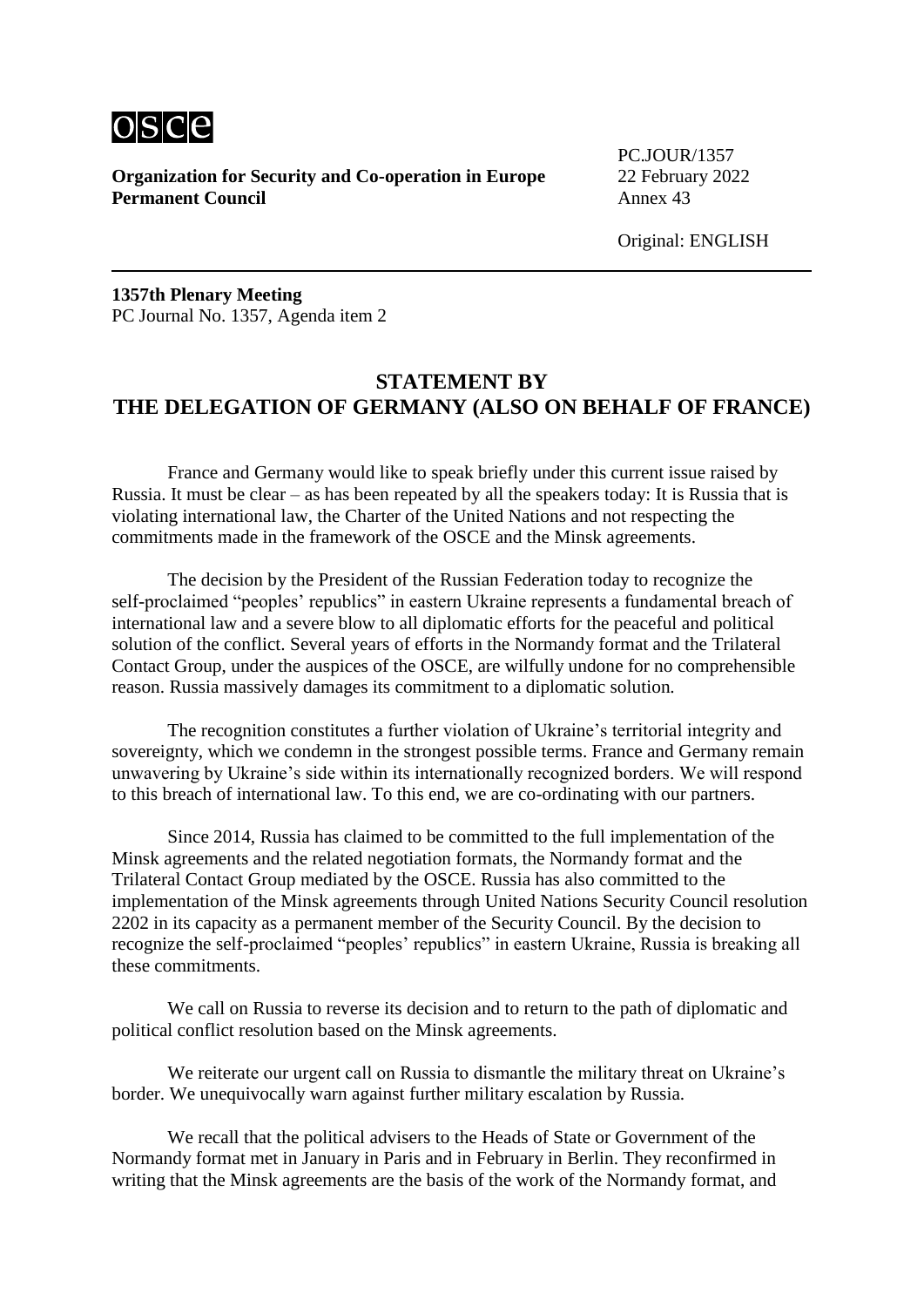they discussed the importance of the Trilateral Contact Group, of which Russia is a member, to intensify its work aiming at swift progress in the implementation of the Minsk agreements. This position has been reiterated by the Russian President and his Foreign Minister repeatedly in exchanges with both our Heads of State or Government and Foreign Ministers during the last week.

As mediators in this conflict, we see no justification for Russia's unilateral step. In particular, Ukraine has undertaken concrete steps to accelerate the implementation of the Minsk agreements in the last weeks and underscored its commitment to a diplomatic solution time and again. Ukraine, unlike Russia, always followed the invitation of Germany and France to negotiate a sustainable and peaceful solution for the conflict in eastern Ukraine.

Thank you.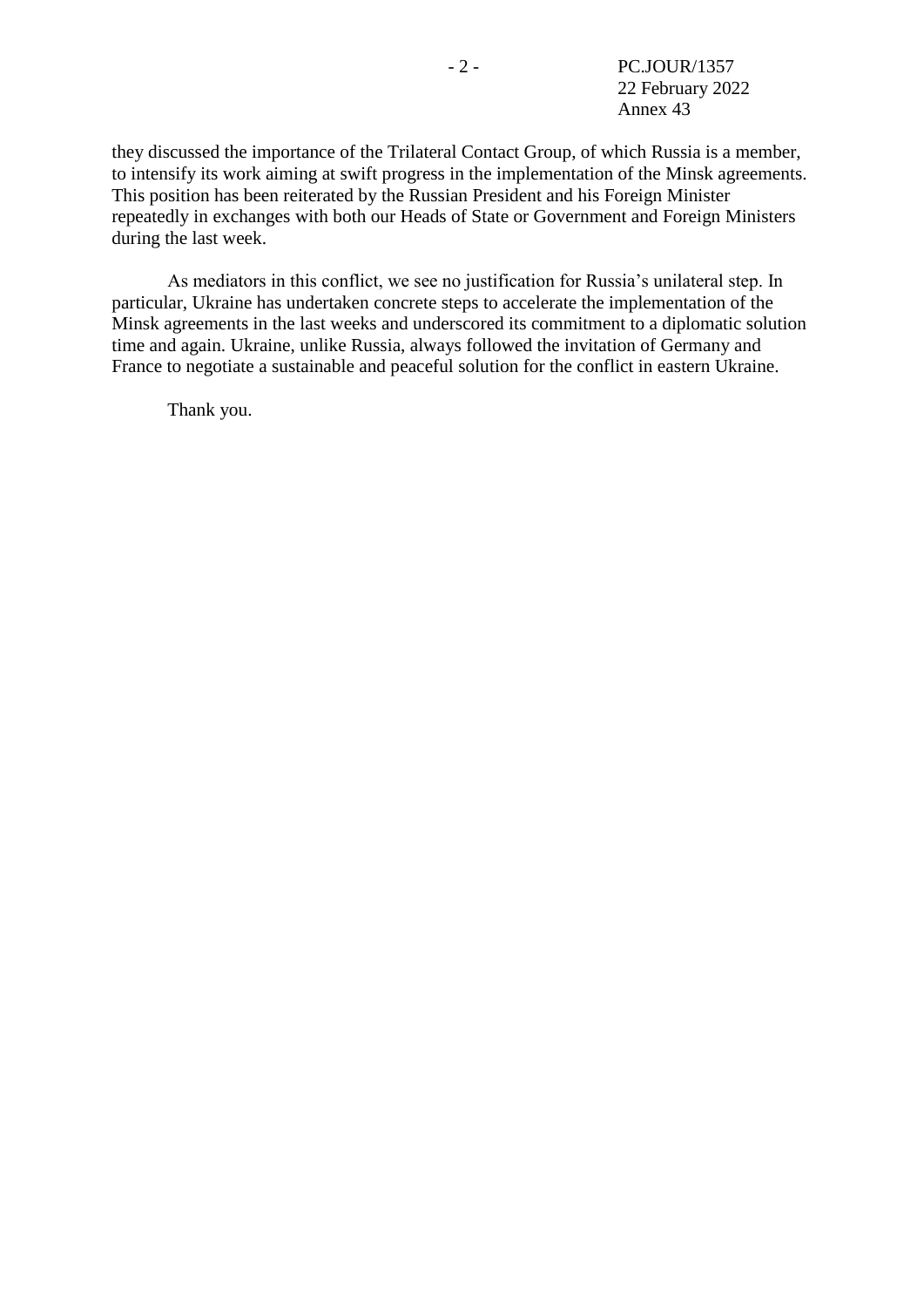

**Organization for Security and Co-operation in Europe** 22 February 2022 **Permanent Council** Annex 44

PC.JOUR/1357

ENGLISH Original: RUSSIAN

**1357th Plenary Meeting** PC Journal No. 1357, Agenda item 2

## **STATEMENT BY THE DELEGATION OF BELARUS**

The delegation of Belarus has the honour to acquaint the Permanent Council with today's statement by the Ministry of Foreign Affairs of the Republic of Belarus:

"Belarus has repeatedly spoken of the danger of reckless behaviour by the leadership and politicians of a number of Western countries, who in recent years have increasingly preferred blatant pressure and threats as tools for solving their own problems and international ones. They have almost universally replaced consideration of the interests of other participants in the process with unilateral restrictive measures, hybrid influencing and aggressive rhetoric.

"As a direct consequence, tensions in the Eastern European region have surged and the international security system established over the decades has deteriorated, the authority of such key fountainheads of peace and security as the United Nations and the OSCE has been discredited and levelled, international treaties and agreements have been devalued, and direct obligations under them have likewise been abandoned. The guarantees offered to Belarus by the United Kingdom and the United States of America under the Budapest Memorandum, which have been trampled underfoot, are a case in point.

"In such a situation, we respect and understand the Russian side's decision to recognize the independence of the Donetsk People's Republic and the Luhansk People's Republic.

"This step by Russia has not only a political but also a serious human and humanitarian dimension, given the number of Russian citizens living in these territories and experiencing deprivations for almost eight years now. Belarusians are more familiar than anyone else with the horrors of war, and the desire to live in peace and harmony between peoples is part of our genetic code.

"The Republic of Belarus has always actively and consistently advocated a peaceful settlement of the conflict in south-eastern Ukraine. We still consider diplomatic methods to be a priority and are ready to assist this process in every possible way.